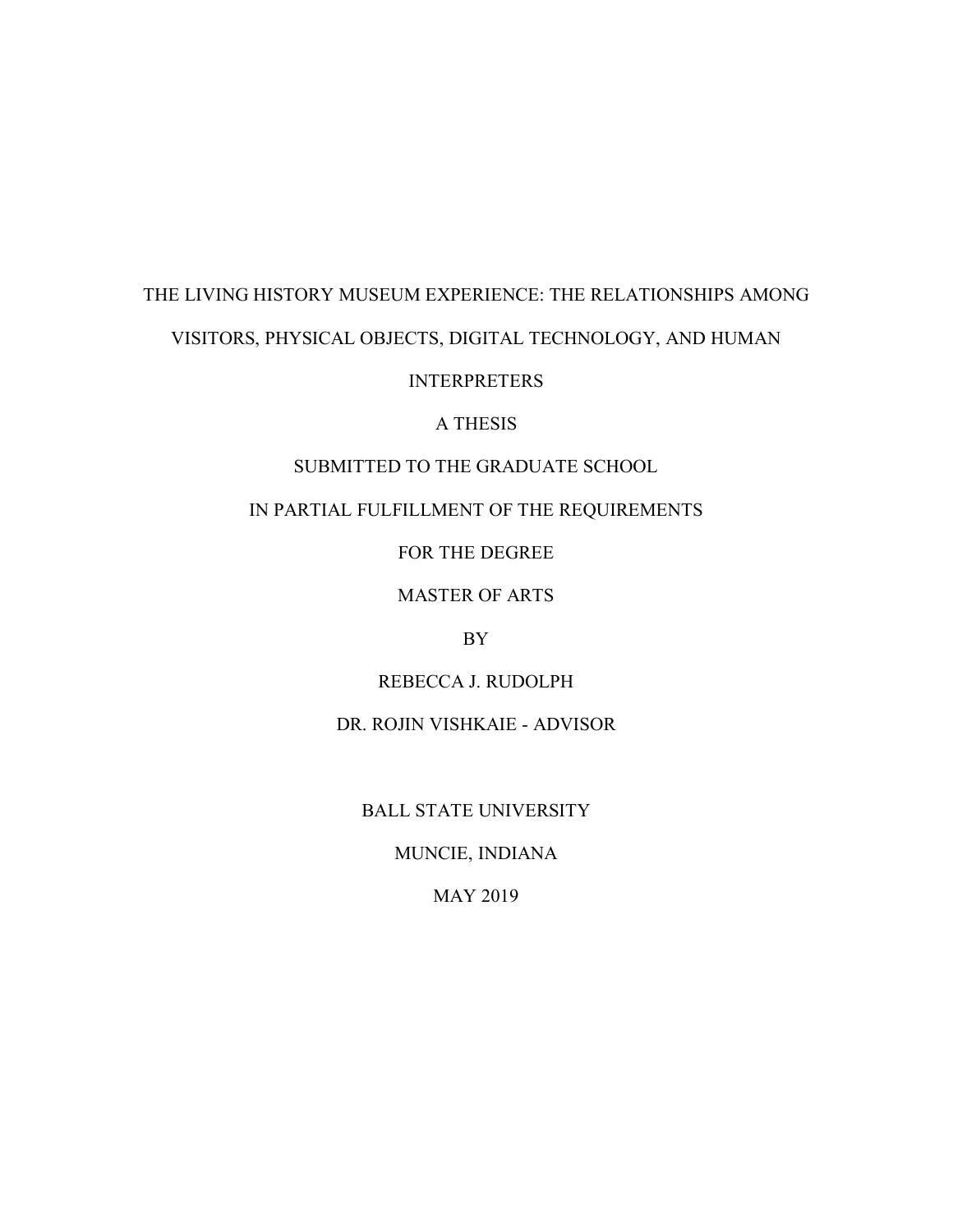#### **ABSTRACT**

**THESIS:** THE LIVING HISTORY MUSEUM EXPERIENCE: THE RELATIONSHIPS AMONG VISITORS, PHYSICAL OBJECTS, DIGITAL TECHNOLOGY, AND HUMAN INTERPRETERS **STUDENT:** Rebecca Joy Rudolph

**DEGREE:** Master of Arts

**COLLEGE:** College of Communication, Information, and Media

**DATE:** May 2019

#### **PAGES:** 79

The museum field is brimming with research about visitor experience. However, what is less studied is the relationship among the visitor and the different media contained within a single exhibit. This thesis seeks to understand the relationship between museum visitors, and the media of physical objects, human interpreters, and digital technology. Further, this thesis also seeks to understand how these media provide visitors with an educational and entertaining experience. By taking a mixed-methods approach that includes observation, surveys, and interviews with participants representing demographics of museum visitors, as well as interviews with experts in museum design, development, and interpretation, these relationships became clearer. The analysis of the results shows that participants preferred experiences that include a balance between the different media. Both participants and experts see the forms of media as secondary supporters of the main exhibit narrative as the different forms of media provide elements of education and entertainment. By becoming familiar with the relationship visitors have with the different media, museums and other visitor experience industries can more easily recognize how different media can present their stories and build more meaningful relationships with their visitors.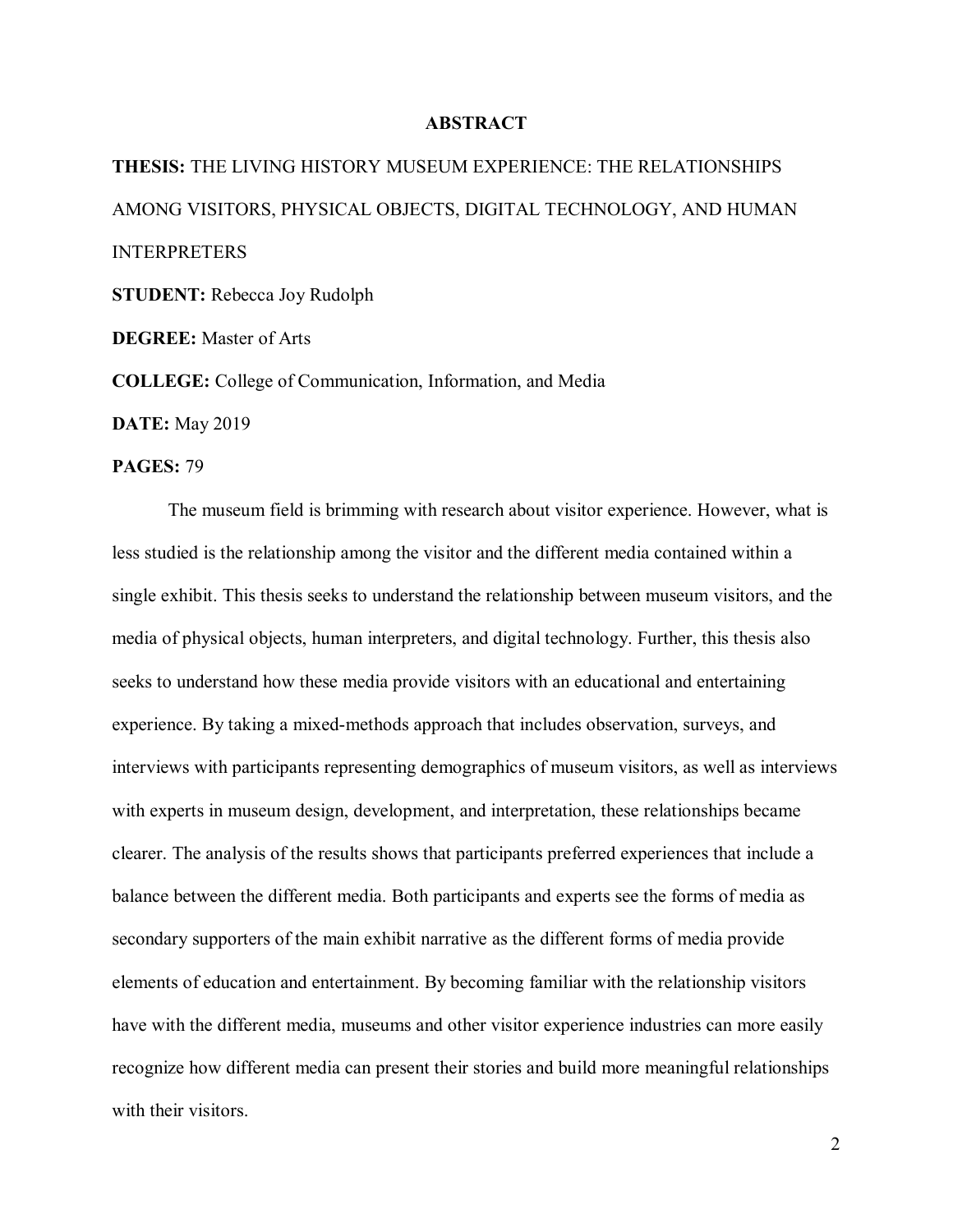# **DEDICATION**

This thesis is dedicated to the memory of Kevyn Miller and to the Agricultural staff at the Conner Prairie Museum. Their hard work, passion and constant commitment to agricultural education is the inspiration for this thesis. Thank you for giving this odd duck a place in the barn family.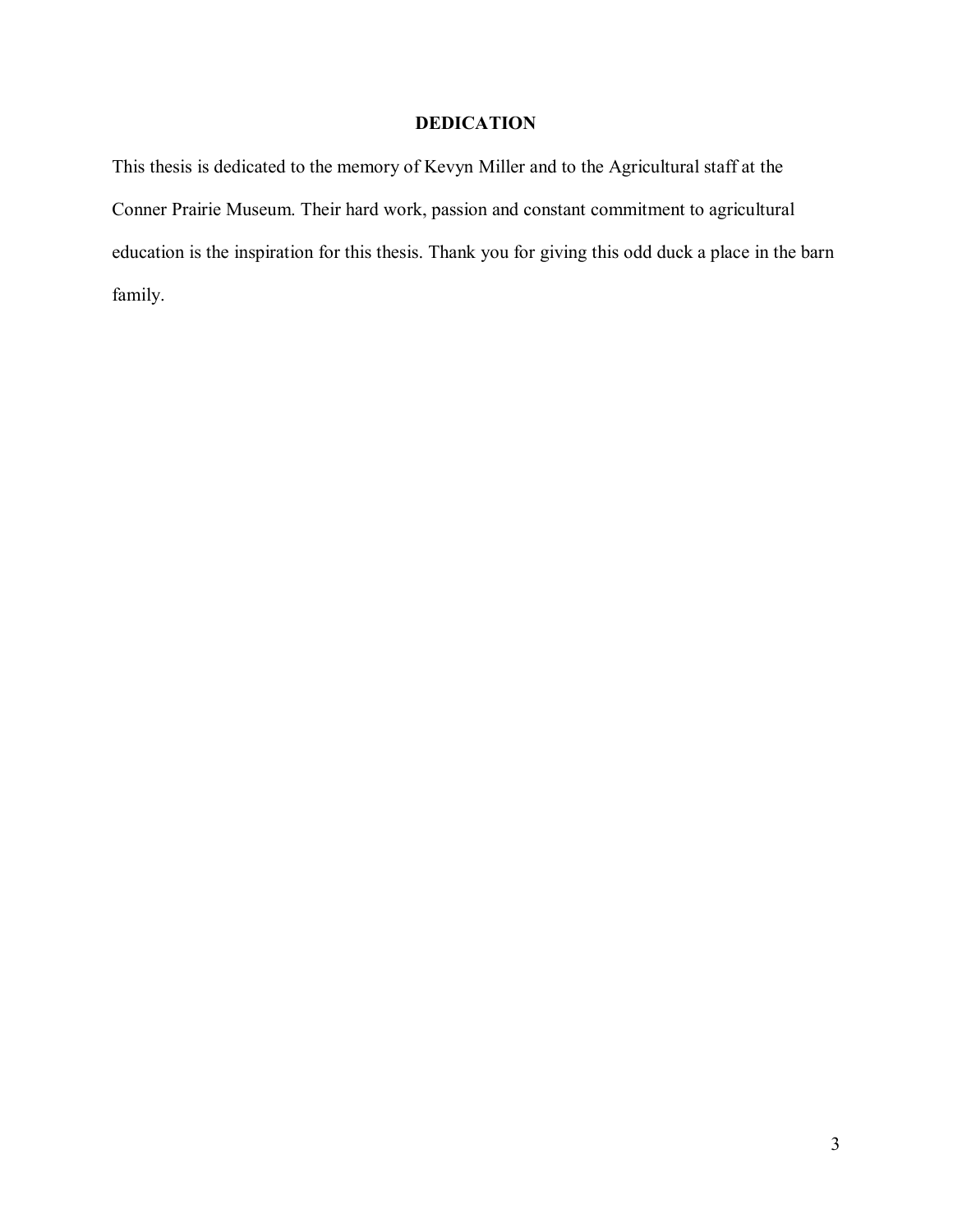#### **ACKNOWLEDGMENTS**

Thank you, Dr. Rojin Vishkaie, my thesis advisor, and the other members of my advisory committee, Dr. Jennifer Palilonis, and Dr. Robert Phillips. Their advice and vast store of knowledge helped give life to this thesis. They are all responsible for making my grad school experience more achievable than I was going to be able to do on my own. Thank you for constantly telling me that this thesis was valuable. I am greatly indebted to the amazing employees at Conner Prairie: Ellen Paulin, and Catherine Hughes for their aid and willingness to support my thesis; Stephanie Buchanan and Emily Nyman for their friendship, encouragement, and support; the interpretation and school tours staff for their flexibility, amazing talents, and wonderful stories. Special thanks go to my fourth-grade participants and their teachers. Thank you for your time and dedication to providing education to future generations. To their principal, Mr. Mayer, for letting me borrow his fourth-grade students and teachers, and to his staff: Mrs. Jorgenson, Mrs. Hoffmire and Mrs. Stedham for helping me run a school field trip. I know it is hard to believe but working with this school was the easiest part of the whole project! Special recognition goes to the Indiana Historical Society. Thank you for sharing your expertise, thoughts and more importantly your stories. A mighty thanks to Dr. Munni Begum and her assistant for their help in navigating me through statistical analysis. With their skills the surveys have meaning! Many thanks to my adult participants for coming out in the cold and wetness, when you very well could have been comfortably warm in your homes. I hope your experience was something special. Finally, I would like to thank my friends, family, and fiancé for their love, support and encouraging reprimands to "stop thinking too much." I could feel them at my back every step of the way. I will never forget this experience and I thank all those who played even the smallest role in helping me accomplish it.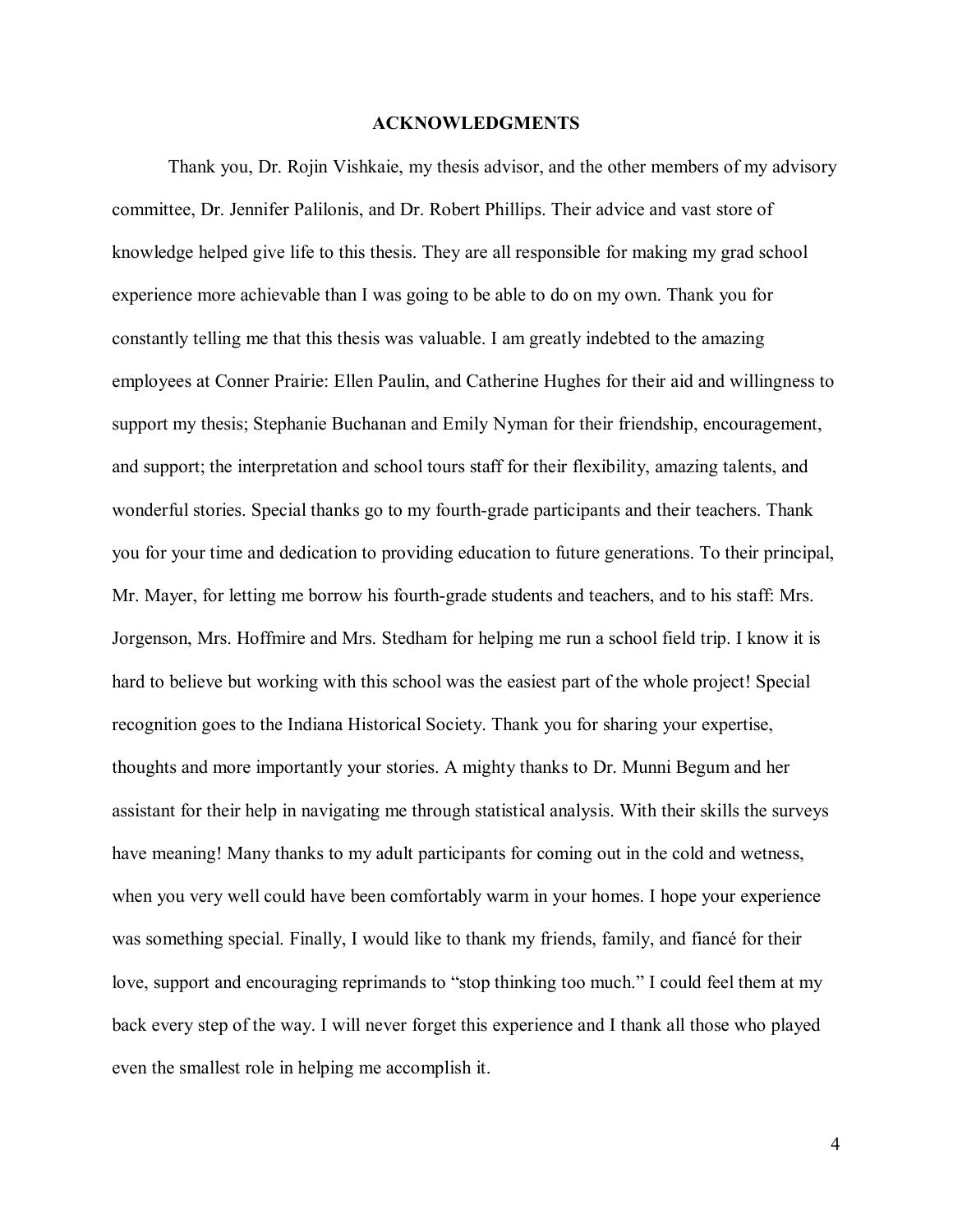# **Table of Contents**

| <b>CHAPTER 4: RESEARCH PHASE ONE: RESULTS AND DISCUSSION35</b> |  |
|----------------------------------------------------------------|--|
|                                                                |  |
|                                                                |  |
|                                                                |  |
|                                                                |  |
| <b>CHAPTER 5: RESEARCH PHASE TWO: RESULTS AND DISCUSSION56</b> |  |
|                                                                |  |
|                                                                |  |
|                                                                |  |
|                                                                |  |
|                                                                |  |
|                                                                |  |
|                                                                |  |
|                                                                |  |
|                                                                |  |
|                                                                |  |
|                                                                |  |
|                                                                |  |
|                                                                |  |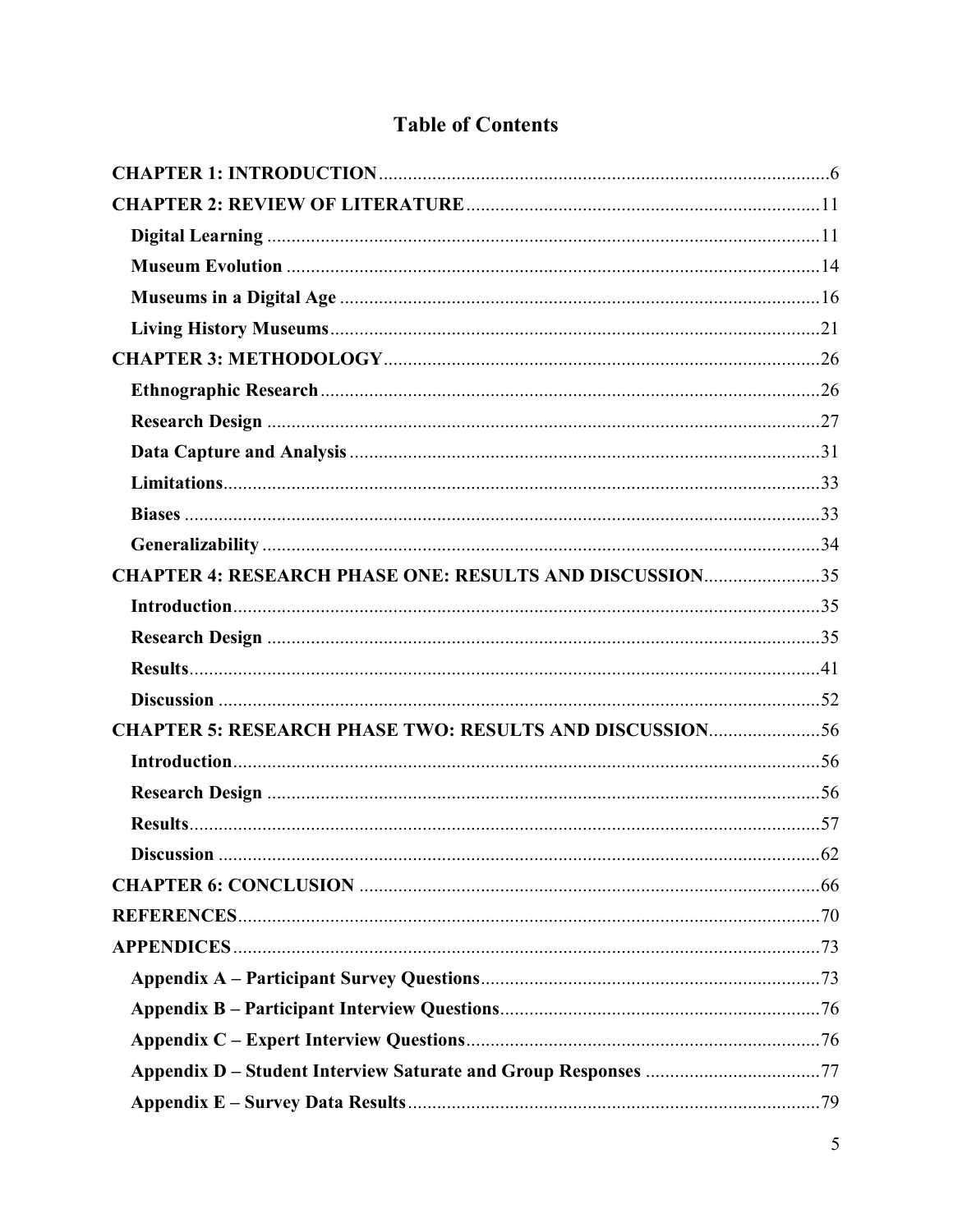#### <span id="page-5-0"></span>**CHAPTER 1: INTRODUCTION**

Museums are spaces that encourage learning that is self-directed and driven by personal interest (Crowley, K. et al, 2014; King, B., & Lord, B, 2015). Physical objects (signs, tangible items and museum artifacts), and human interpreters are traditional media museums have used to communicate their narrative content to visitors. Now in an era where multimedia technology is pervasive, many museums have also started incorporating digital technology, hoping to provide visitors with an enhanced educational and entertaining experience (Stogner, 2009). Living history museums are a category of museums known for their use of human interpreters to relate information about the past. The purpose of human interpreters is to provide a medium for visitors to engage in the museum's narrative through face-to-face conversations. Human interpreters can appear to visitors in what the industry calls "first-person" and "third-person interpretation" (Craig, 2012 p. 30; Renzthog, S. 2007). In first-person interpretation, human interpreters assume a costumed character role and communicate information to visitors as if they are living in the specific time period the exhibit is portraying. In third-person interpretation, human interpreters communicate information about the past from a modern perspective (Craig, 2012 p. 30; Renzthog, S. 2007). Other museums implement the media of human interpretation, but not to the extent that has made it a trademark of living history museums. The participatory theatre experience of living history museums offers visitors a unique opportunity to experience static, historical material in a hands-on physical environment. Despite the uniqueness of using human interpreters to convey information to visitors about the exhibit narratives, living history museums have also begun to incorporate digital technology into their exhibits (Ciolfi, & McLoughlin, 2012).

Modern museums have always done visitor research. Museum visitor research usually seeks to determine how museums should try to connect visitors to their exhibits (Falk, 2006a).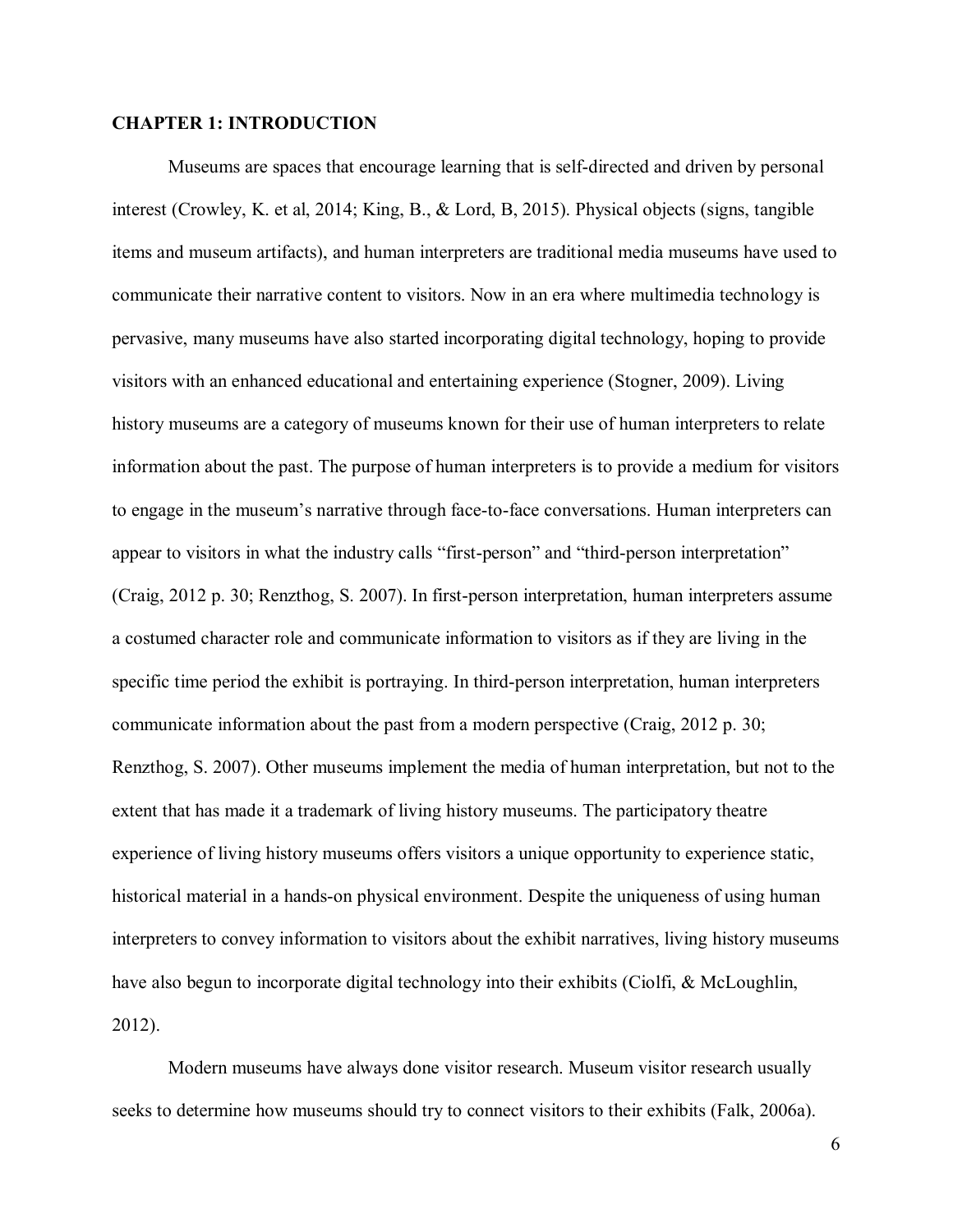Along with the incorporation of digital technology, visitor research has also shifted its focus to developing new technology media for visitor engagement (King, B., & Lord, B. 2015). For museums of science and industry, applying modern technology appears to seamlessly work well as a media. Museums of history, however, may struggle to incorporate and blend modern technology with historic artifacts and human media.

Most recent research focuses on designing digital media to provide a meaningful experience to visitors (Bowen et al. 2008), with historic museums studying how to seamlessly incorporate digital media without diminishing the visitor experience (Ciolfi, & McLoughlin, 2012). Less attention is paid in recent research on how human interpretation media provides a meaningful experience for visitors (Castle, 2001; Craig, 2012). Meaningful experience will be different for each person. However, a generalization of a meaningful experience can mean that a visitor has been able to achieve their goals, have their values challenged or reaffirmed, and have personal experience (Boswijk et al. 2006).

Based on the content reviewed in the literature there is a lack of comprehensive studies that also focuses on the relationship among the visitors, digital technology and human interpreters when all are interacting in the same environment. To begin filling the gap in research this thesis aims to provide a comprehensive study on how visitors interact with human interpreters and digital technology when both exist in the same space. Therefore, the goal of this thesis is to provide an understanding of the relationship between the media of human interpretation and digital technology as they affect the museum visitor's educational and entertainment experiences.

Two research questions guide this thesis. The first question asks: what are the relationships among museum visitors, human interpreters, and digital technology? The second question probes further by asking: how do the interactions of human interpretation and digital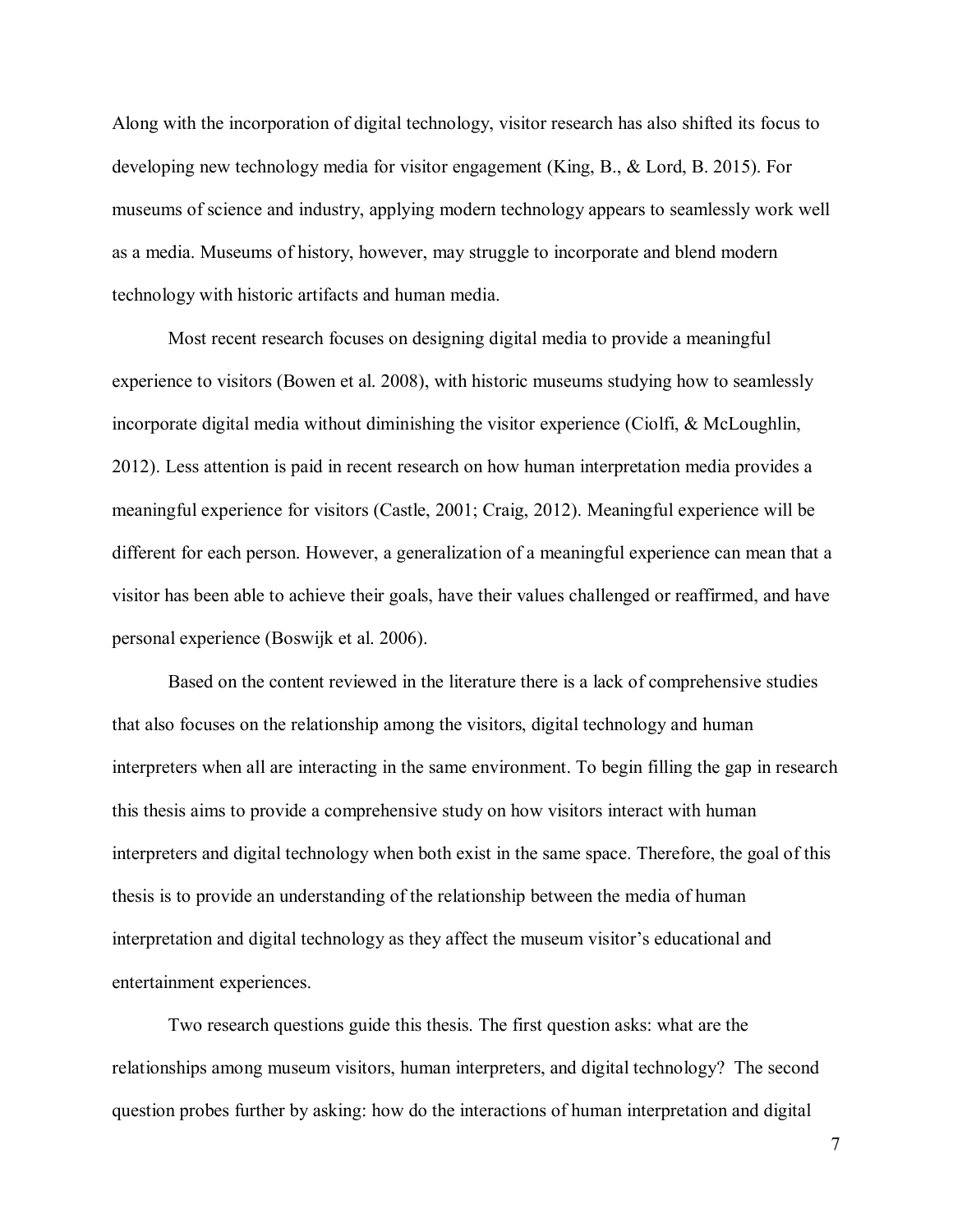technology affect the visitor's educational and entertainment experience? To help answer these questions this thesis first seeks to identify the relationship among museum visitors, interpreters, and digital technology. Further, this thesis will also identify the influence human interpretation and digital technology has on the museum visitor's educational and entertainment experience.

Thesis research took place at the Smithsonian-affiliated living history museum, Conner Prairie, located in Fishers, Indiana and the Indiana Historical Society, located in Indianapolis, Indiana. Two research phases occurred in this study. The first research phase focused on understanding the visitor experience from the perspective of the visitor. The second research phase focused on understanding the visitor experience from experts in the museum field of exhibit design, development, and interpretation.

The first research phase applied a mixed-methods approach that included observation, semi-structured interviews, and surveys. These methods are designed to measure museum experience and multimedia interaction. This phase included groups of participants, representing the most common museum visitors: adults and fourth-grade students. These demographics were chosen because adults (without children) are demographic museums struggle to attract while students on field trips are one of the largest targeted demographics for museums. Eleven adults and 32 fourth-grade students with two teachers participated in the first study. These participants experienced three exhibits, at the Conner Prairie Museum, that represented each media environment. Exhibit one demonstrated human interpretation; exhibit two demonstrated digital technology and exhibit three contained elements of both media.

The three exhibits, pick for this thesis, were chosen based on the most apparent way visitors could engage content within them. The media of physical objects (signs, tangible items and artifacts behind glass) are incorporated into all exhibits. In the first exhibit, participants could engage with a member of the museum interpretation staff, who acts as the primary form of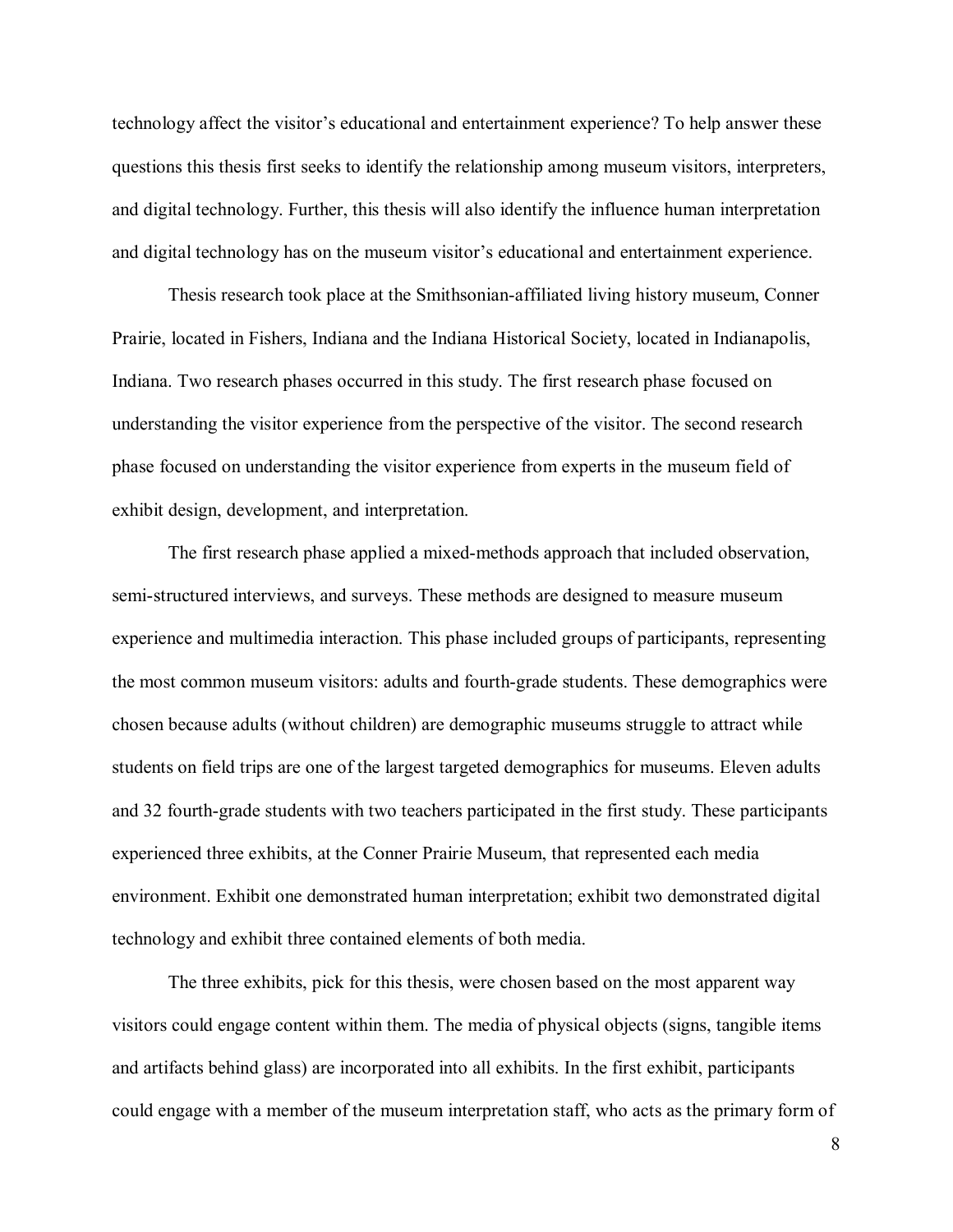visitor interaction. This interpreter acted in third-person narration. In the second exhibit, participants could engage with multiple forms of digital technology. In the third exhibit, participants could engage with human interpreters (acting in both first and third person) and multiple forms of digital technology. The three exhibits: Animal Encounters, William Conner House and Civil War Journey, met the criteria for featuring these media.

The second research phase focused on visitor experience from the perspective of the museum. Interviews were conducted with five human interpreters and four experience designers. Four interpreters and one designer were interviewed from the research site, Conner Prairie, while one interpreter and three experience designers were interviewed from the Indiana Historical Society.

Both research phases revealed more about the relationship the visitor has with the media of human interpreters, digital technology and a third form of media: physical objects. Visitors and experts saw media as secondary support to the main exhibit narrative and believe that exhibits should strive to find a balance when considering implementing the different forms. The right balance depends on the amount of educational and entertaining experience the different forms of media can produce while enhancing the narrative.

Not only can the results of this thesis be valuable to museums of any genre, but they can also be lessons transferable to other industries interested in enhancing their visitor's experience. Visitor research is not limited to places that are categorized as leisure activities. Visitor research includes locations that are concerned with customer service or employee and student environments. If this thesis can provide anything let it be a yielding sign that allows the reader to contemplate the current and future way in which we shape our experiences as well as how we communicate those experiences with each other.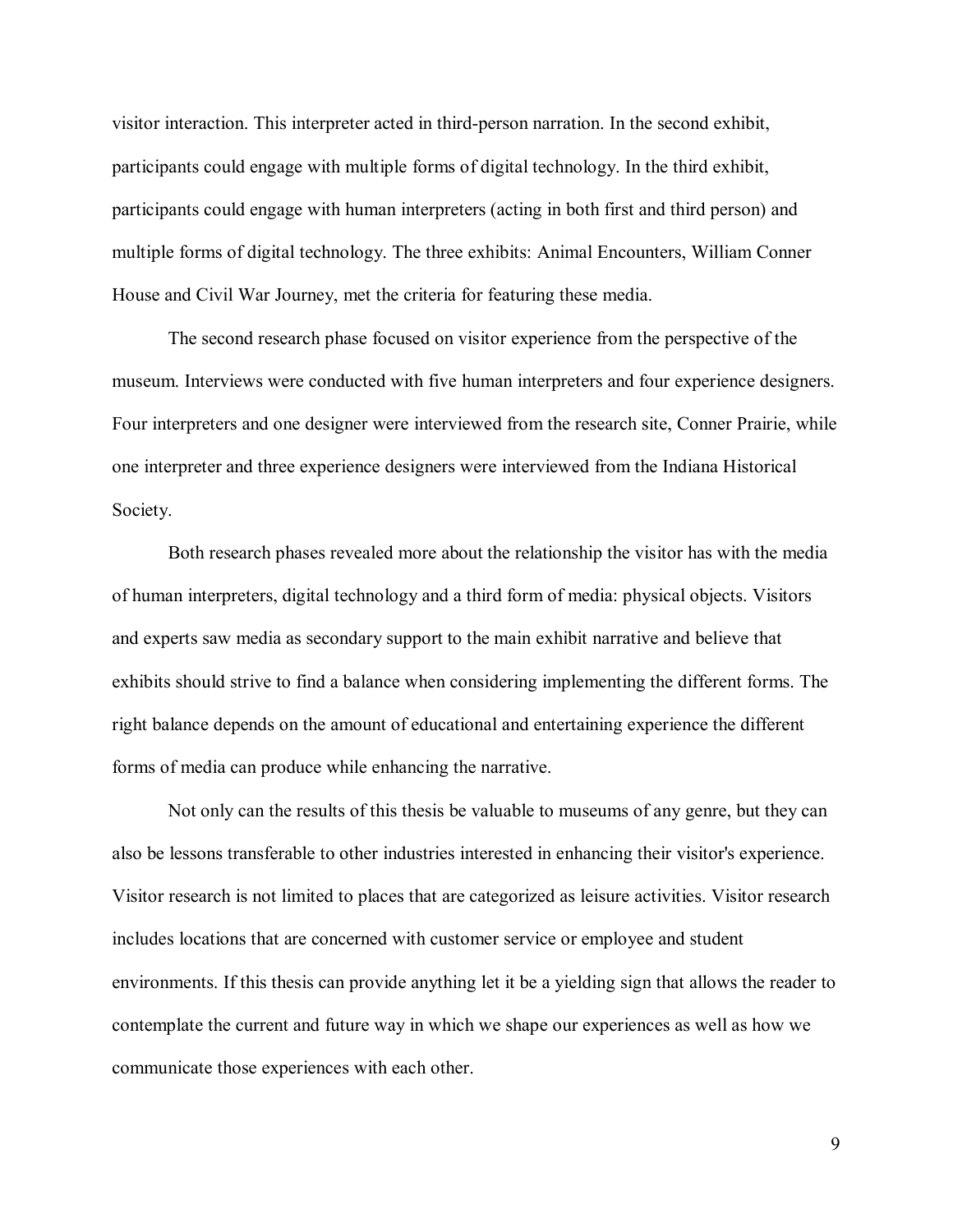The following chapters will discuss a review of the literature, the research methodology, the results, and discussion of research phase one and research phase two, followed by a concluding chapter. Sources can be found in the reference section while charts and interview questions may be found in the appendix.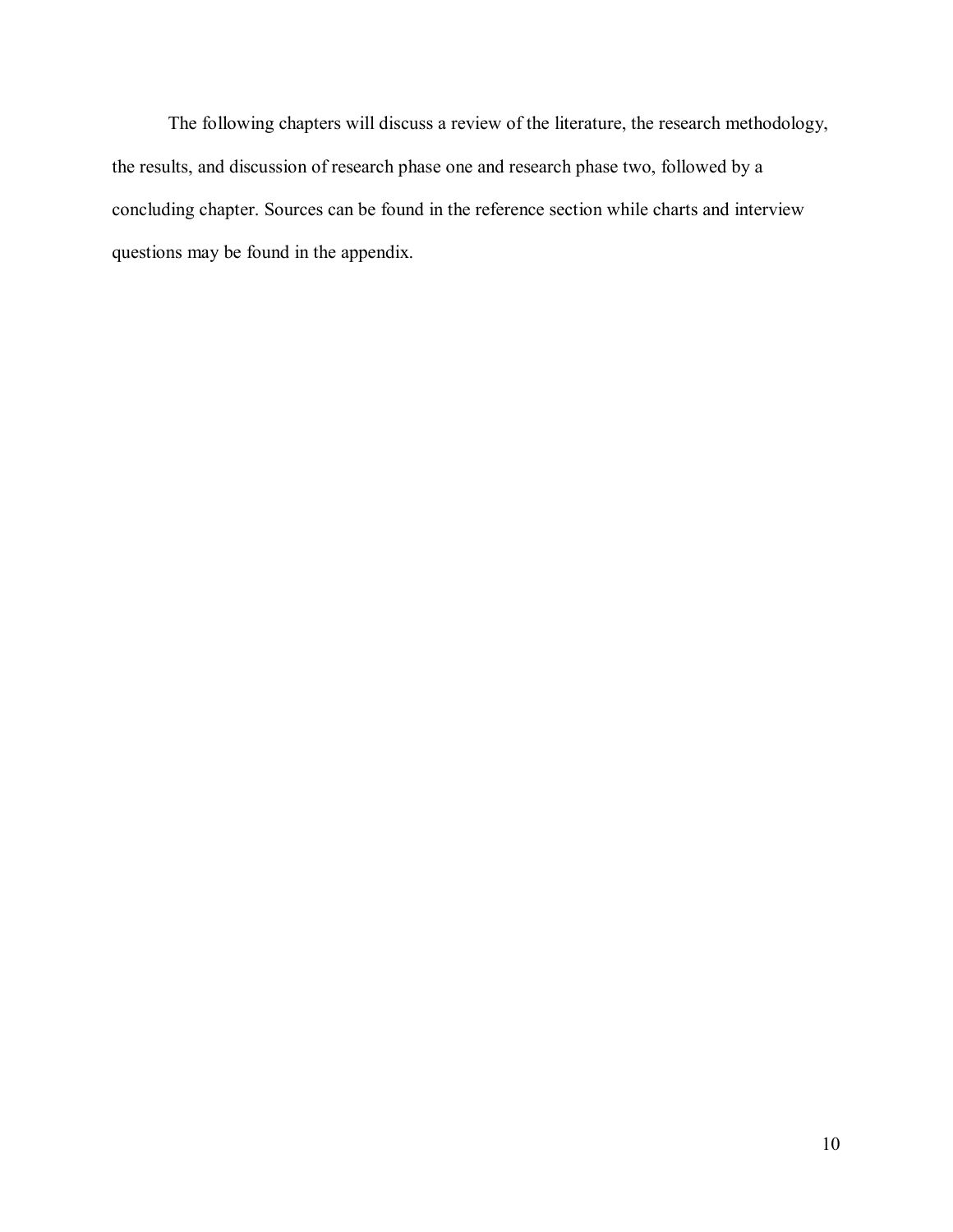#### <span id="page-10-0"></span>**CHAPTER 2: REVIEW OF LITERATURE**

Throughout history, technology has played a part in the development of human knowledge. Technology is a tool that allows humans to evolve past their limitations and extend their minds and bodies to learn from and adapt to new things. This broad range of tools has always evolved alongside its human creators. As we grow, develop, and learn, so too does our technology. As technology continues to advance, the symbiotic evolution of technology and the learning capabilities of modern humans appear to provide unlimited opportunities for intellectual and personal expansion. But technologies may have become so advanced and self-serving that they could fail to acknowledge aspects involved in the learning processes, such as simple faceto-face interaction with another human.

#### <span id="page-10-1"></span>**Digital Learning**

The tools of advancing society and how they play a part in learning can be seen in the educational setting of the classroom. Educational tools have evolved from slate boards, chalkboards, and textbooks to projectors and individual laptops installed with unique programs designed for wide varieties of tasks. From the archaeological perspective, this advancement in material culture is natural and expected to happen. From a cultural perspective, there could be a wide range of reasons why technology is becoming a standard in education. One explanation comes from the 2016 development plan by the United States Department of Education's Office of Educational Technology. According to the Department of Education, the reasons for implementing digital technology in schools are to "...help affirm and advance relationships between educators and students, reinvent our approaches to learning and collaboration, shrink long-standing equity and accessibility gaps, and adapt learning experiences to meet the needs of all learners" (Office of Educational Technology, 2016, p. 5). Shrinking the equity and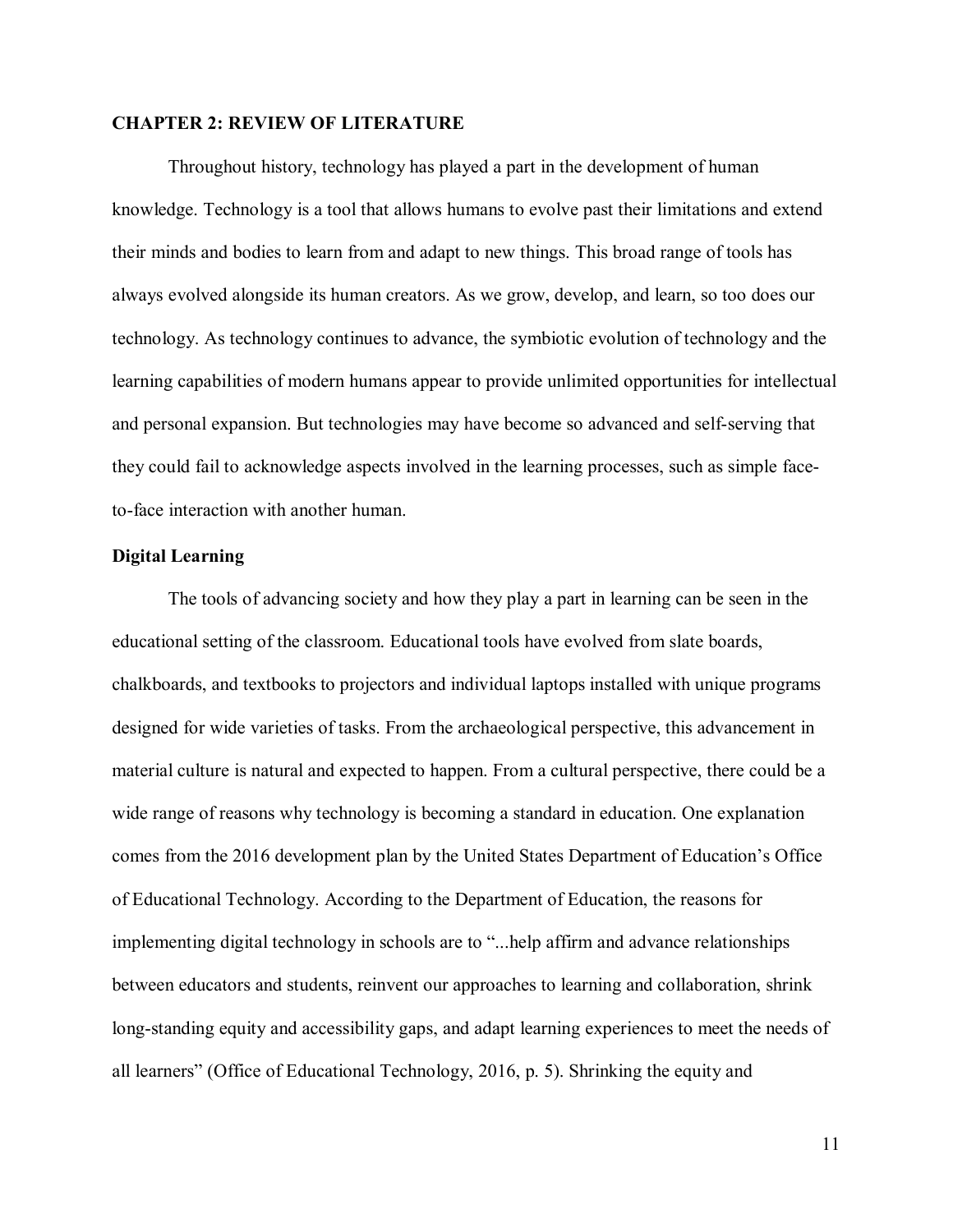accessibility gaps and meeting the needs of all learners appear as the main arguments for implementing technology in the classrooms.

A 2017 documentary called "Without a Net: The Digital Divide in America" seeks to prove that technology in the classroom is advantageous to students, as it properly prepares them for a future where they will encounter this technology and be required to know how to use it (Kennedy, 2017). With digital technology in classrooms, students from lower-income areas will be able to fairly compete with and receive the same educational opportunities as students from higher income areas (Kennedy, 2017).

Thirteen years before the documentary, a study was conducted at eight California high schools, ranging in socioeconomic status from low to high. The study sought to explore the technology equity gap by investigating the availability, access and use of technology in schools (Warschauer et al. 2004, p. 565). Comparatively, the schools had similar ratios of computers and internet-connected computers per student, with the low socioeconomic schools having a slightly better student-computer ratio average (Warschauer et al. 2004, p. 572). Warschauer et al. (2004) closely studied how the students were implementing the technology in each of their class subjects. An example of their findings showed that a math class in a lower-income area school used their technology for simple programs whereas a math class in a higher-income school would use their technology to implement more complicated programs to execute and create complex math calculations (p. 572-574). Both schools were using technology as a tool to help enhance their learning experience, but because the curriculum offered in each school was not the same, students could only apply the technology in ways that were consistent with the approach of the respective courses of study.

The issues raised in implementing digital technology in schools mainly focus on the lack of education in one subject: digital literacy. According to Kennedy's 2017 documentary, students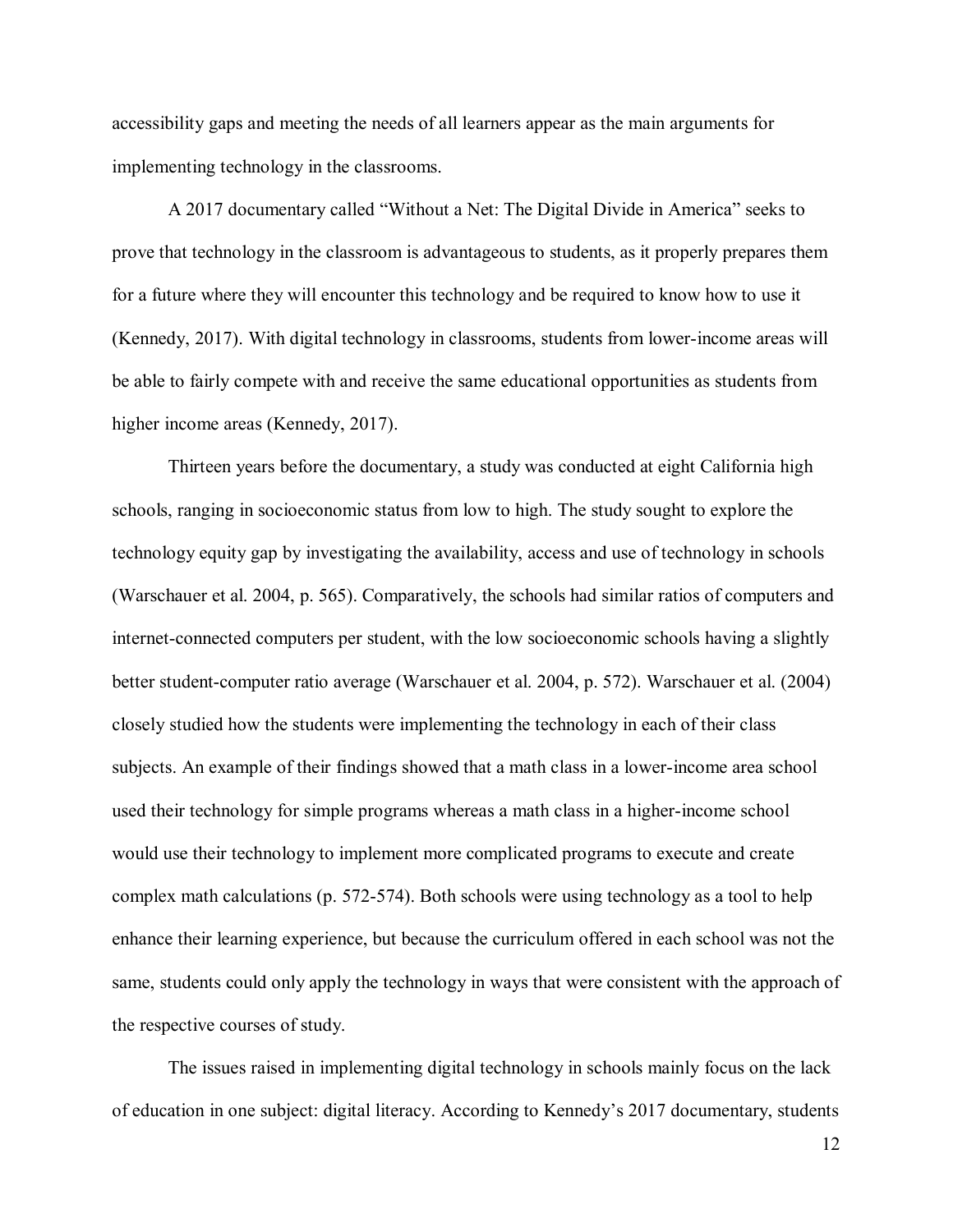who do not have access to digital tools are more likely to have lower graduation rates, test scores and college degrees than their peers who do have access to digital tools. However, in both the study by Warschauer et al. (2004) and the documentary (2017), it is mentioned that the most important factor to consider is the role of the educator, the "human support network" (Warschauer et al. 2004; Kennedy, 2017).

In a 2012 report summary for the Education Endowment Foundation, the authors focus on the impact digital technology has on learning in schools. The authors claim that research evidence "consistently identifies positive benefits" for technology in the classroom (Higgins et al., 2012. p52). Despite these findings, the authors say they do not know for certain that the use of technology is what is making the difference in the classroom (Higgins et al., 2012). The authors hint that a possible reason for this uncertainty is that it isn't clear whether the effect is due to the educator's implementation of technology or the effect of the educator's personal interaction with students while using the technology (Higgins et al., 2012). The paper appears contradictory, as, at first glance, it seems as if the authors ignore the evidence that shows that the human educator has a greater impact than the digital educator. However, this contradiction may stem from the popular belief that because digital technology is so prevalent in society, the focus should shift from using new media in classrooms to which technologies can be used for specific educational purposes. Once the focus has shifted, technology can be applied to a wider range of educational contexts in schools (Higgins et al., 2012).

The more important question, Higgins et al. address in their report, is not necessarily what kinds of technology are being used, but how these technologies are being used. The human support network of educators is seen as another tool in the classroom. Like many technological tools, the solution to making educators better support systems for their students and the technology is to update the teachers on how to use technology in their classrooms (Higgins et al.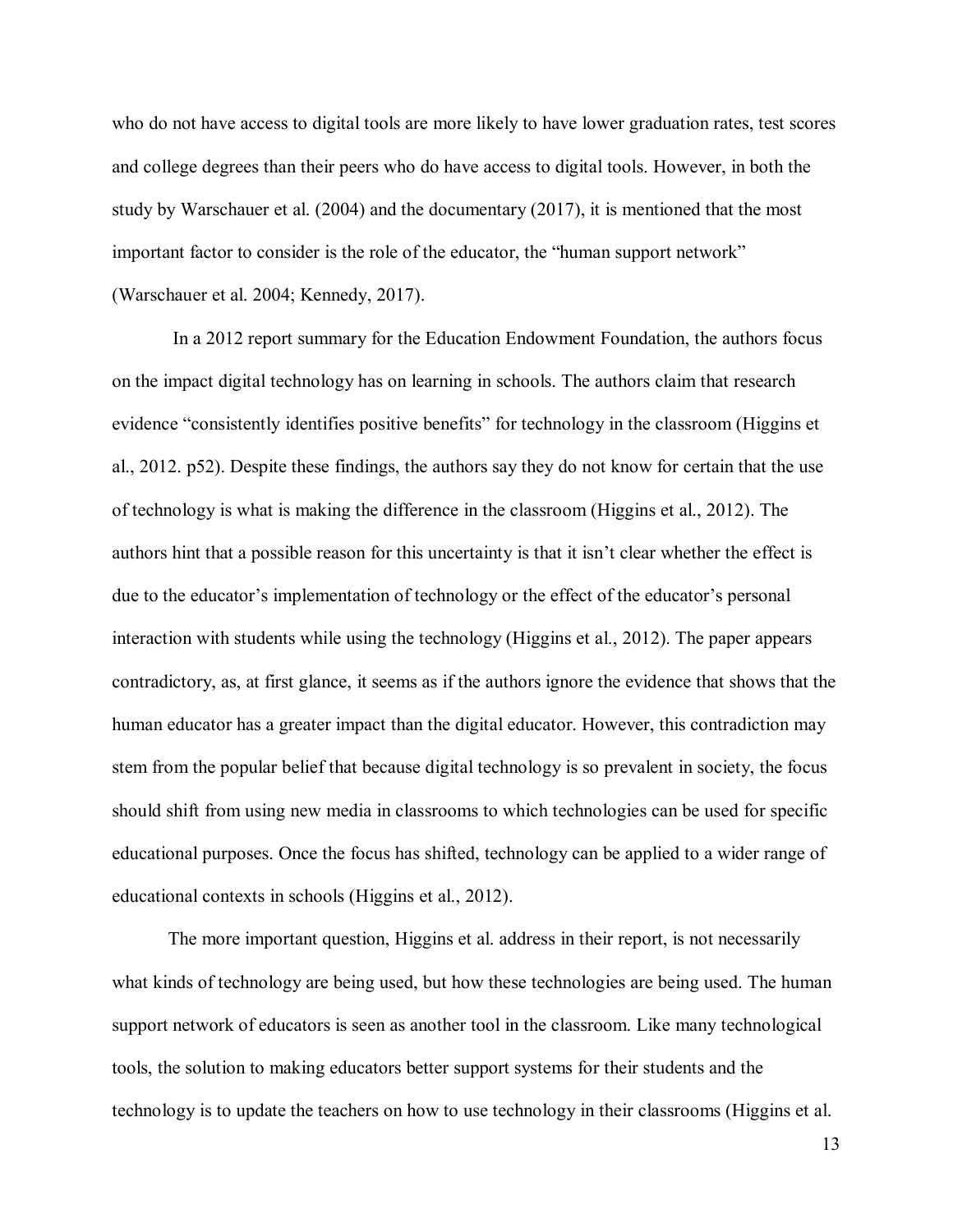2012; Warschauer et al. 2004; Kennedy 2017). This includes taking on the roles of software management, content creation, and technology support (Higgins et al. 2012; Warschauer et al. 2004; Kennedy, 2017).

As modern technology becomes a part of the educational experience, it brings with it alterations to the idea of a traditional classroom learning environment. Traditionally, classrooms are examples of formal learning spaces. This means that students are guided by the teacher who must follow a standards-based curriculum (Ucko, & Ellenbogen, 2008, pg. 3). Digital technologies are allowing for and encouraging more informal learning. This means that learning is self-directed and driven by personal interests (Ucko, & Ellenbogen, 2008, pg. 3). Typically, informal learning occurs outside of the formal learning space, usually in places such as the home, zoos, science centers and museums.

#### <span id="page-13-0"></span>**Museum Evolution**

The modern museum is seen and recognized as a place of informal learning, or free choice learning. This type of learning focuses on the participant guiding "their own experience based on their own interests, goals, or knowledge" (Crowley, K. et all 2014, pg. 461). In the museum setting, visitors can "engage with objects, signs, tools, discourses, and new technologies" while the topics people can learn about are diverse in subject and can be transmitted in multimedia that appeal to a wider range in audience demographics (Crowley, K. et al. 2014, pg. 461). However, many people believe that museums do not create spaces of informal learning. This view exists because museums have historically served as places of elitism. The shifting role of the museum audience can help identify the changing nature of the long-standing view of museums. The earliest form of museums was connected to the idea of collecting. Historically, conquerors put the objects of their plundering and looting on display; those who viewed these collections would learn more about the collector than about the collection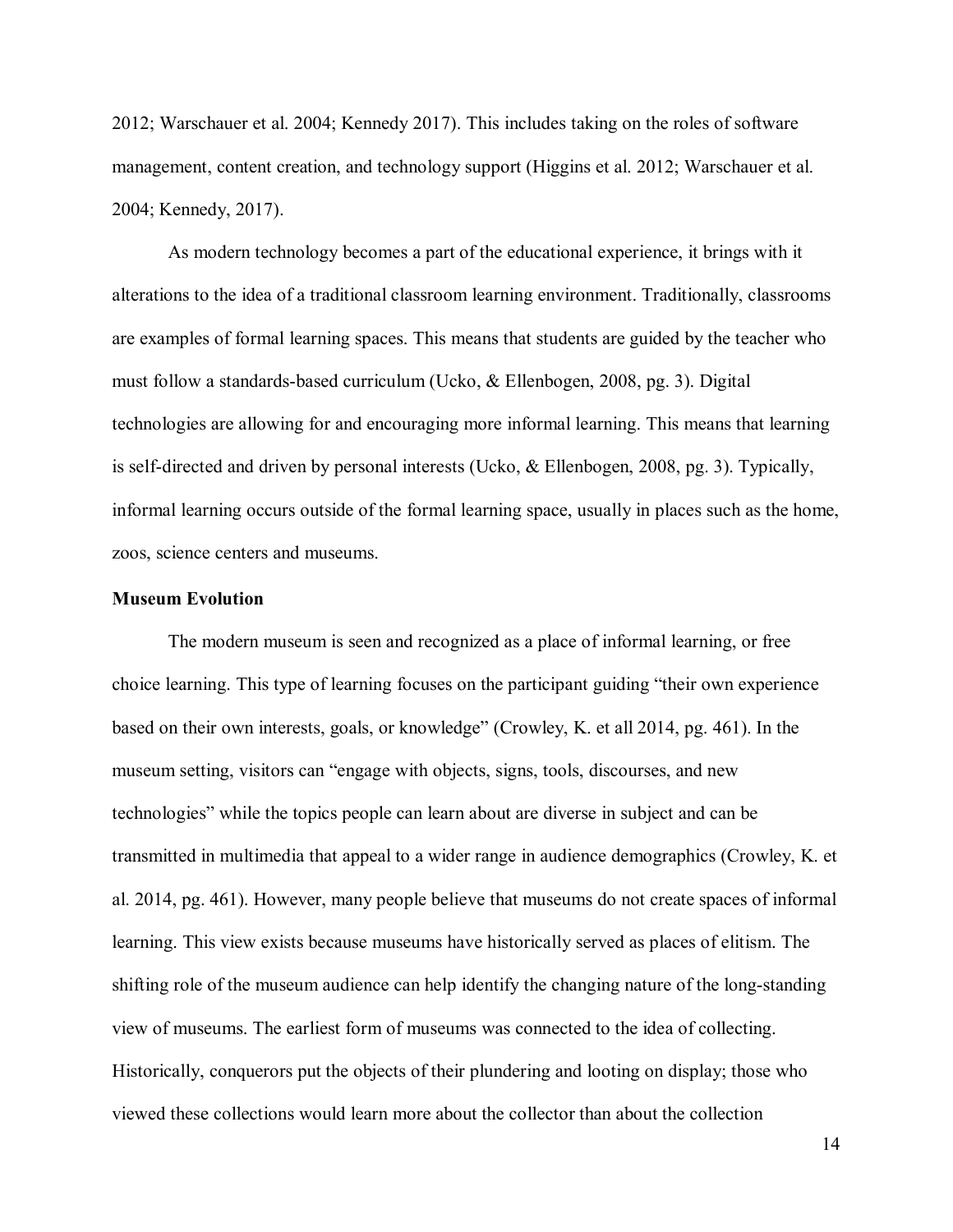(Mondello, 2008). The historical record shows that museums as centers of education were rare. Few, like the Museum and Library of Alexandria Egypt, encouraged educational scholarship but had restrictions on who would be allowed to enter (Erskine, 1995). Elitism would continue to be associated with the museum identity as interest in academic scholarship grew. While early museums after the Enlightenment era still heavily emphasized personal collections, they were increasingly dedicated to scientific discovery and later curiosity (Mondello, 2008).

This element of curiosity paired with collecting inspired showman P.T. Barnum to open his collection to a wider audience (for admission) moving the notion of the museum away from the elitist institution to that of the carnival (Mondello, 2008). These early models of education controlled what and how viewers interacted with the object and the narrative. Little room was left for viewers to engage based on their own interests and needs. It wasn't until the 20th century that museums became what many know them as today (Cameron, 1971; Mondello, 2008).

Museums have paired education and curiosity by presenting their collections to an open public in a way that responds to the visitor's needs, wants, and interests. By 2007, the museum, according to the International Council of Museums (ICOM), has come to be understood as: "a non-profit, permanent institution in the service of society and its development, open to the public, which acquires, conserves, researches, communicates and exhibits the tangible and intangible heritage of humanity and its environment for the purposes of education, study, and enjoyment (Museum Definition- ICOM. n.d.).

Even though museums have made changes for the better of society and their communities, many museums that identify as non-profit, find themselves struggling with a kind of identity crisis. By simultaneously trying to keep the visitor's wants and needs in mind, while attempting to create spaces of informal learning and adhering to the definition set by ICOM,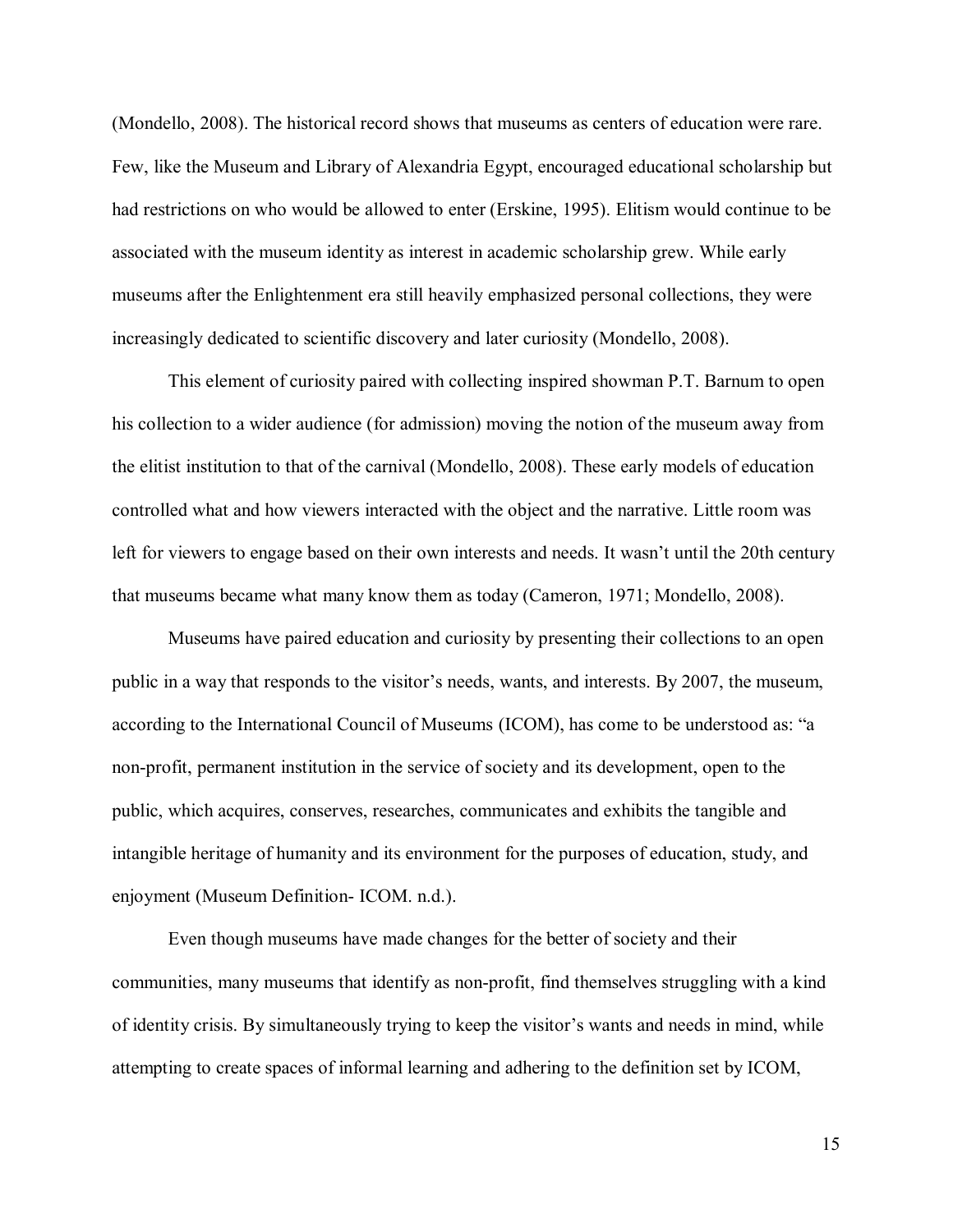many museums find themselves straddling the border between being spaces of education (reminiscent of Enlightenment elitism) or spaces of entertainment (carnivals of curiosity).

#### <span id="page-15-0"></span>**Museums in a Digital Age**

In 1971, Duncan Cameron, the director of the Brooklyn Museum, wrote about an "identity crisis" he saw in museums (1971). This crisis, Cameron believed, was restricting progress in museums and, most importantly, how they can reflect and uphold the culture of a society (1971). Cameron suggested that newer museums are trying to counter the public's opinion of them as elitists. In one example, Cameron (1971) sites a science center that handed out a brochure on opening day with this statement: "Make a list of everything you have been taught about public places, especially museums. Things like, don't touch anything, don't get excited, don't take pictures, don't laugh out loud…Now tear [the list] up in little pieces and throw it away" (p. 12). The science center was initially built to be a museum, but less than five years after it opened, Cameron had a hard time calling it one. He stated that it was a space of "chaos" with science exhibits mixed with industrial and technological exhibits sponsored by corporations (p. 12). He explains: "There is an infinite number of buttons to push and cranks to turn" and "among all of these are hot-dog stands and soft ice cream in a claustrophobic maze of cacophonous noncommunication" (p. 12). Less than a few months into the opening "all but one staff member, with any museum background was left" (p. 11). This "crisis" can still be seen today. Many museums struggle with how to keep visitors involved, entertained, and educated.

In the wake of the 2008 Great Recession, many museums were forced to draw money from their endowment funds at an unsustainable pace (Briggs, 2017). To escape financial ruin, one museum, from Indiana, decided to make changes. The public first saw these changes in 2017 with the museum's name. Formerly known as the Indianapolis Museum of Art, the campus now goes by the name of Newfields. Other changes include: an increase of ticket prices from free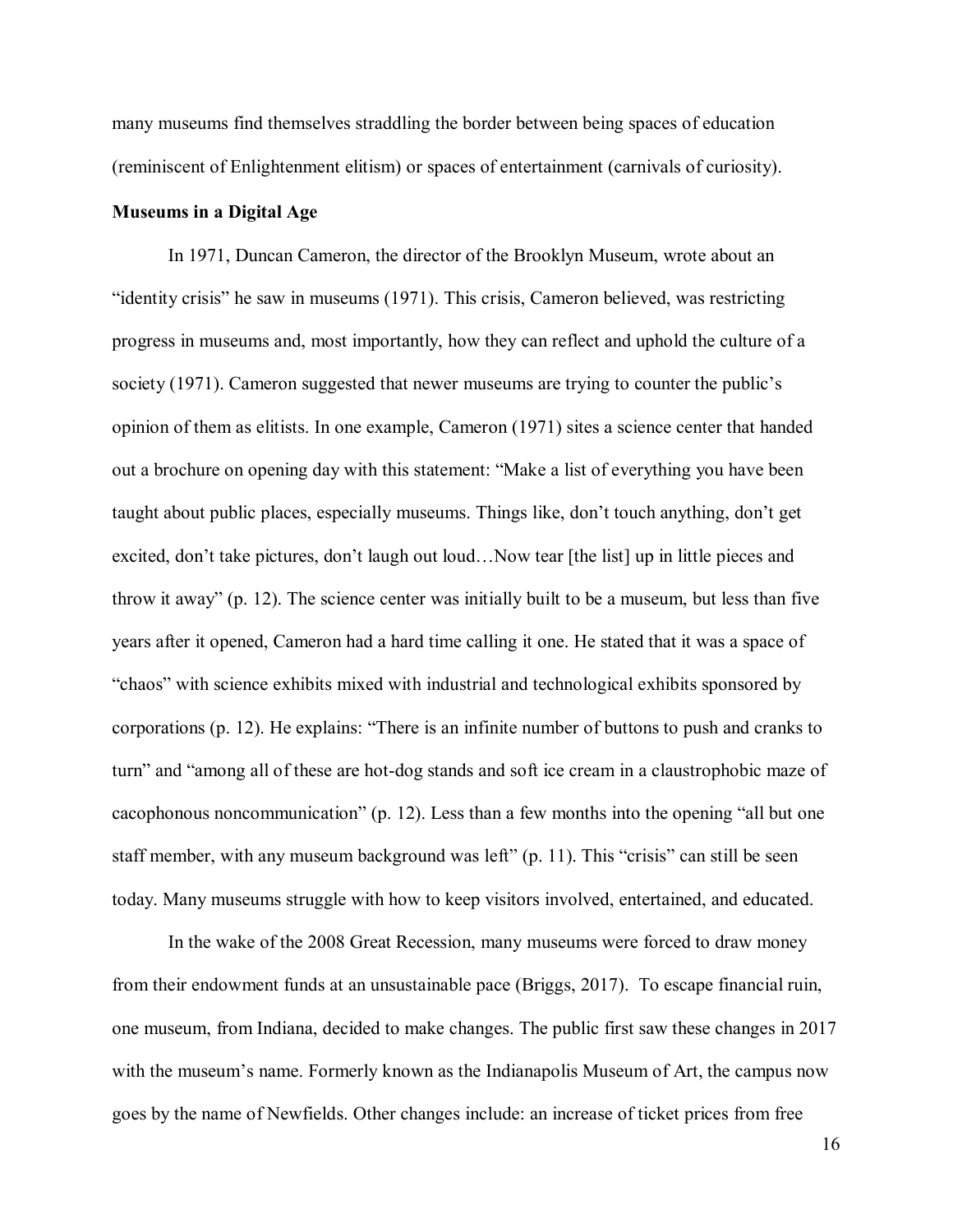admission to \$18; improved gardens and added experiential programs such as mini-golf, a beer garden, and seasonal displays (Briggs, 2017; Visit. n.d.). The art museum is still accessible to the public with the admission ticket. Reactions to these changes have not been positive, as many critics dislike the new admission price as well as the new theme park experience, they believe they are paying for (Briggs, 2017).

In an interview with the Indianapolis Star, Indiana University professor of Public and Environmental Affairs, Joanna Woronkowicz said: "The evolution from IMA to Newfields comes at a time when art museums across the country are developing new programs and offerings to broaden their appeal. Newfields is simply staying competitive…I think part of the backlash the IMA is receiving is due to bad marketing" (Briggs, 2017). The Indianapolis Star also interviewed the Director and CEO of Newfields, Charles Venable, who claims that social media is to blame for overexaggerating the criticism while their numbers tell a different story (Briggs, 2017). Venable says that "since the admission fee went into effect, visitors are getting younger and more diverse, with a nearly 100 percent increase in African-American visitors, a 500 percent increase in Hispanic visitors and a 45 percent increase in Asian-American visitors" (Briggs, 2017). He also stated: "Audiences, no matter what background, no matter what financial situation, are just not feeling welcome at things called art museums…We found in the Indianapolis market a lot of people are not comfortable around something that has the word museum attached to it. Newfields obviously does not have the word museum" (Briggs, 2017).

Other places have embraced the role of entertainment but choose to associate themselves with the "elitist" title 'museum' provides. Take, for example, the pop-up exhibition called The Museum of Ice Cream. When visiting this place, one might expect to be educated about the history, social impact, and cultural relevance of ice cream. Instead, this museum encourages visitors to treat it like a theme park or as a private party experience. The exhibit limits the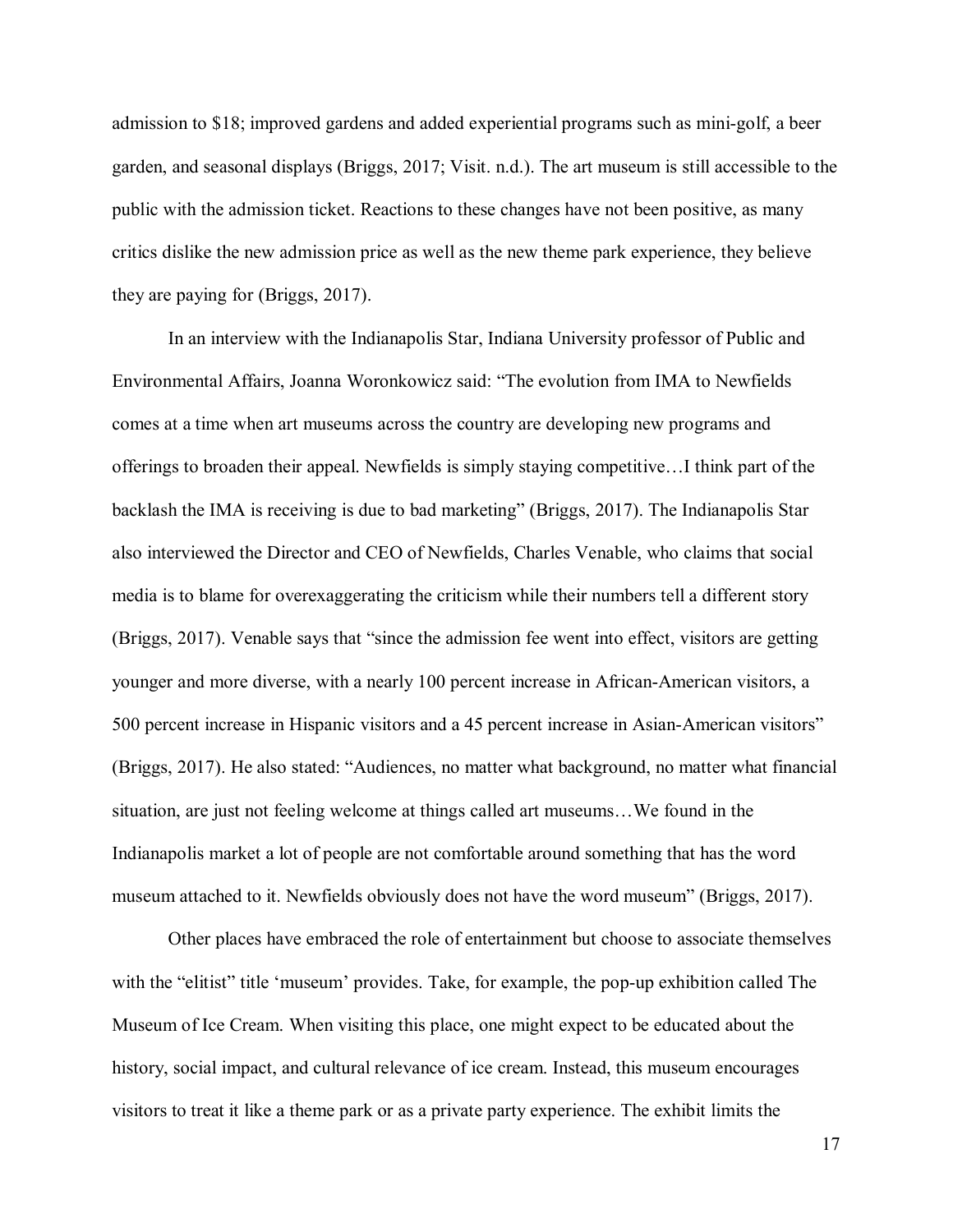number of people that can enter at one time and visitors may only purchase a limited number of tickets before the time that they wish to visit. Once inside, visitors are treated to an experience associated with a traditional art museum, where sculptures and figures jut out of walls in a display reminiscent of chaotic fantasy land. Unlike a traditional art exhibit or gallery, visitors are encouraged to touch, play and interact with these objects in ways akin to a playground (attitudes and behaviors strongly discouraged in the traditional museum settings) (Museum of Ice Cream, 2017). There is no historical or educational experience attributed to these exhibit objects, rather the display is designed around the societal construct of social media. Visitors are encouraged to interact with the "art installations" so that they may get that desired Instagram shot (Museum of Ice Cream, 2017).

According to the museum's mission statement, they are "designing environments that bring people together & provoke imagination" (Museum of Ice Cream, 2017). The limitations on visitors make it more like the museums of the elitism past, but the "museum" appears to be, unapologetically, pushing the boundaries of what a museum is and could be. The museum itself does not claim to be a non-profit nor does it admit to being a museum (Museum of Ice Cream, 2017), though the company states that a museum should "celebrate creativity, passion, history, innovators and innovation" (Museum of Ice Cream, 2017). If these examples are a glimpse of what can and may be expected for future museums, the roles of entertainment and education may become indistinguishable from each other. For institutions that pride themselves as centers of education and learning, the most important elements are the roles that technology and human interaction have with each other and to what extent they each serve as educational and entertaining media.

The media of technology may be what people see as the link between education and entertainment. The modern visitor not only expects to walk away with a satisfied curiosity but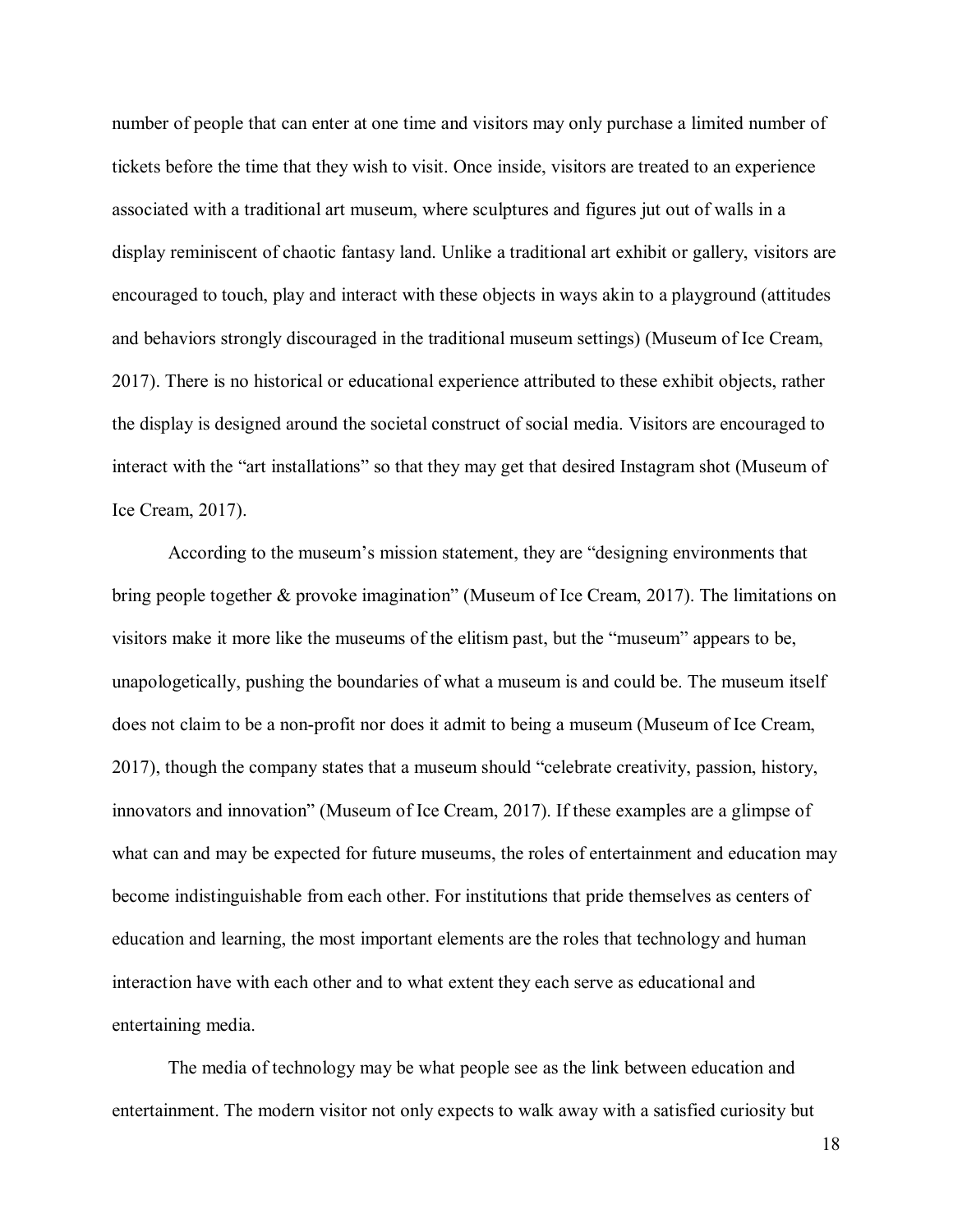also expects to be entertained. Author Juliet Steyn (2005) wonders whether a future museum or exhibit can be created where the flashy spectacle of interaction and technology does not entirely overshadow the history and experience but instead combines the traditional core values of education and cultural heritage with the interactive technology visitors have come to expect and are used to (pp. 616-617). Author Alexandra Zbuchea (2015) argues that a museum's role should primarily be focused on education (p. 483-484). Attracting visitors, especially new and younger members, has become more of a challenge for museums when their competitors include entertainment venues such as theme parks, television channels and media offering educational programming (Zbuchea, 2015, p. 484). Zbuchea (2015) states that museums should react to society's shift in receiving, producing, and learning information by changing the way museums present their exhibits (pp. 485-486). Zbuchea (2015) suggests museums "make use of some techniques characteristic to theme parks" but cautions that they never transform themselves into pure entertainment centers (pp. 485-486).

In an article from the Irish Times, writer Aidan Dunne covered the 2016 MuseumNext series, which are conferences that explore the direction and responsibilities of museums. Dunne is surprised at how museums are thriving in the digital age but attributes this success to how museums are constantly creating new ways to first entertain and then educate their audiences (Dunne, 2016). One important topic discussed at the conferences was the question of whose interest the museums represent (Dunne, 2016). The consensus of many coincided with the International Council of Museums (ICOM) definition of a museum: to educate the masses (Dunne, 2016). Technology in museums is supposed to allow visitors to experience a museum in a variety of new and exciting ways. (Press, 2016). Museums are implementing technologies such as 3-D scanning and 3-D printing, virtual reality, and special apps that allow the visitor to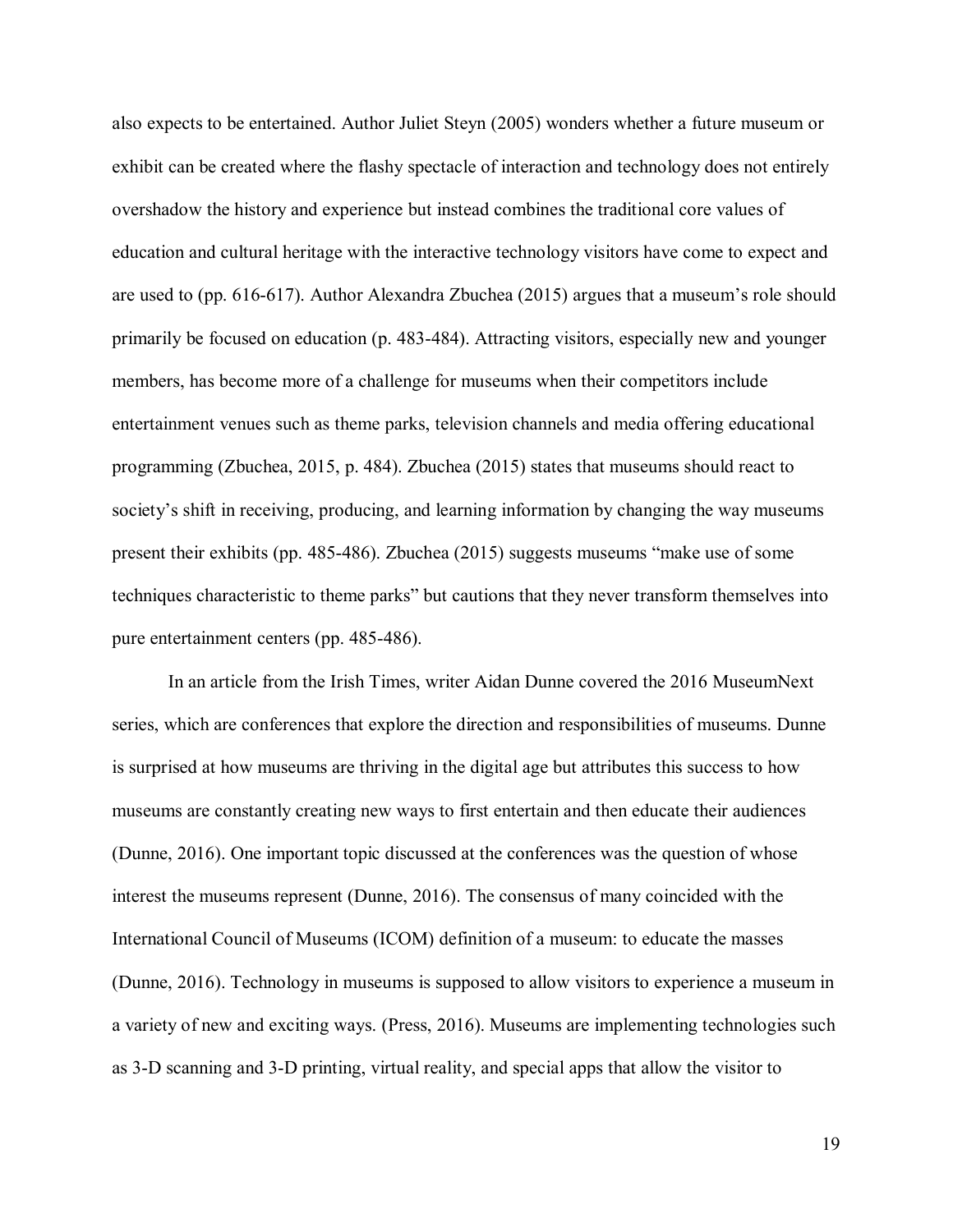explore the physical space of the exhibit better, or to interact and engage with static collections, pieces, and topics in a new and different way (Press, 2016).

The Smithsonian Institution's National Museum of Natural History created an exhibit titled "Dig it! The Secrets of Soil." This exhibit created a balance between educational and entertainment experiences by combining physical and digital media (Megonial, et al., 2010). The goal of the designers of this exhibit was to build public interest in an otherwise mundane topic: soil. How do you make dirt exciting? The designers took the empathetic route. They sought to relate the material to the visitor and the things a visitor might care about. (Megonial, et al., 2010, pp. 706-708) Because visitors are interested and engage often with digital media in their day-today lives, the designers incorporated these media into their designs. The exhibit contained a variety of digital elements such as audiovisual media including a cartoon, a movie, two looping videos, a kiosk for exploring the state soils, a quiz game and a role-playing game (Megonial, et al., 2010, pp. 706-711). Along with digital media, the exhibit included scale models, commissioned sculptures, and actual soil monoliths (Megonial, et al., 2010, pp. 706-713). The exhibit also included a takeaway component in the form of an interactive website (Center, n.d.). This website extended the visitor's experience outside of the exhibit with features that include: videos, games, and interactive content (Center, n.d.; Megonial, et al., 2010). Kratz and Merritt (2011) believe that the use of multimedia is not only another way to present static information and curricula, but it can also create an interactive learning experience.

Technology has become the topic of interest for the future of museums and the "go-to solution" when finding a balance between education and entertainment. But technology, as the "go-to solution," eliminates the face-to-face human support network. Not all museums can justify, pull off or fund the latest technology in their exhibit spaces. Museums of history, for example, may find it more difficult explaining content via a large wall screen if placed in a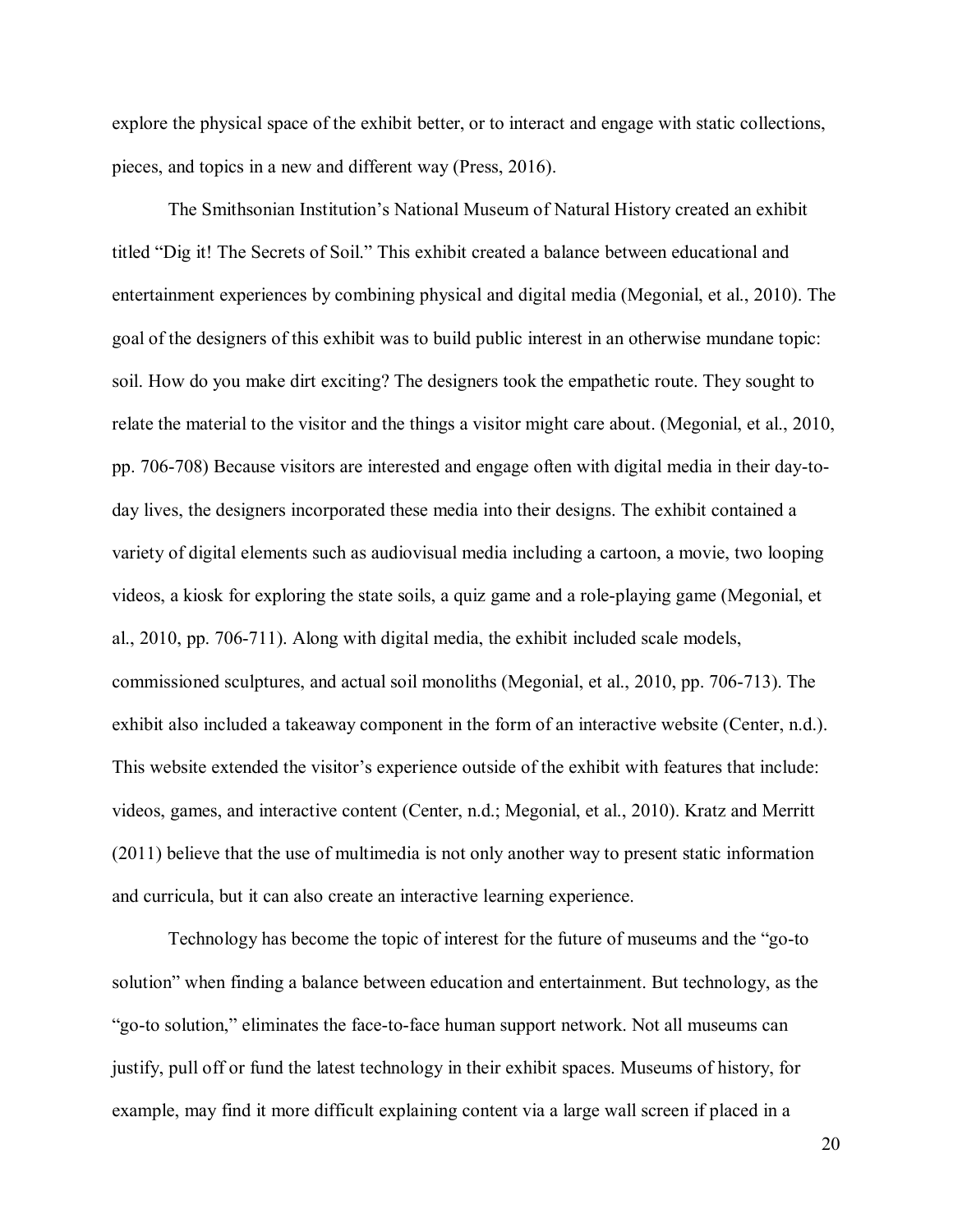historic home. However, a unique feature of one category of historic museums could help bring balance to technology-heavy spaces.

#### <span id="page-20-0"></span>**Living History Museums**

Living history museums abide by the same definition set by ICOM (ICOM. n.d.). However, the general agreement on what sets a living history museum apart from other museums is the way in which they present their narrative. Living history museums use human interpreters to relate information about the past. This interpretation can happen through what is known as first-person interpretation or third-person interpretation. In first-person interpretation, actors portray historical or fictionalized characters, based on known historical information, and present that information through the role the actor is portraying. In third-person interpretation, educators do not take on character roles. Instead, they interpret historical information from a contemporary point of view and may still engage in historical activities like their first-person counterparts (Craig, 2012 p. 30; Renzthog, 2007).

The participatory theatre experiences that living history interpretation provides, offers visitors a unique opportunity to experience static, historical material in a hands-on physical environment. A dissertation study done on the relationship between family groups and costumed interpreters in a living history museum found that families believed living history museum learning lets them "experience history through multisensory encounters" (Craig, 2012. p. 164). Interviews with the historical interpreters revealed that interpreters see themselves as educators and "believe visitor learning involves both education and entertainment" in which the aim is to find a balance between the two during their interactions with families (Craig, 2012. P. 164).

Programs Manager at the Denver Museum of Nature and Science, David Allison (2016), recounts in his book his early career experience at Conner Prairie History Museum and the advantages living history provides. He writes, "The real advantage of human-to-human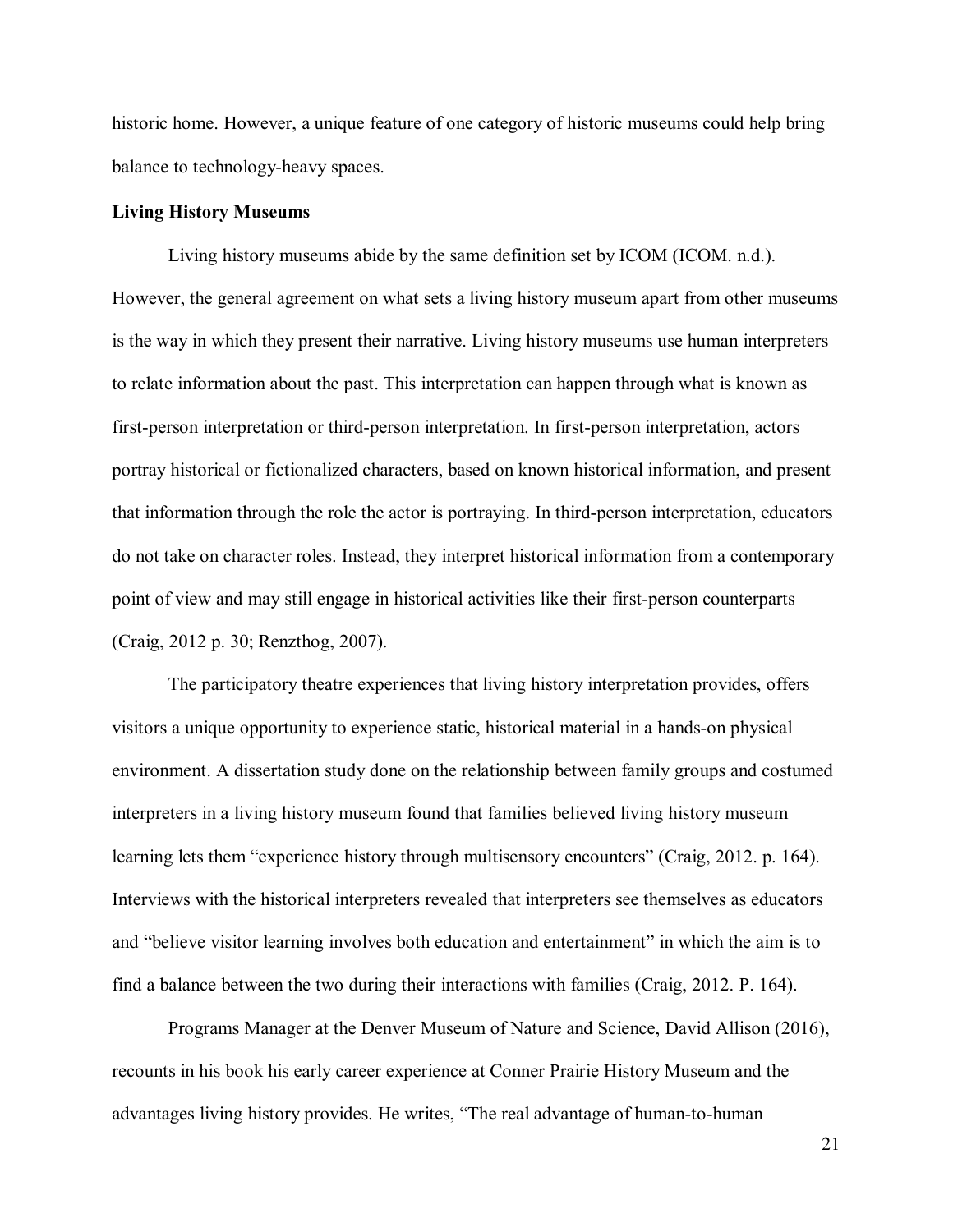interaction at museums lies in the ability to make meaningful connections with visitors and build a rapport that will open the door to curiosity in a rich way. My favorite moments [in character] were always ones where, for at least a few moments, I was able to elicit some measure of empathy or compassion" (p. 24).

Not everybody agrees with this theatrical interpretation as a method of teaching. According to the Association for Living History, Farm and Agricultural Museums, (ALHFAM) "...critics argue that living history is antiquarian, idyllic, or downright misleading" (ALHFAM n.d.). Theatrical reenactments of the past, especially sensitive and personal topics such as slavery, receive the most criticism as such events usually are reconstructed to adhere to the audience's level of comfort (Tyson, 2008). One critic argued: "There were gruesome things that happened to people... [black people], and there's no amount of re-enactment that can help you understand the tragedy that slavery was" (Lewis, 2016). The ALHFAM website responds to critics by stating that the past cannot change but the interpretation of the past is always changing…

living history museums produce history just as teachers do in classrooms, authors do in monographs, and directors do in film…Yet, a site that incorporates historic objects, accurate environments and appropriate recreations can make the stories about the people who used those objects more multi-dimensional and effective. In the effort to "contextualize" their history, some sites try to recreate a particular time and place in the past, ignoring the intrusions of the present. The missions of various living history sites may make it difficult to be so exacting, but the effort to bring history to life is evident perhaps in living animals and plants, in staff performing historic work or trades, and in the effort made to provide an environment rich in artifacts that focus attention on life in past times (ALHFAM n.d.).

A living museum's strong conviction to portray accurate history may make implementing modern technology difficult, but since visitors may have come to expect their museum experience to include a digital element, adding modern technology may be necessary. In a 2008 article, vice president of the Research Division at the Colonial Williamsburg Foundation, Cary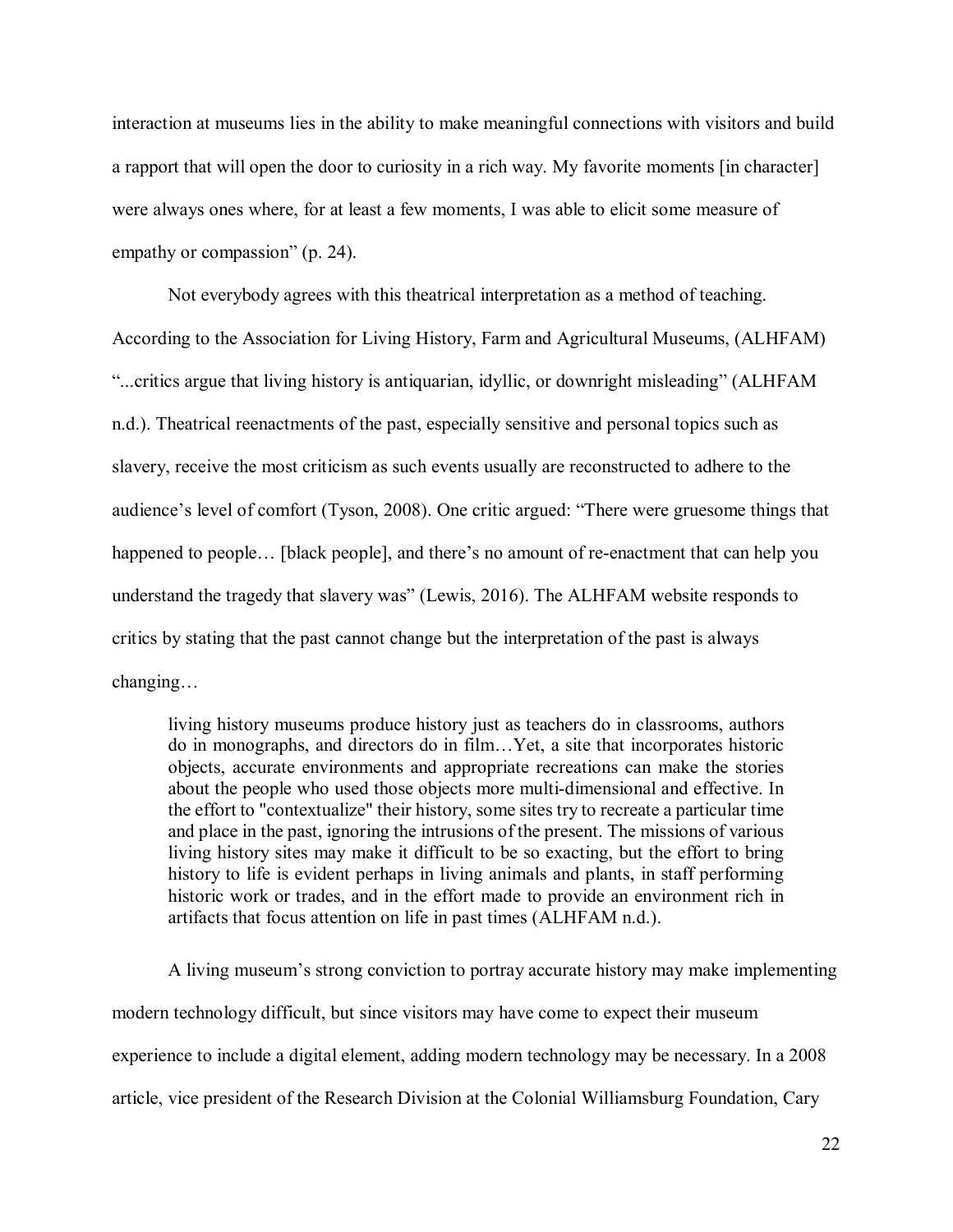Carson, discusses the decline in interest and visitation trends of historic and house museum. He first theorizes that perhaps the historic museum is facing the same fate of any nostalgic trend, such as drive-in movie theatres, the circus or fad diets (2008). As Carson claims, "…nobody knows for sure what is going on…nobody believes that history museums are better off today than they were in, say, the good old days of Enola Gay and Disney's America" (2008. p. 11). Carson (2008) believes museums are forced to compete with entertainment zones and other educational centers along with numerous other audience agendas that get in the way of attendance. Another point Carson (2008) makes is the exhaustion of too many historic museums with all the same features such as seeing one spinning wheel after another. Carson's "plan B" focuses on making connections with the way today's learners prefer to organize information and put together meaning. Carson (2008) praises what interpretation-participation live actor experiences have brought to the table, but hints that the new technological interactions are not a bad option either, depending on the financial limitations of the museum. Plan B "…must embrace the reality that storytelling is the powerful medium in which modern learning takes place" (p 19).

Simply inserting modern technology into a historical site may create dissonance among the visitor, the interpreters, and the historical artifact. A large flat screen that displays information in a historic home does not depict the history of that home accurately. A project design team in Ireland tested an interactive digital prototype, called "Reminisce," at a living museum to help support meaningful visitor engagement (Ciolfi, & McLoughlin, 2012). The authors believe that interactive technologies can be designed with the identity of the museum and for the interests and preferences of visitors in the museum context (Ciolfi & McLoughlin, 2012). The prototype allows visitors to use their own phones, to listen to recordings of characters as well as record and share their own stories as it relates to their specific location in the museum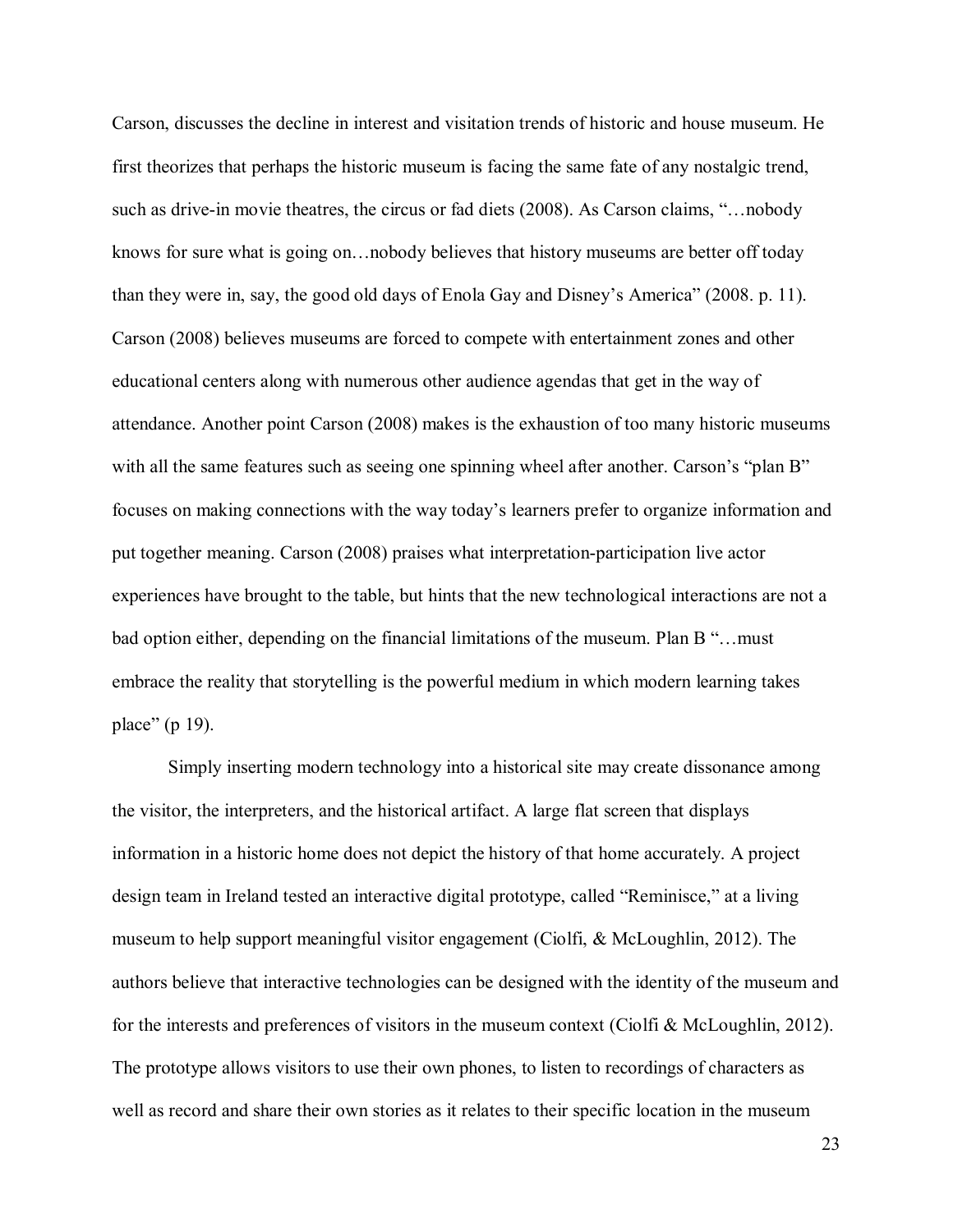(Ciolfi & McLoughlin, 2012). This project was designed to extend human-computer interaction while being sensitive to the characteristics of living history museums (Ciolfi & McLoughlin, 2012).

Adding a narrative exploration of physical objects and the use of phone technology helped decrease the confusion and inaccuracy that a large screen technology would have imposed. The project strives to create deep connections where the visitor reacts to the display through discussion and activities, while also giving appropriate content and inviting visitor personal involvement (Ciolfi & McLoughlin, 2012). "Reminisce" shows how interactive design can be beneficial to living history museums by focusing on the material, narrative, and lived qualities of the site. Authors Mulholland and Collins discuss the growing trend of supporting visitor interactivity with active learning instead of passive learning (Mulholland & Collins, 2002). The authors argue that narrative is the best way to use technology in a cultural setting but that it also provides the best form of learning for multiple demographics (Mulholland & Collins, 2002). Using a narrative can be a helpful tool in human information processing. It can provide personal context clues that can reinforce information or provide triggers for short-term or longterm memory recognition.

The stories and narratives museums use as their foundation not only provide context and support for the design choices they make but also create an opening to explore, expand and acknowledge aspects of the human condition. Allison (2016) writes:

Stories are the fuel for the flame of human empathy and understanding. Our lives adhere to a narrative arc (we are born, we live in a place and time, we die) and narratives have the power to sculpt our perception of ourselves and others in profound ways…compelling stories compellingly told have been the benchmark for successful experiences at museums (p 24).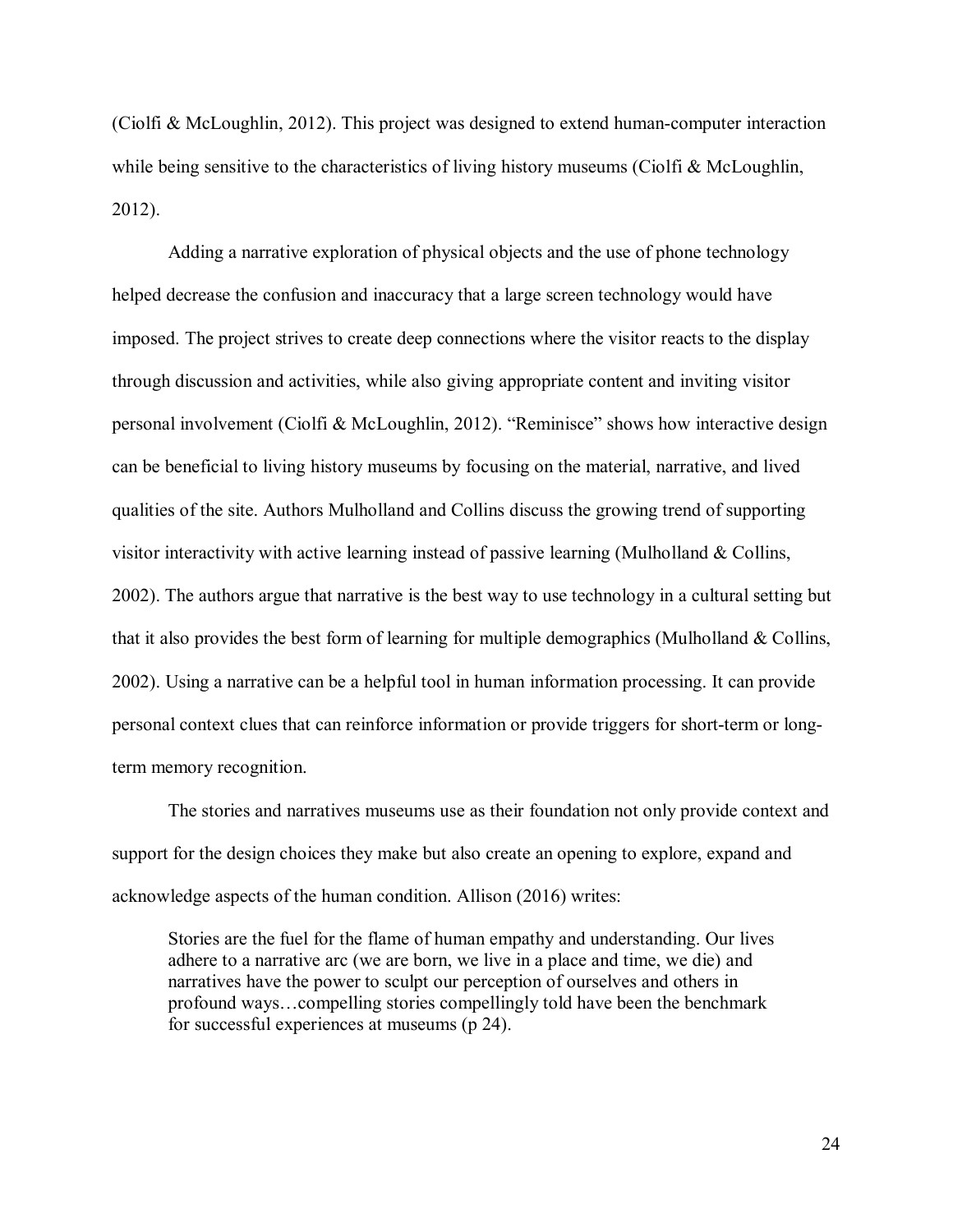There is a tipping point that exists between education and entertainment: boring old school teaching techniques and flashy new activities. The factors that can cause an imbalance are associated with the different media used to present information: digital technologies and the "human support network." Museums of any genre can benefit from a balance of both digital technology and the living history model of human interpretation but must take careful consideration of where, how, and why these media resources are being used.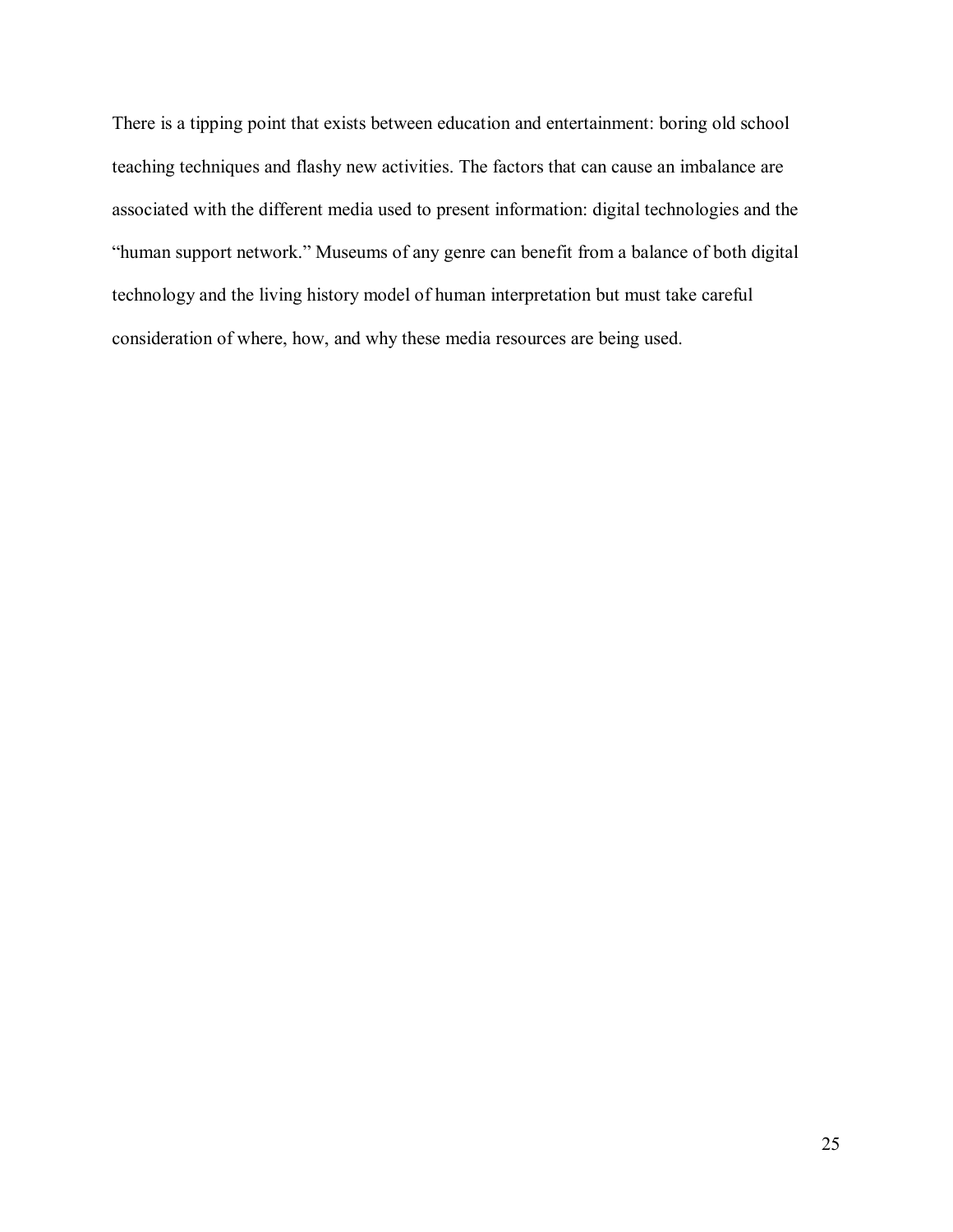#### <span id="page-25-0"></span>**CHAPTER 3: METHODOLOGY**

This comparative study applied a mixed-methods approach using participant observation, surveys and semi-structured interviews intended to measure museum experience and multimedia interaction. Two research phases were conducted for this thesis. The first research phase consisted of two research groups that represented common demographics of museum visitors: adults and fourth-grade students. These participants were taken to the Conner Prairie living history museum in Fishers, Indiana where they experienced three exhibits representing the different media of study. The second research phase consisted of interviews with experts in the field of museum design and museum interpretation. These interviews were intended to gain a holistic perspective on visitor engagement.

#### <span id="page-25-1"></span>**Ethnographic Research**

This thesis uses qualitative methods to study human-human interaction, human-computer interaction and the relationship each has on the visitor's experience. Ethnographic research is a form of qualitative research that looks at a large culture-sharing group (Creswell, J. 2013). For this study, participants represented the culture group of visitors as they experience museum exhibits. This research takes the realist ethnographic approach that is used by cultural anthropologists (Creswell, J. 2013). In a realist ethnographic approach, the researcher attempts to report on the observations of the participants while remaining neutral and focuses on narrating the facts (Creswell, J. 2013).

Despite requiring neutrality, researchers too, are human. According to Zohrabi (2013), there are three main drawbacks to observational studies. These are reactivity, observer bias and information recording (Zohrabi, M. 2013 p. 257). Reactivity refers to the participants reacting differently due to the presence of an observer; observation bias refers to the researchers' own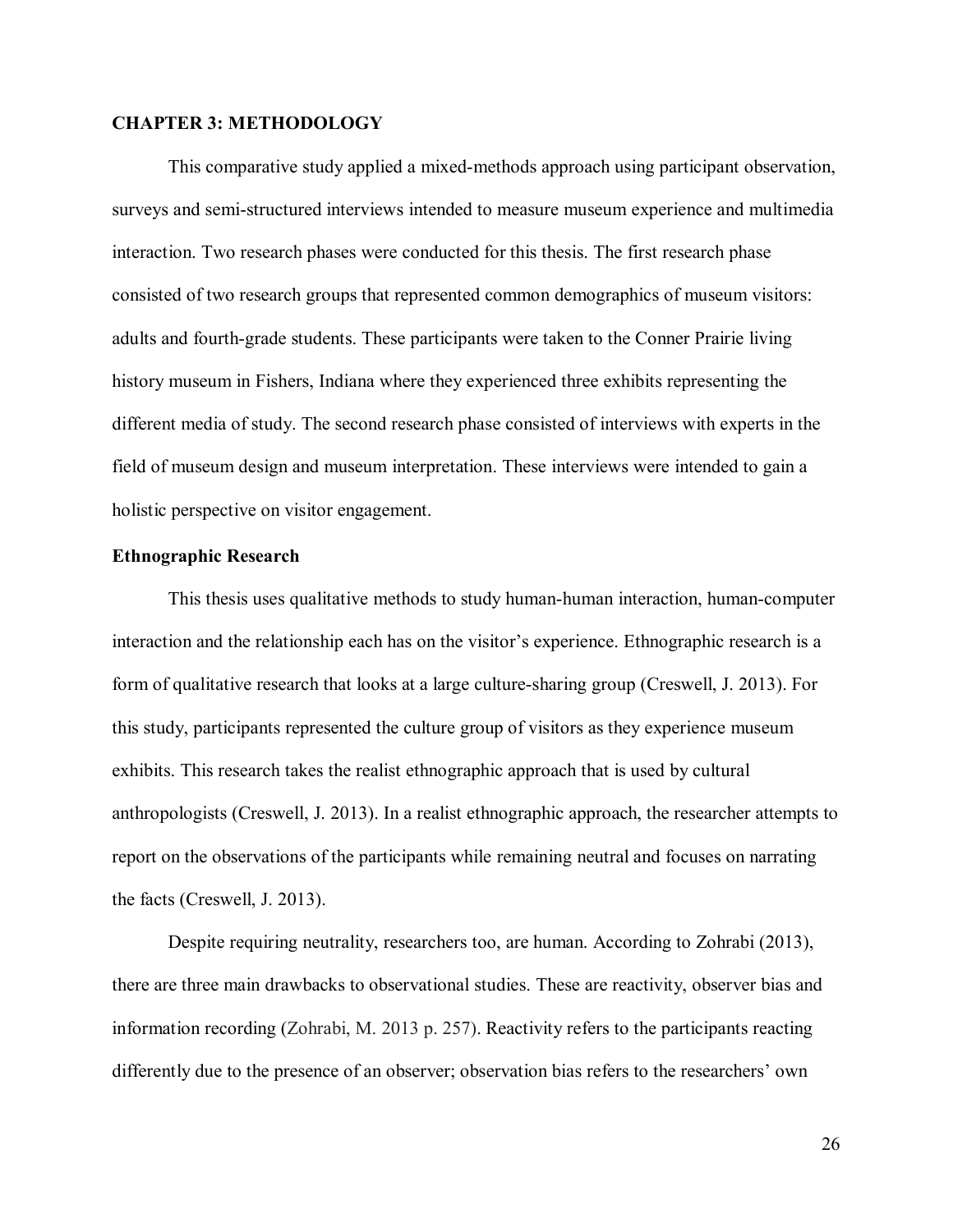viewpoints and backgrounds affecting what they see, and information recording refers to the length of time between observing and taking down notes (Zohrabi, M. 2013 p. 257-258).

#### <span id="page-26-0"></span>**Research Design**

#### *Observations*

Observations were used to acquire direct notes on how visitors experience exhibits in the natural setting of the museum. Participant observations involve the researcher observing participants in the environment that is being studied (Creswell, 2003). Most of the data gathered in observations fall under qualitative data, however, numerical data may also be acquired such as average length of time for participants to achieve their goals (Bernard, H. 2011 p.257-258). Observational data are records of firsthand events and aids in gathering context to support interview and survey data (Zohrabi, M. 2013, p. 257).

#### *Survey*

Participant surveys were used to gather quantitative data. Using surveys alongside interviews and observations can "supplement each other and hence boost the validity and dependability of the data" (Zohrabi, M. 2013, p. 254). The surveys in this thesis, used the Likert rating scale, with a measurement of 5 points. Each survey statement is based on the Likert rating scale from *strongly agree* (5), *agree* (4), *neutral* (3), *disagree* (2) and s*trongly disagree* (1). The purpose of using Likert coincides with Likert's interest in "measuring internal states of people (attitudes, emotions, orientations)" which are "multidimensional" and complex frames of thought (Bernard, H. 2011. p. 245).

The surveys are loosely based on the Museum Experience Scale (MES) and the Multimedia Guide Scale (MMGS) (Othman, 2012). Since the MMGS scale is based on a single multimedia guided tour, the statements were adapted to incorporate multiple digital tools around the exhibits. To aid in measuring human interpretation, questions were adapted from the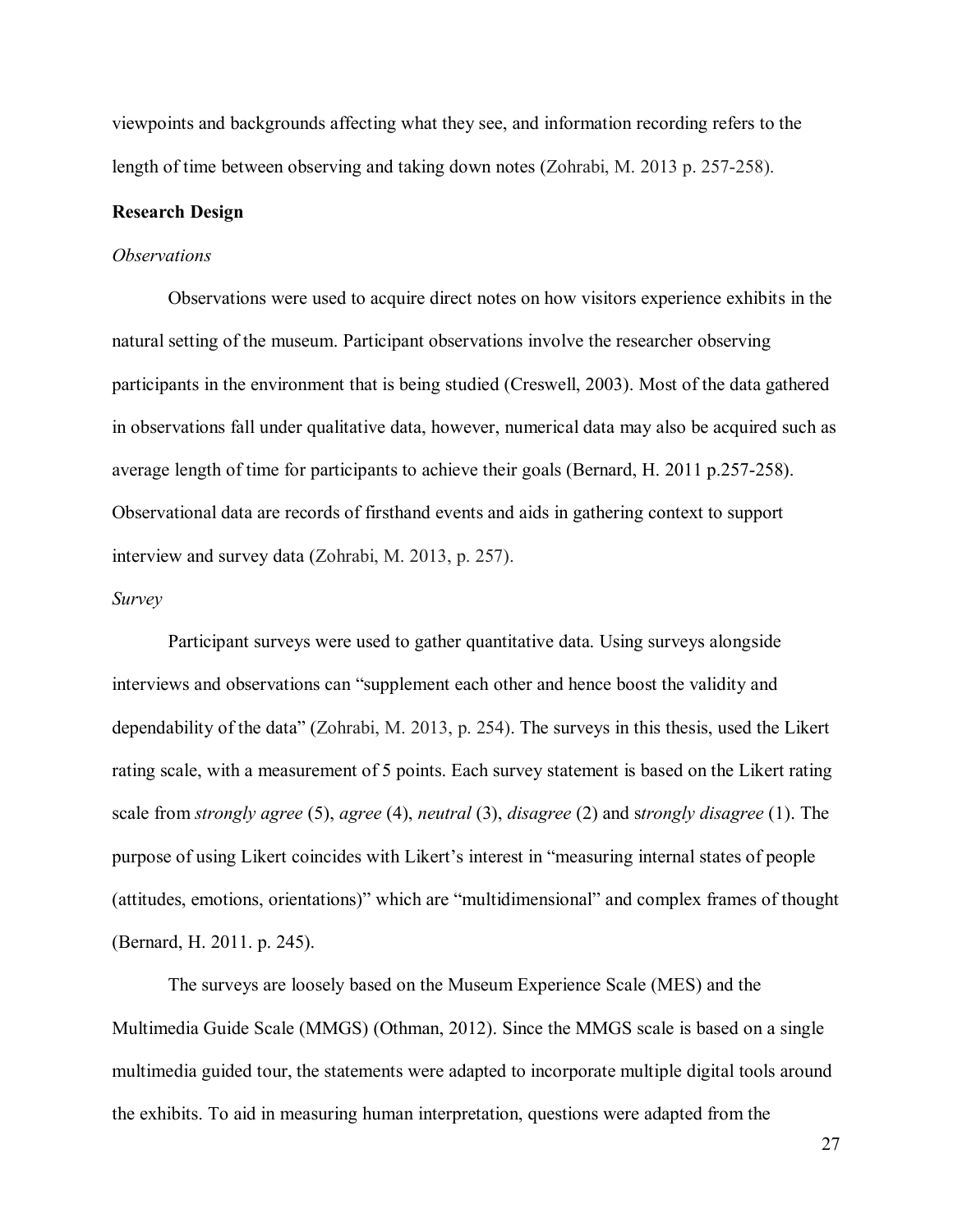multimedia statements to measure the engagement of visitors with the human interpreters. Each statement was created to aid in measuring participants attitudes regarding their experience within each of the three exhibits (See appendix A).

#### *Semi-Structured Interviews*

Many interviews occur face-to-face between the participant and the interviewer. (Gubrium & Holstein, 2002). Semi-structured interviews were conducted with participants in order to discuss museum-related topics with flexibility and without restrictions (See Appendix B & C). The flexibility of semi-structured interviews allows for open-ended questions and does not limit the participant's responses (Gubrium & Holstein, 2002). The interviewer may rely on both pre-written questions and cues to guide the interview process towards the area of discussion. Newly formulated questions may also be asked to help participants elaborate on the open-ended question, thereby gathering more in-depth qualitative data (Srivastava, A., & Thomson, S. B. 2009).

#### *Research Site*

Conner Prairie is a Smithsonian affiliated and nationally recognized living history museum (About Conner Prairie - Conner Prairie. n.d.). The museum's narrative focuses on Indiana history with exhibits spanning across 100 acres, that highlight different times throughout the 19th century (About Conner Prairie - Conner Prairie. n.d.). Each point in the historic timeline features living history interpreters that interact with visitors using first- or third-person interpretation techniques. (About Conner Prairie - Conner Prairie. n.d.).

#### *The Exhibits*

Of the multiple areas to visit, at the museum, three exhibits were chosen based on the media that is used. These media are referred to as human interpretation and digital technology. The media of physical objects (signs, tangible items and artifacts behind glass) are incorporated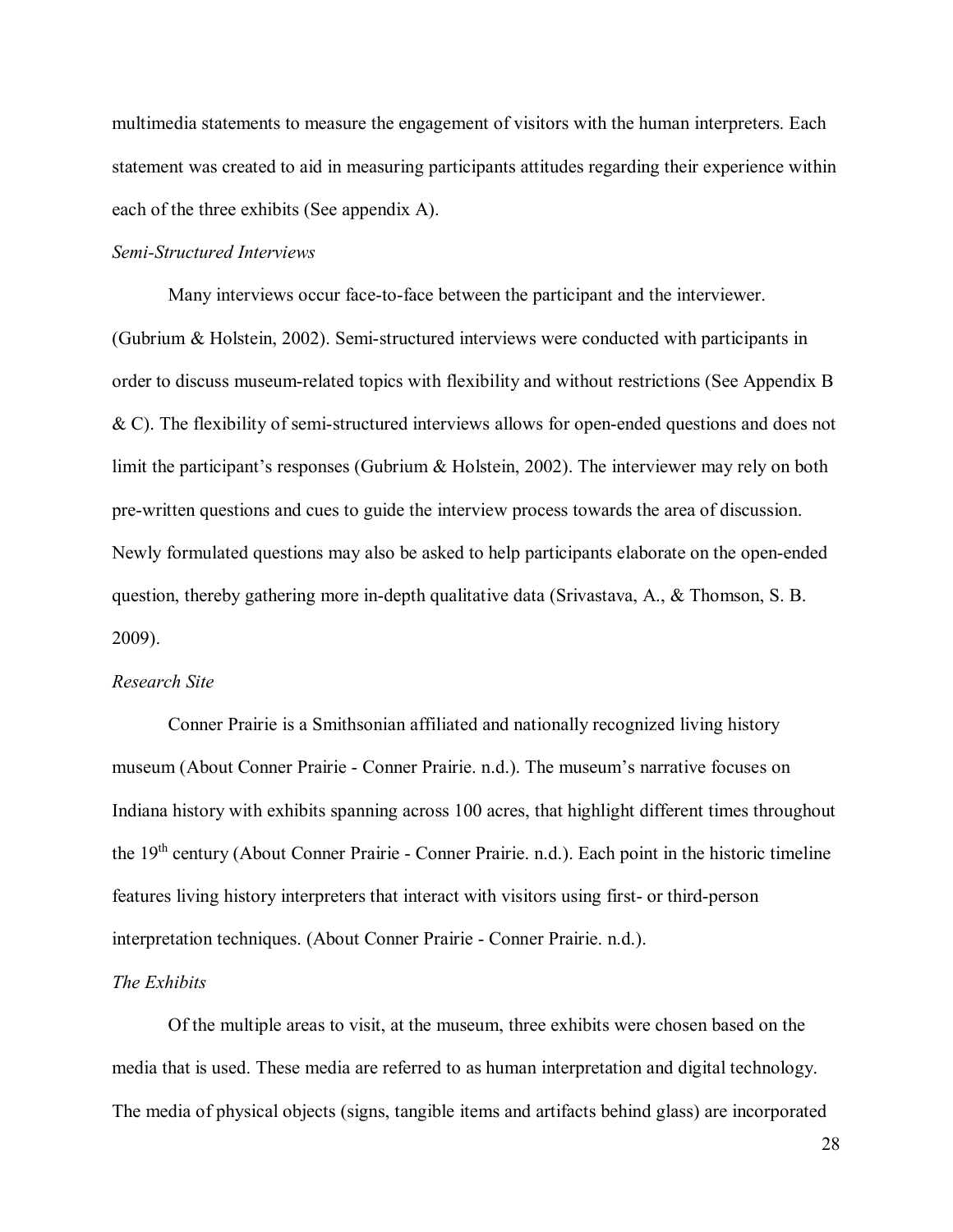into all exhibits. In the first exhibit, participants could engage with a member of the museum interpretation staff, who acts as the primary form of visitor interaction. This interpreter acted in third-person narration. In the second exhibit, participants could engage with multiple forms of digital technology. In the third exhibit, participants could engage with human interpreters (acting in both first and third person) and multiple forms of digital technology. The three exhibits: Animal Encounters, William Conner House and Civil War Journey, met the criteria for featuring these media.

#### Exhibit One: "Animal Encounters Barn" - Human Interpretation

The Animal Encounters barn features up-close interaction with small livestock animals, in a historic 1840's barn. Visitors may freely engage with the animals under the supervision of third person Agricultural interpreters and are encouraged to ask questions relating to the animals and historic and modern farming. The barn also includes a small box where visitors may explore parts and products of the animals, and physical signage relating information about agriculture. There are no digital features included in the barn (Animal Encounters - Conner Prairie. n.d.). Exhibit Two: "William Conner House" - Digital Technology

The William Conner House is a two-story, 195-year-old historic home with five rooms visitors can explore. School tour visitors may only visit the three rooms on the first floor of the house, due to a concern for traffic flow and preservation of flooring. However, any visitor who has a phone with QR code access may take a virtual tour of the upstairs rooms. Before a 2016 renovation, the Conner House relied heavily on the third person and physical object interpretation to present the narrative of the house. After the renovation, the house includes seven digital devices: touch screens, a motion sensor screen, and a projector displaying images and music along with numerous physical objects. Third-person interpreters tend to the house, digital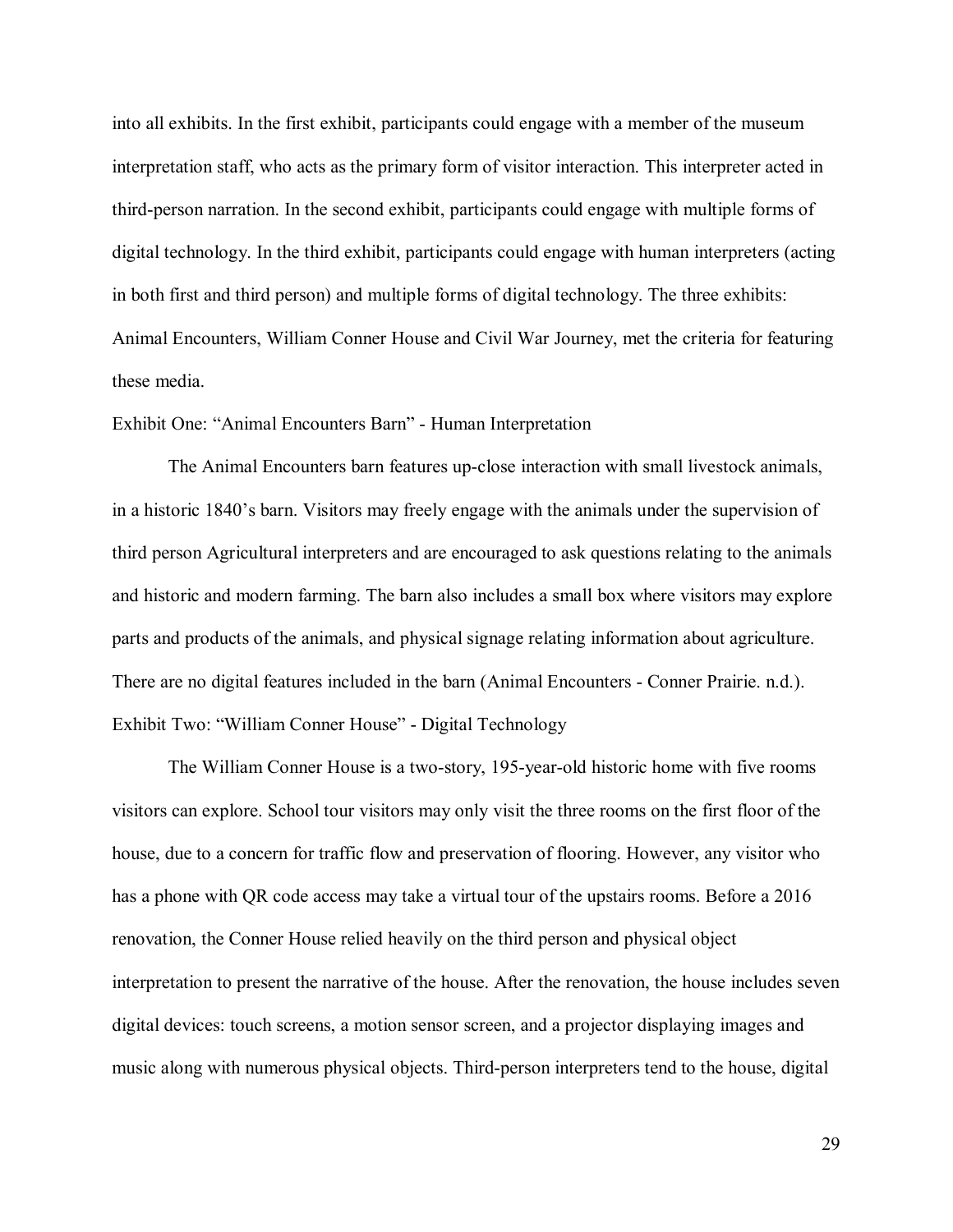and artifact displays while offering information or answering visitors' questions. (William Conner House - Conner Prairie. n.d.).

Exhibit Three: "1863 Civil War Journey" – Human and Digital Media

Civil War Journey is a reenactment of a day in the southern Indiana town of Dupont in 1863, following a raid by a band of Confederate soldiers. The town includes a covered bridge with voiceover relating narrative and battle sound effects, a motioned sensor voice associated with a civil war dressed mannequin, three buildings that include various digital features such as sound effects, theatrical rigged systems, projected moving images and touch screens. Two of the buildings contain staged experiences that visitors may visit on running times. One experience implements living interpreters in a theatrical scheme while the other plays a recorded movie. The quartermaster's station holds two touchscreen interactives. Other buildings that do not include digital elements are a doctor's infirmary and a soldier's campground. Visitors may interact with both first and third person interpreters. (1863 Civil War Journey - Conner Prairie. n.d.) *Participants*

To understand the museum visitors' experience, two research phases were conducted with a total of 54 participants. The first research phase was conducted with a total of 45 participants. Eleven of those participants were adults while 32 were fourth-grade students with two teachers. These participants were observed in the three exhibit spaces and completed surveys and interviews based on their experience (see Appendix A and B). The two teachers did not complete the survey but were interviewed for their opinions about the museum experience from the teacher's perspective. This first research phase was focused on understanding the museum experience from the perspective of the visitor.

The second research phase was conducted with nine participants. Five participants were museum interpreters while four were museum exhibit designers. These participants were only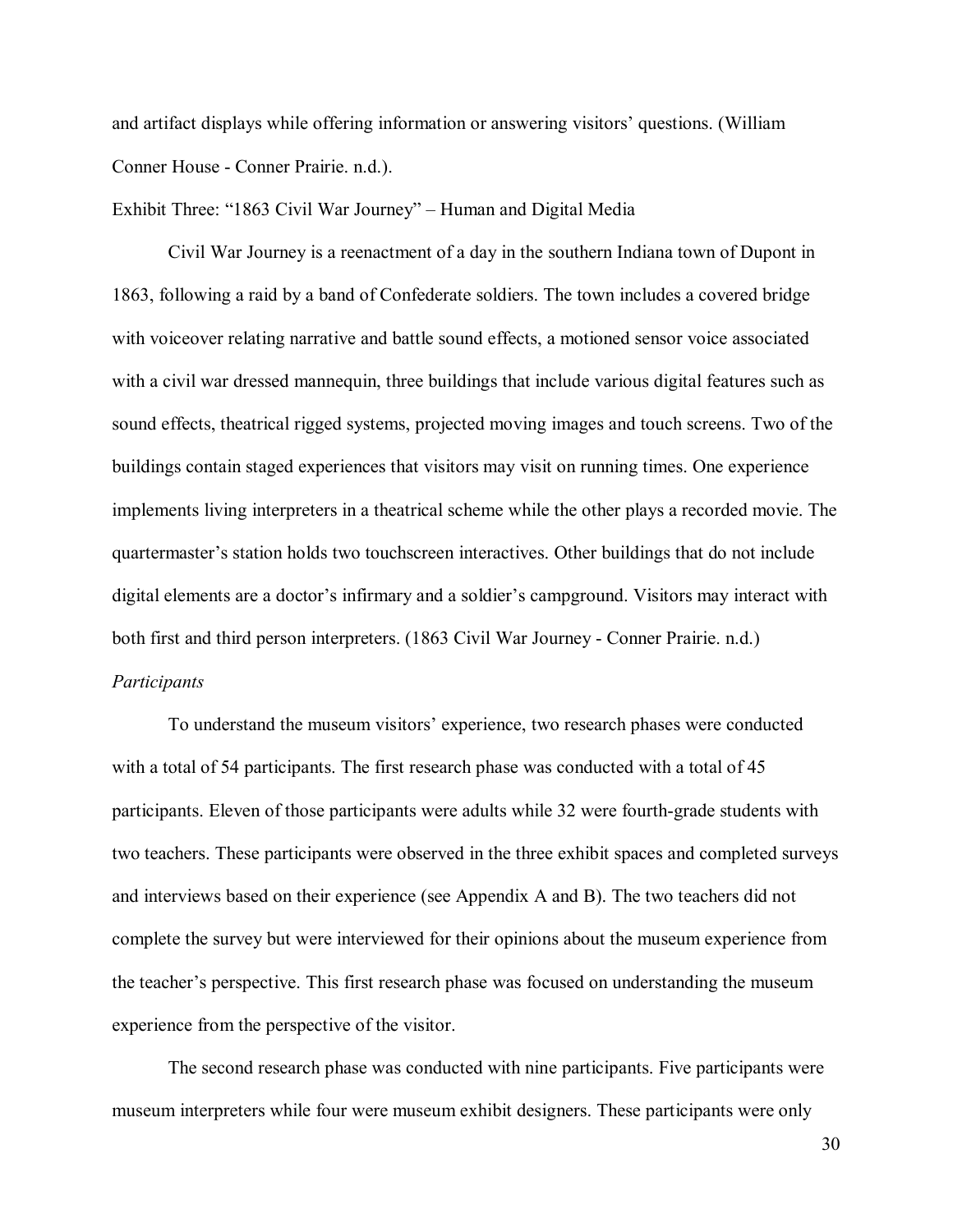interviewed about their own expertise and opinions regarding their museum roles (see Appendix C). This second research phase was focused on understanding the museum experience from the perspective of the museum.

#### *Procedure*

The research procedure for adult and student participants were similar in structure. Both groups completed identical surveys (see Appendix A) but the interview procedures for groups were conducted differently. Adult participant interviews were conducted at different times, in groups of three to four people whereas the student interview was conducted at one time in a group of 15. Interview questions were designed to engage in similar conversation topics (see Appendix B). However, because the semi-structured method creates flexibility, participants were free to discuss their experience without limitations. Museum expert interviews were scheduled around the availability of the participant. Two sets of interview questions were created based on the participant's field of expertise: museum exhibit designer and museum interpreter (see Appendix C). All participants were voice recorded during the interview phase of the research. Video recording did not occur within the exhibit experience to respect the privacy and negate any potential discomfort or intrusion on non-participant visitor's experiences.

#### <span id="page-30-0"></span>**Data Capture and Analysis**

#### *Observations*

Observations were hand recorded in the field, transcribed and saved in a computer file. Notes recorded include participants actions within each exhibit, comments participants made and time each group spent in the exhibits.

#### *Survey*

The 15 survey questions for Exhibit One: human interpretation and Exhibit Two: digital technology were grouped into three broad categories for both adult and student participants. The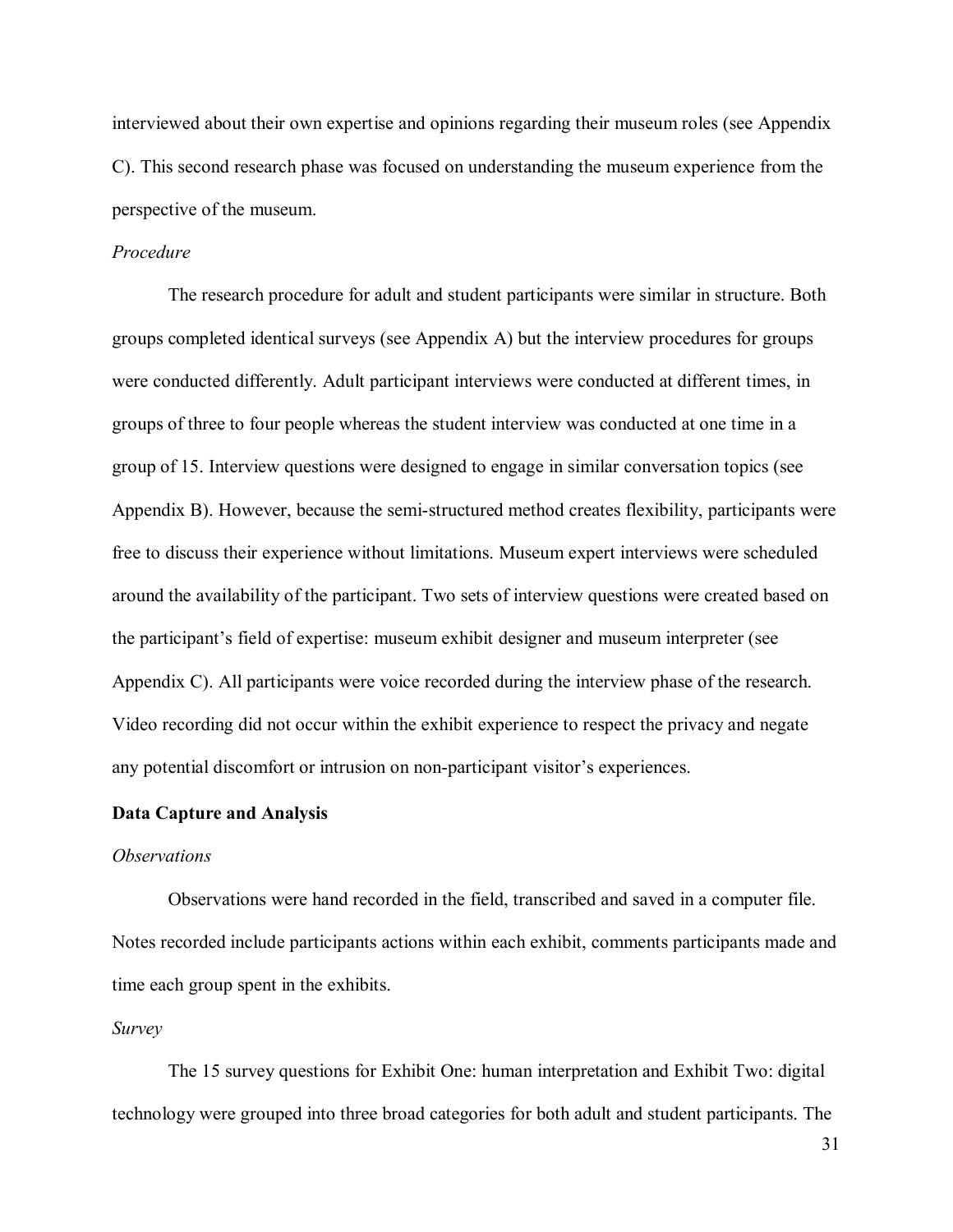categories are as follows along with the question groupings (See appendix A): Interest: Q1-8, Q12; Understanding: Q9-11; Engagement: Q13-15. The 20 survey questions for exhibit 3 were divided differently as the third survey contain questions for both human interpretation and digital technology (See appendix A). The division of how questions were measured are as follows: Interest: Q1-8; Understanding: Q10-14; Engagement: Q9, Q15-20.

Each category was calculated to find the proportion participants agreed with each statement. Due to the smaller sample size of adult participants, some adjustments were needed in order to match the calculations of the student participants. This adjustment is based on Wilson's adjustment of sample proportions (1927). For each adult question, if the agree or disagree count falls below two proportions, the agreed was adjusted by adding two counts. No adjustment was made for student questions. Then for each of the surveys (human interpretation, digital technology and both human and digital) the combined proportion of the categories of interest, understanding, and engagement, were taken and calculated based on participants level of agreement to the question.

#### *Interviews*

Interview data were analyzed through the methods of coding and affinity diagrams. Coding is a method used to compare and piece together qualitative data so that groupings or categories with subcategories may be formed (Kolb, S. M. 2012). By analyzing these categories, overarching themes may appear to the researcher (Kolb, S. M. 2012). Affinity diagraming is a design thinking strategy used by user experience researchers and designers. The affinity diagram process aids in organizing large quantities of data by establishing hierarchies, identifying themes and their connections to each other (Weprin, M. 2016). Using an affinity diagram is beneficial when analyzing a large collection of data, as the establishment of thematic hierarchies can help eliminate unsupported data thereby laying the groundwork for data analysis.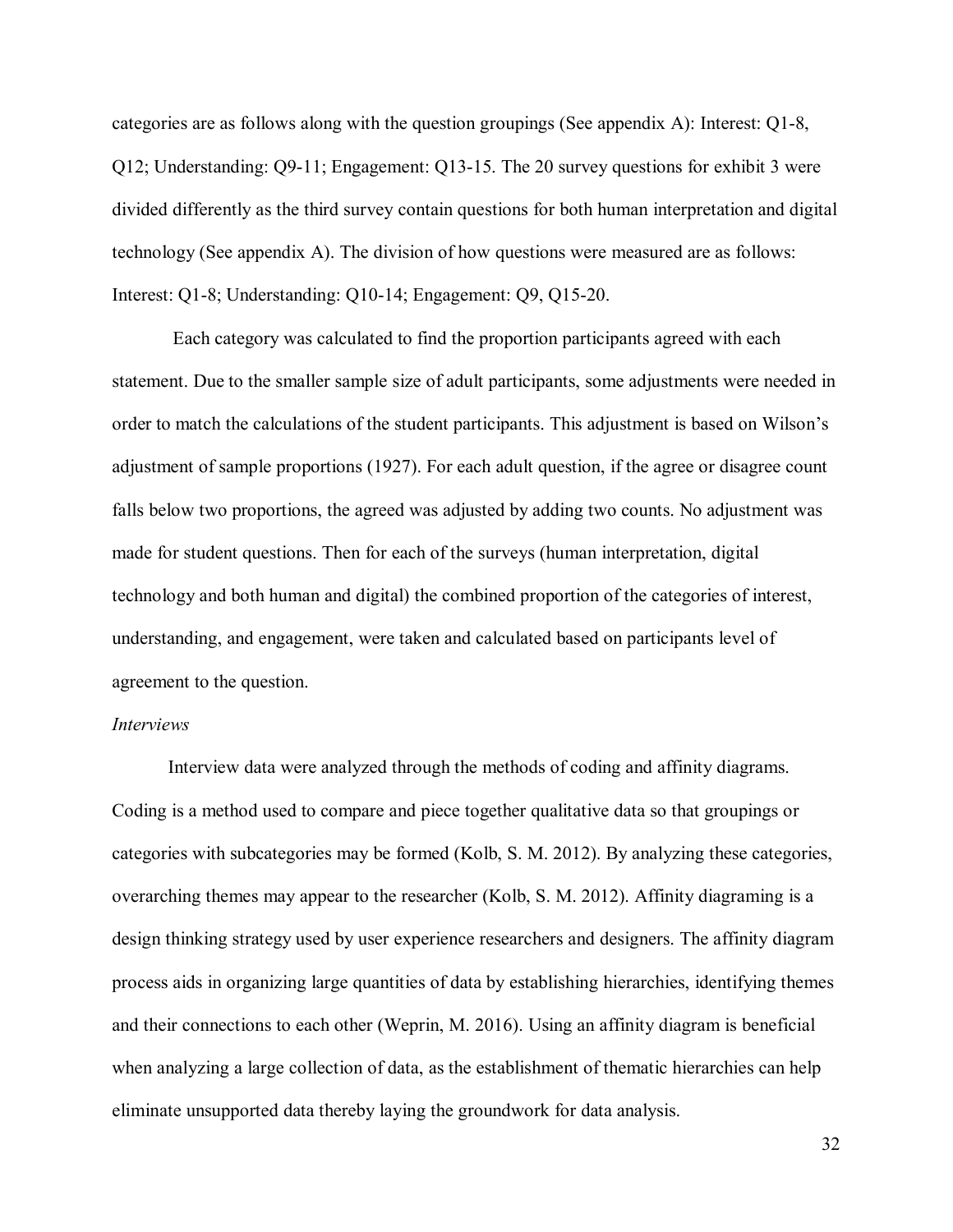#### <span id="page-32-0"></span>**Limitations**

While the study design of this research helped provide some insight into the museum visitor experience with human and computer interaction, some limitations prevented a more scientifically sound approach. The first limitation was the lack of complete control over the field research environment. Manipulation of three large and permanent exhibits would have taken up valuable time and resources. Future studies might consider testing visitors on a single, smaller exhibit that would lend itself to easily change media around a single narrative. Studying visitor experience on a single narrative would create a control that would reduce factors such as personal interest biases. Another limitation was the time of year when the study took place. Like many open-air museums, Conner Prairie closes its outdoor grounds during the winter season. This reduced the amount of time that could be spent taking participants around and gathering more data. A lengthier study would accumulate more participant data and could include follow up interviews with participants. Finally, the small sample size of participants did not permit any statistical significance for quantitative results. However, quantitative data did permit potential hypothesis for future studies that could be supported by statistical data if the sample size was significantly increased.

#### <span id="page-32-1"></span>**Biases**

The inspiration for this thesis began with my own experience working as an interpreter at Conner Prairie. Having an interest in exhibit design, I began to reflect on how the exhibits on the prairie grounds provide and display narrative content on different media. My own bias is a result of my deep connection and experience working in the museum. Before this thesis, I was against the seemingly massive wave of change the digital technology trend appeared to bring into the museum world. It was hard for me to understand the value digital technology could bring to an exhibit.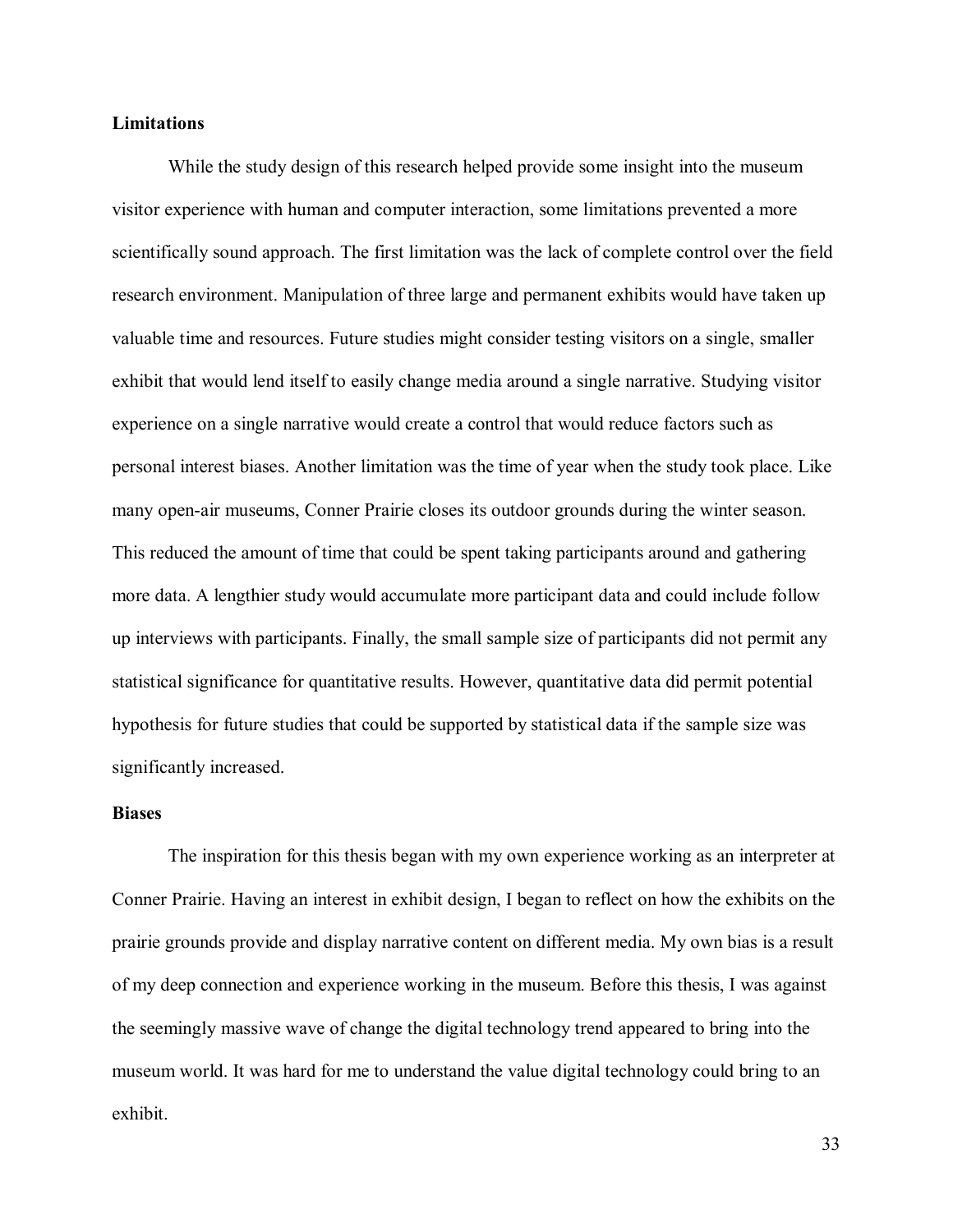It wasn't until I started observing and listening to my participants that I began to understand the relationship visitors had with the different media in the exhibits. I was humbled to witness the appearance of things from the visitors and other museum experts' perspectives (see research phase chapters). I could not have reached any conclusion without starting with my bias. However, I have done my best to keep the study and analysis of this research neutral. I hope the reader can take from this thesis what they will, reach their own conclusions and perhaps take inspiration into their own research on visitor experience.

#### <span id="page-33-0"></span>**Generalizability**

The research and analysis of this thesis are directed specifically toward the field of museums. However, studying the relationship between visitors to human interpreters and digital technology in the same environment can be generalized to any place that creates this interaction. Places such as schools, retail markets, and customer service could benefit from studying their visitor's experience by focusing on all the different media their visitors interact with.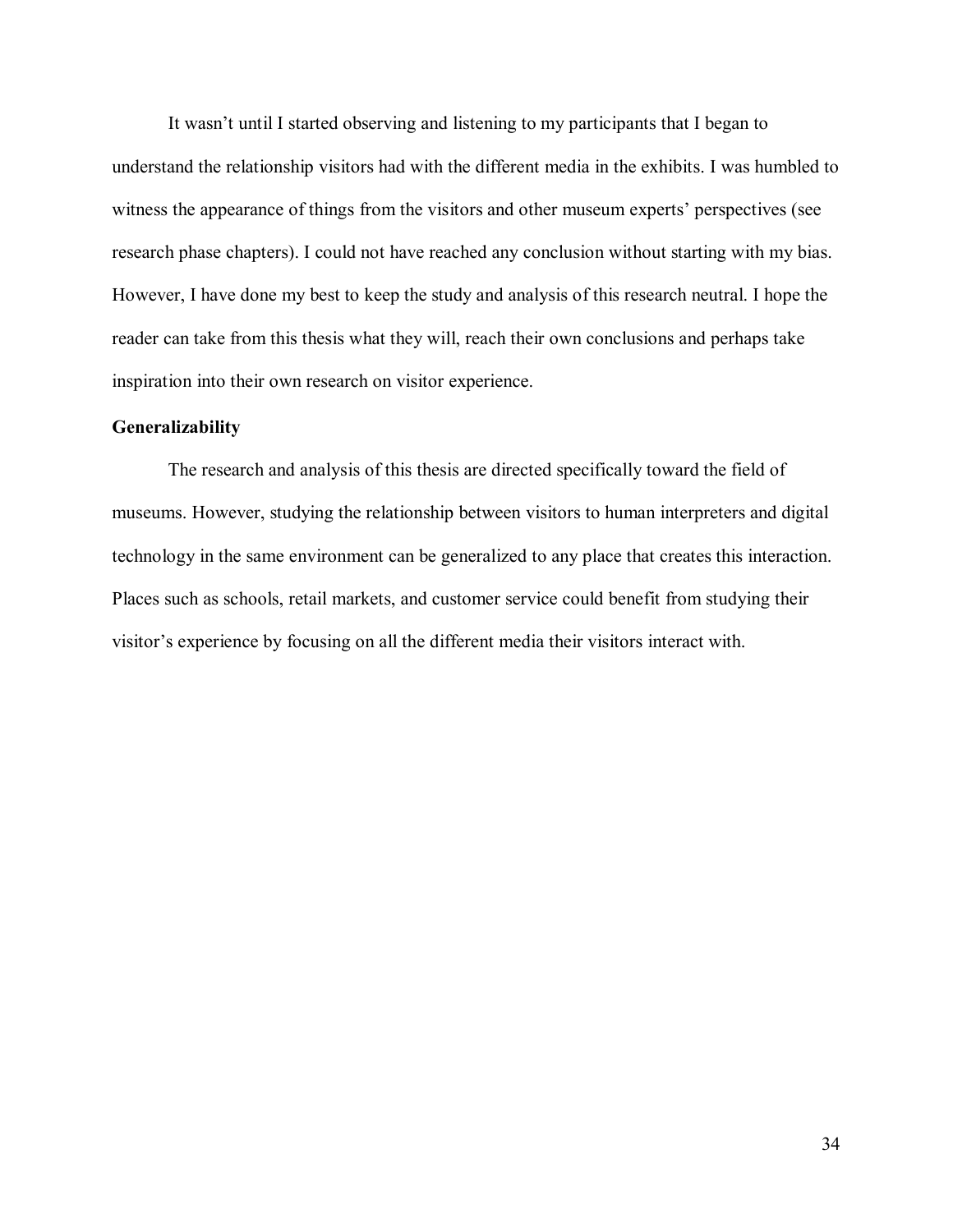#### <span id="page-34-0"></span>**CHAPTER 4: RESEARCH PHASE ONE: RESULTS AND DISCUSSION**

#### <span id="page-34-1"></span>**Introduction**

The first research phase was focused on understanding the museum experience from the perspective of the visitor. The research was conducted with 45 participants that resembled typical demographics of museum visitors: adults and fourth-grade students. Participants were taken in groups to the Conner Prairie Living History Museum where they experienced three exhibits representing the different forms of media interaction. Exhibit One: Animal Encounters represented the medium of human interpretation. Exhibit Two: William Conner House represented the medium of digital technology. Exhibit Three: Civil War Journey represented both forms of media interaction. Participants were observed in the field, completed surveys, on each of the three exhibits and interviewed in a semi-structured method. Observational notes reveal the researcher's eyewitness of participant behavior, dialogue and time spent within each exhibit. Survey results discuss participant attitudes towards each of the three exhibits based on the experience themes of Interest, Understanding, and Engagement. Interviews reveal more indepth attitudes of participants towards their experience. Topics that appeared in interviews include a comparison of human interpretation, digital technology, and a third form of media physical objects, what visitors look for in their experience and defining educational and entertaining experience. By studying the visitor's experience, the relationship they have with the different media of the exhibit becomes apparent. Through this relationship, the media of human interpretation, digital technology, and physical objects reveal their roles in providing an educational and entertaining experience.

#### <span id="page-34-2"></span>**Research Design**

*Observations*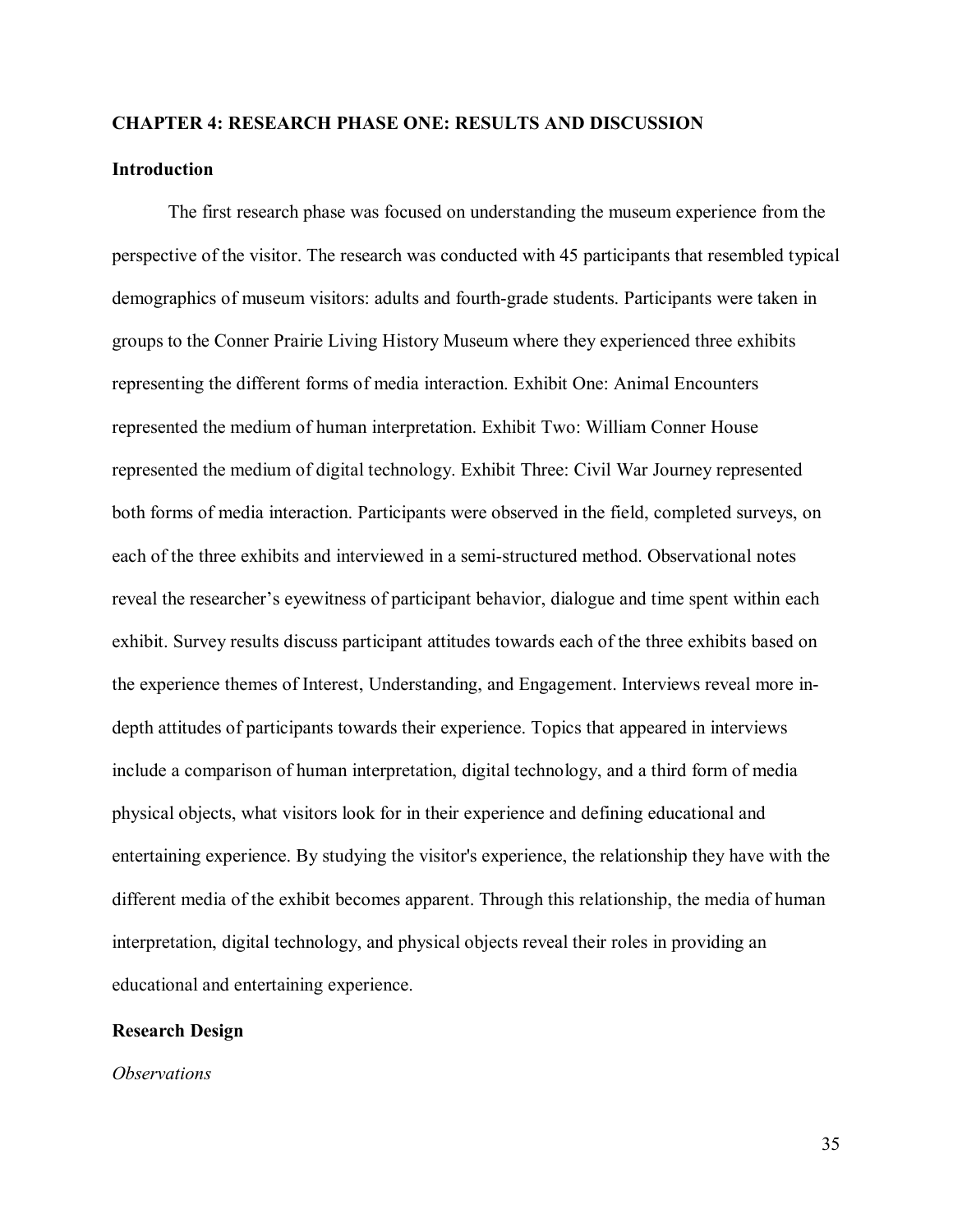Observations were hand recorded in the field, transcribed and saved in a computer file. Notes recorded include participants actions within each exhibit, comments participants made and time each group spent in the exhibits.

#### *Survey*

Participants completed a survey after visiting an exhibit. The surveys were loosely based on the Museum Experience and Multimedia Guide scales by Othman (2012). The adapted statements were created to aid in measuring participants attitudes about their experience within each of the three exhibits. Survey data was analyzed by finding the probability value of participants level of agreement towards questions measuring their interest, understanding, and engagement with the three exhibits.

#### *Interview*

Semi-structured interviews were conducted with participants after all exhibits were visited in order to further discuss their experience. Interview data were analyzed through the methods of coding and affinity diagrams. Several commonalities were revealed during the analysis of transcripts and will be discussed in the findings section of this chapter. Topics that appeared in interviews include a comparison of human interpretation, digital technology and physical objects, what visitors look for in their experience and defining educational and entertaining experience.

#### *Participants*

In the first study, participants represented the most common museum visitors based on the demographics of social groups. These social groups are adults and school tours. This demographic is a typical research category used by museums to study and understand their visitors (Falk, J. H. 2006*a*). Though families with children under the age of 18 were considered and can provide useful data, they were not used in this study. Families with children are a widely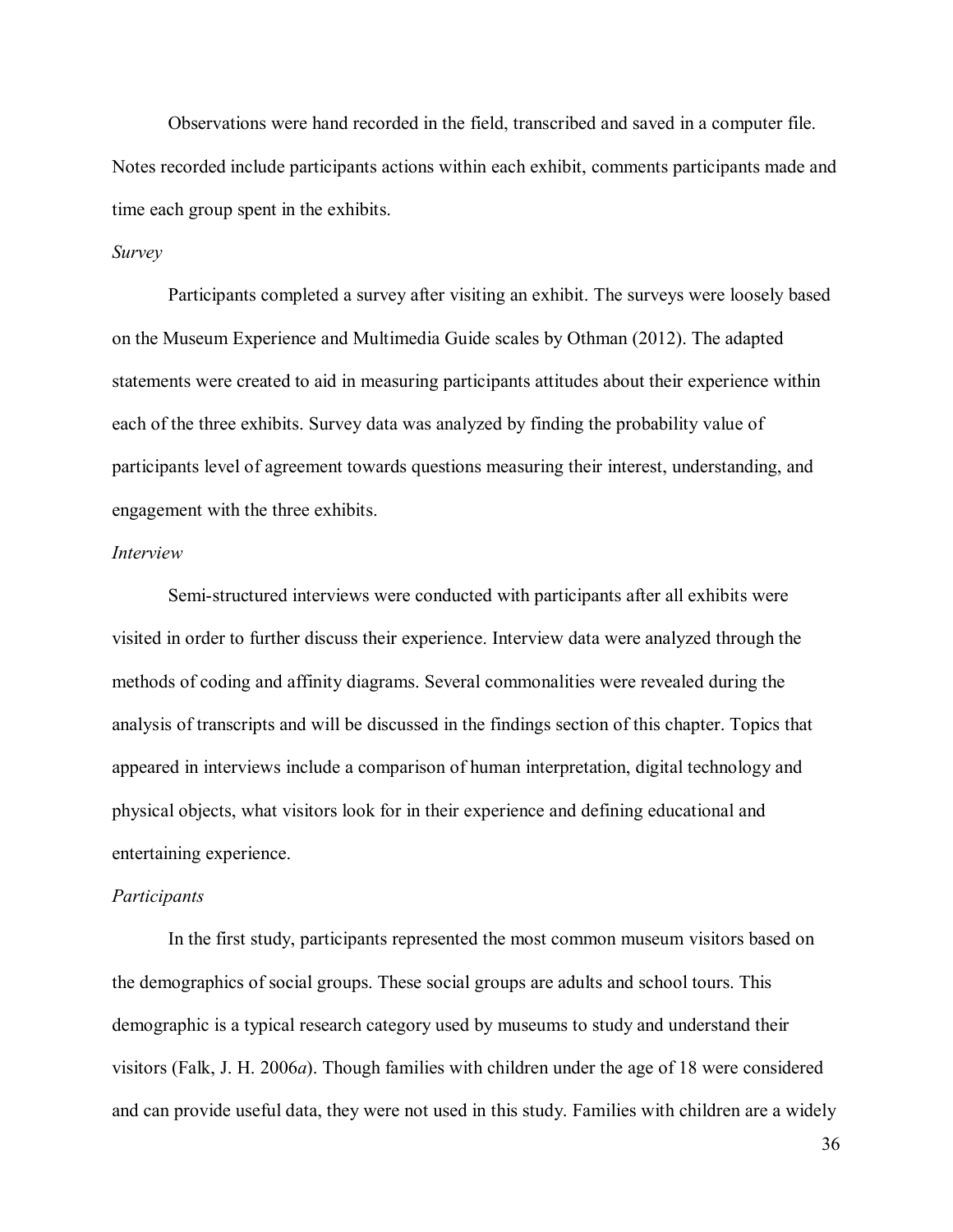researched area of study in the literature, but little research goes into adult visitors without children. This study hopes to provide more insight into the adult museum visitor.

Participants were not chosen from visitors already at the museum. This decision was made because these visitors could already have predetermined goals and motivations for their museum trip. Because the study required participants to only go to three exhibits, visitors would need to alter their plans, which could affect the outcome of their experience. Instead, participants were selected based on their interest to participate in this study.

The adult group contained a total of eleven adults, ranging in age between 18 to 70. Adult participants partook in the study in four separate groups with two to three people per group. The group size was determined by the availability of the recruited participants. Participants in each group were also somehow socially related to each other. This means that groups contained family members, friends or mixtures of both. Having groups, such as these, helps create a more realistic research environment.

The school tour group contained a total of 32 fourth-grade students with two teachers and four chaperones. Student ages ranged from 9-11 years old. Fourth-graders were chosen based on the relating genres of both the museum and the standards of education set for fourth-grade Indiana students. Conner Prairie is a museum focused on Indiana history. According to its mission statement, the museum "inspire(s) curiosity and foster(s) learning about Indiana's past by providing engaging, individualized and unique experiences" (Driven by Our Mission - Conner Prairie. 2018). This statement coincides with the 2016 Indiana Department of Education: Indiana Academic Standards Resource Guide for grade four. According to the document, the first standard, in history, for fourth-grade students is to "trace the historical periods, places, people, events and movements that have led to the development of Indiana as a state" (McCormick, J. 2016).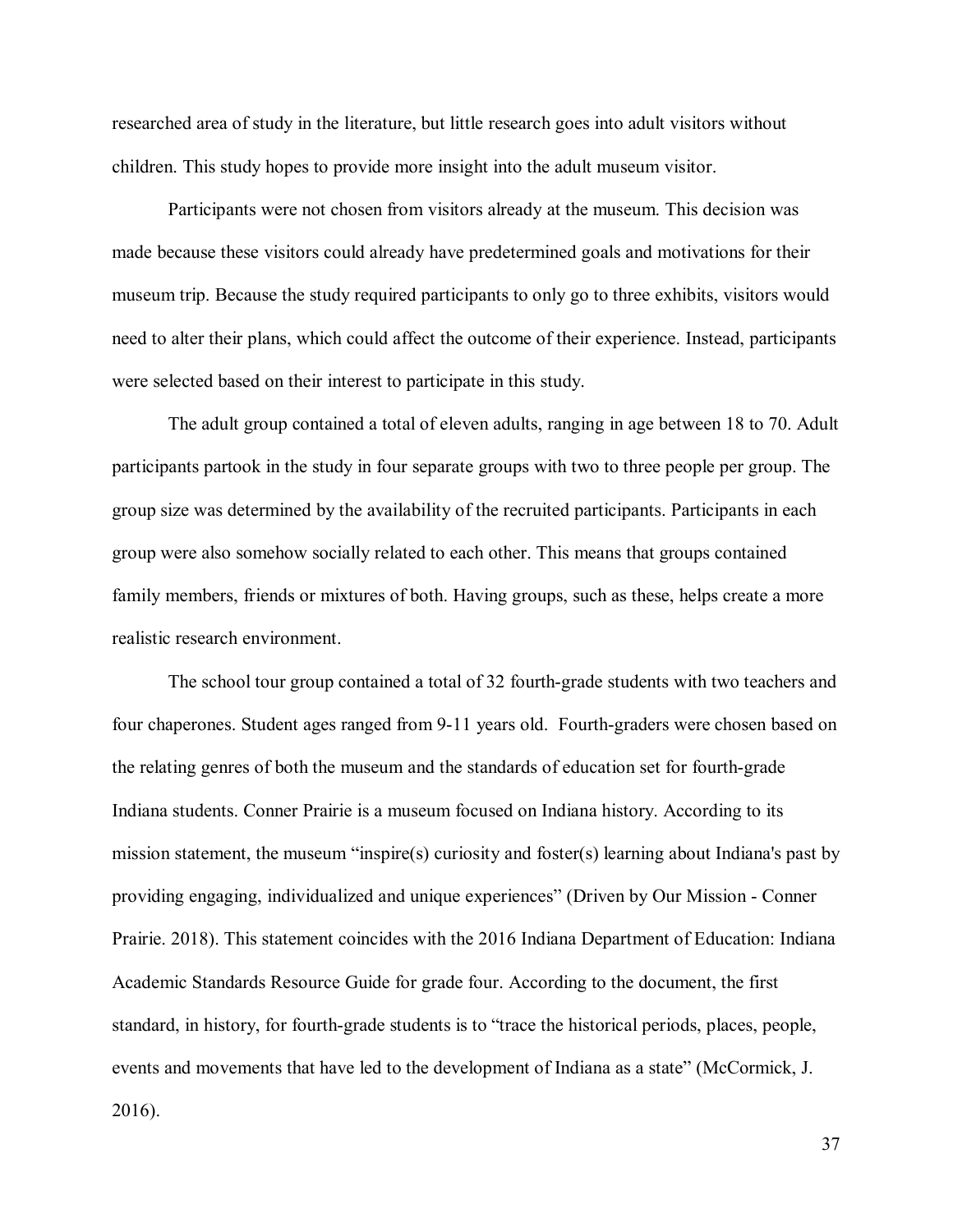It is to be noted that despite placing participants into social categories, the researcher recognizes that participants had their own unique experience that was influenced by other measurable and immeasurable factors. Therefore, museum visitor identities may be able to provide insight into the types of people visiting. However, Falk writes: "The fact is that the museum visitor experience is not readily captured with tangible, immutable categories. The museum visitor experience is much too ephemeral and dynamic; it is a uniquely constructed relationship that occurs each time a person visits a museum. And the same person can visit the same museum on two different days and be an entirely DIFFERENT visitor" (Falk, J. H. 2006 p. 109*b*). If the same participants were asked to reenact this study, now or in the near or late future, it is quite possible that their experience results could be quite different, based on numerously contributing factors.

| <b>Groups</b>             | Participants   | <b>Abbreviations</b><br><b>Gender and Ages</b> |                 |  |  |
|---------------------------|----------------|------------------------------------------------|-----------------|--|--|
| <b>Adult Group 1</b>      | Participant 1  | P <sub>1</sub>                                 | Male (18-20)    |  |  |
|                           | Participant 2  | P <sub>2</sub>                                 | Male $(30's)$   |  |  |
|                           | Participant 3  | P <sub>3</sub><br>Female (30's)                |                 |  |  |
| <b>Adult Group 2</b>      | Participant 4  | <b>P4</b><br>Male $(60's)$                     |                 |  |  |
|                           | Participant 5  | <b>P5</b><br>Female (60's)                     |                 |  |  |
| <b>Adult Group 3</b>      | Participant 6  | <b>P6</b><br>Male $(20's)$                     |                 |  |  |
|                           | Participant 7  | P7                                             | Female $(20's)$ |  |  |
|                           | Participant 8  | <b>P8</b><br>Female (20's)                     |                 |  |  |
| <b>Adult Group 4</b>      | Participant 9  | P <sub>9</sub><br>Male $(60's)$                |                 |  |  |
|                           | Participant 10 | <b>P10</b><br>Female $(60's)$                  |                 |  |  |
|                           | Participant 11 | <b>P11</b>                                     | Male $(20's)$   |  |  |
| <b>Teacher Interviews</b> | Teacher 1      | <b>T1</b><br>Male $(50's)$                     |                 |  |  |
|                           | Teacher 2      | T <sub>2</sub><br>Female (20')                 |                 |  |  |

The following table provides further detail on participant groupings as well as their abbreviations used in the following pages. Adult chaperones were not studied in this thesis.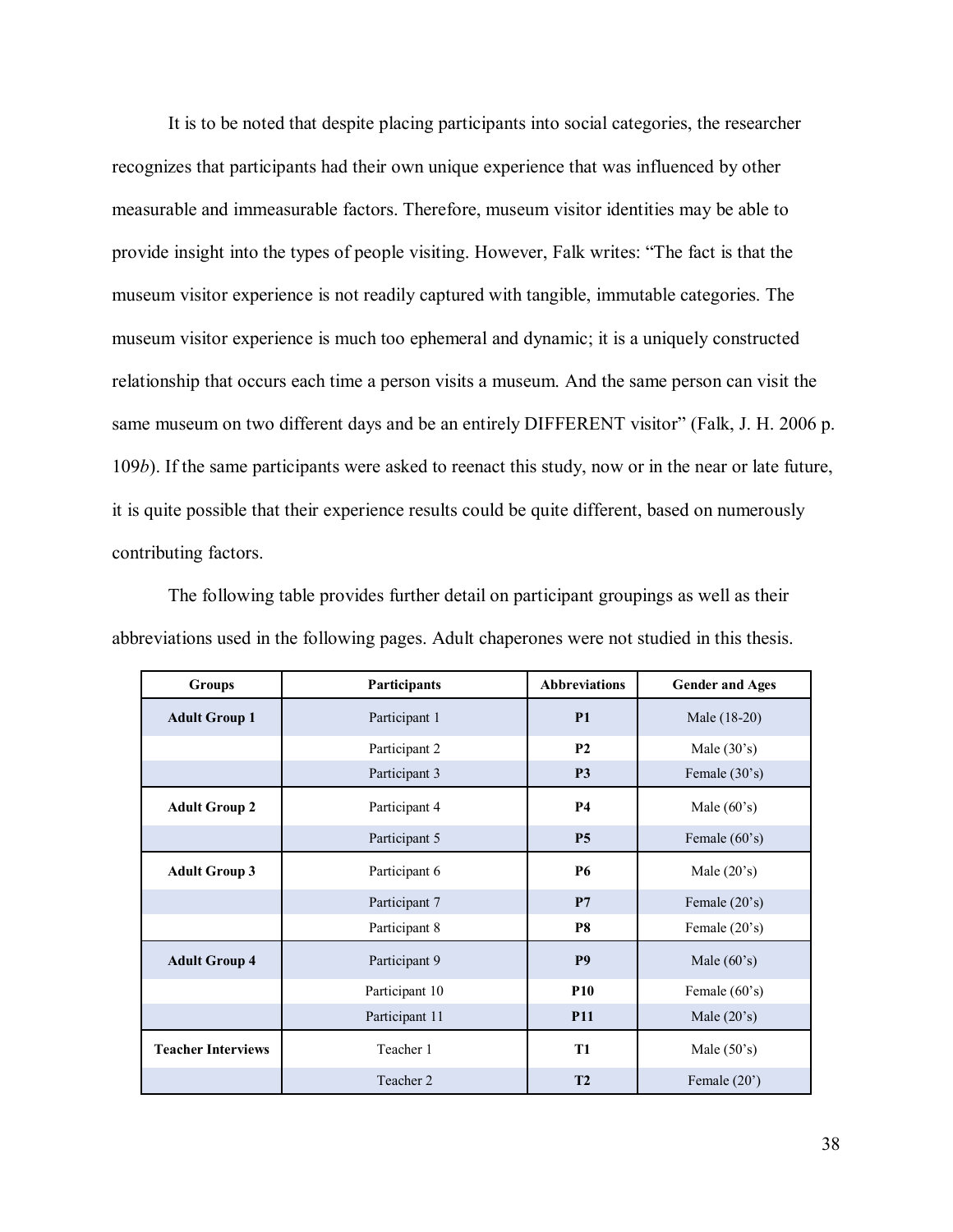| <b>School Group 1</b> | Number in Group: 6                            |                          | Males and Females (9-11) |  |
|-----------------------|-----------------------------------------------|--------------------------|--------------------------|--|
| <b>School Group 2</b> | Number in Group: 7                            |                          |                          |  |
|                       | <i>(included two adult chaperones)</i>        |                          |                          |  |
| <b>School Group 3</b> | Number in Group: 6                            |                          | Males and Females (9-11) |  |
| <b>School Group 4</b> | Number in Group: 7                            |                          |                          |  |
|                       | <i>(included two adult chaperones and T1)</i> |                          |                          |  |
| <b>School Group 5</b> | Number in Group: 7                            | Males and Females (9-11) |                          |  |
|                       | (included T2 and the researcher)              |                          |                          |  |

*Table 1: Participant Groupings*

## *Procedure*

Prior to participants arriving at the museum the appropriate museum staff, were given a briefing on the procedures as well as a chance to ask the researcher questions. Interpreters stationed at the three exhibits were given a more in-depth briefing about their roles in the study. Interpreters in Exhibit One: Animal Encounters and Exhibit Three: Civil War Journey were asked to continue with their normal daily activities. Interpreters at Exhibit Two: William Conner House were asked not to engage with participants unless they were approached first. The reason behind this instruction was to highlight the digital technology in the house as the primary media. If guests did seek out human interpreters, this could be interpreted as a need or desire for a human to human interaction. Both adult and fourth-grade student participant groups were observed in the three exhibits, completed the same three 15-20 question surveys and partook in a semi-structured interview.

Observations of all participants began as soon as they stepped foot on the exhibit grounds. Each exhibit experience was timed by the researcher starting when the group first entered the exhibit and ending when they indicated to the researcher that they were finished. Where all adult groups were able to be observed by the researcher only one group of students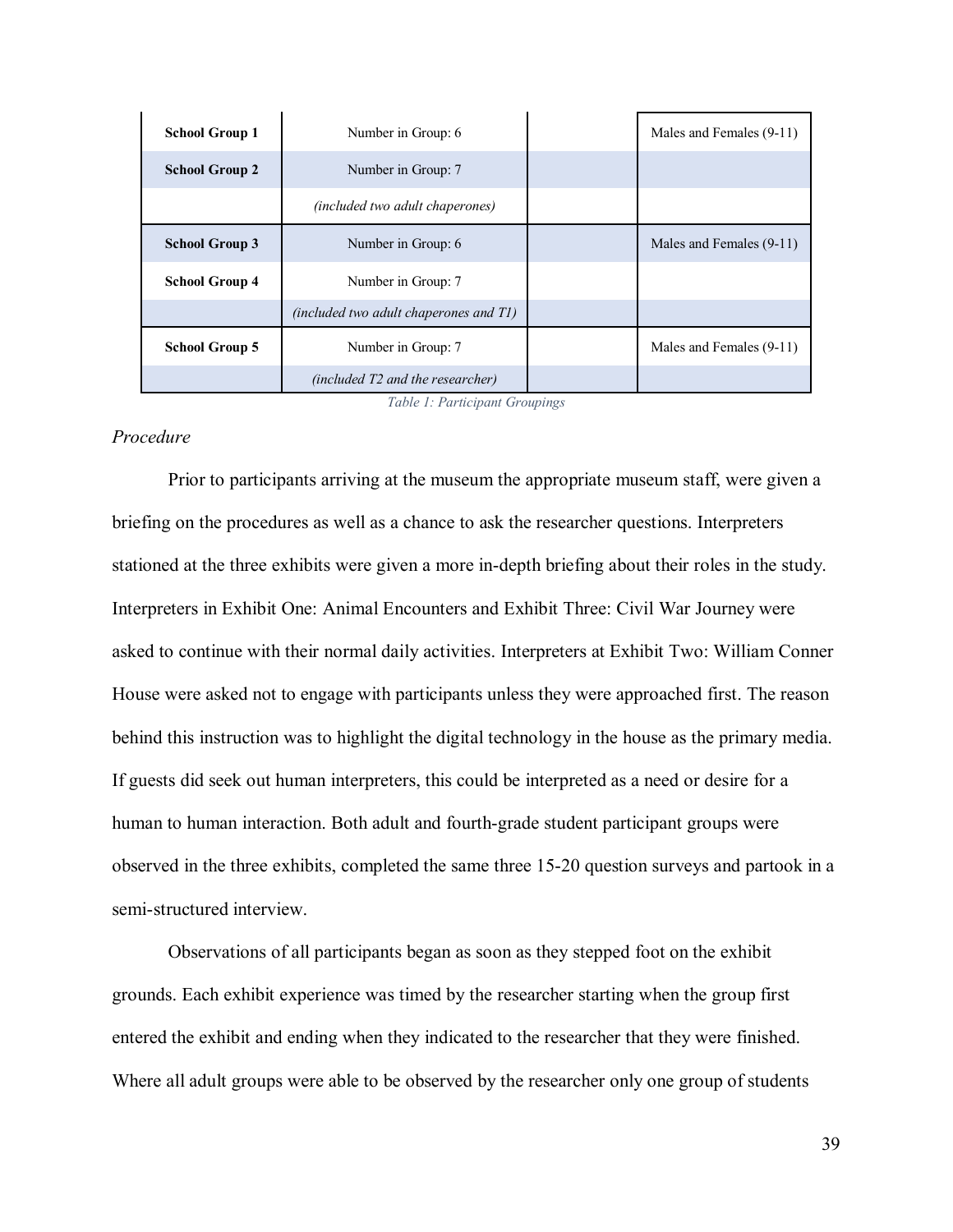could be observed. The four groups of adult participants were able to experience the exhibits at different times and different days in groups of two-three. They were also given the option to decide the order they wished to experience the exhibits. This choice was given to simulate a more realistic situation of visitor motivations and free choice exploration.

Unlike adult participants, the fourth-grade students had to experience the exhibits all on the same day. Due to the larger size of the group the researcher needed to divide student participants into smaller groups. These groups rotated between the three exhibits to help reduce the number of student participants per exhibit. See table two (below) for the student's field trip schedule. Students were divided into five groups with six to seven students per group (See table one for participant groupings). This structured schedule was a loose guide for groups to follow in order to simulate a field trip experience, provide students with breaks such as restroom and lunch as well as figure in arrival and departure times and travel time between exhibits.

| <b>Student Field Trip Schedule</b>                 |                             |                                     |  |  |
|----------------------------------------------------|-----------------------------|-------------------------------------|--|--|
| <b>Time</b>                                        | Location<br>Group           |                                     |  |  |
| Group 5 was observed by the researcher for the day |                             |                                     |  |  |
| $10-10:45$                                         | 1 and $2$                   | <b>Exhibit 1: Animal Encounters</b> |  |  |
|                                                    | 3 and 4                     | Exhibit 2: William Conner House     |  |  |
|                                                    | 5                           | Exhibit 3: Civil War Journey        |  |  |
| 10:45-11:00                                        | Take Survey and travel time |                                     |  |  |
| $11 - 11:45$                                       | 1 and 2                     | Exhibit 2: William Conner House     |  |  |
|                                                    | 3 and 4                     | Exhibit 3: Civil War Journey        |  |  |
|                                                    | 5                           | Exhibit 1: Animal Encounters        |  |  |
| 11:45-12:00                                        | Take Survey and travel time |                                     |  |  |
| 12-12:30                                           | Lunch and Break             |                                     |  |  |
| $12:30-1:15$                                       | 1 and 2                     | Exhibit 3: Civil War Journey        |  |  |
|                                                    | 3 and 4                     | <b>Exhibit 1: Animal Encounters</b> |  |  |
|                                                    |                             | Exhibit 2: William Conner House     |  |  |

*Table 2: Student Field Trip Schedule*

After visiting an exhibit, both adult and student participants were given the same three survey's containing 15-20 statements about their experiences. Lined paper was also given to participants so they could record any thoughts, notes or feelings they had about the exhibits. Finally, after all three exhibits were visited, participants sat down with the researcher for a 45 to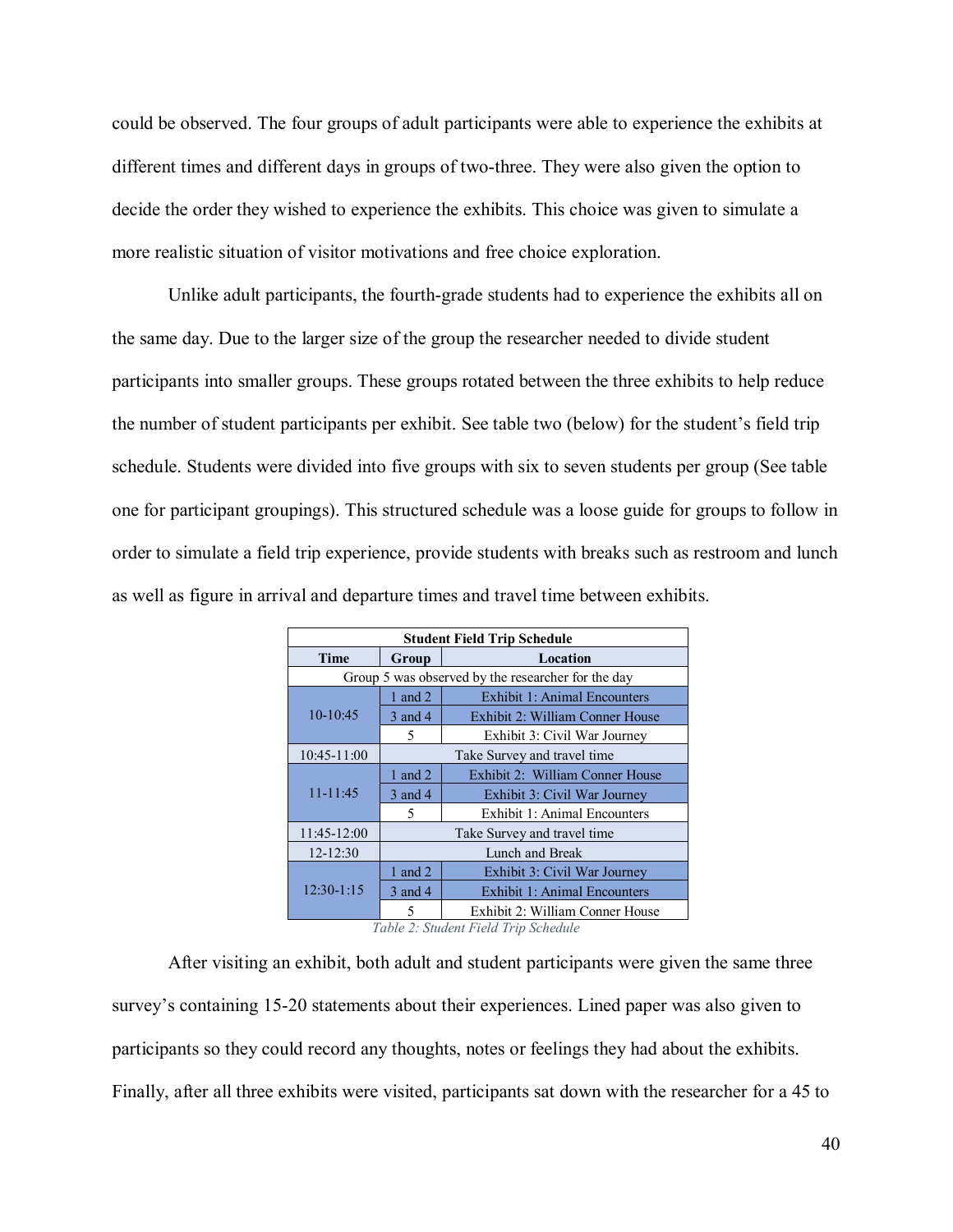an hour-long semi-structured group interview. These interviews were voice recorded and later transcribed. After the interview participants were finished with the study.

Adult interviews followed a standard procedure where the researcher would ask a question and participants verbally responded. However, a different procedure was needed for the student participants as only fifteen of the 32 student participants were able to be interviewed for the study. Even with the reduction of participants, the large number still created a challenge for standard interview procedures. Therefore, an alternative procedure was implemented to allow for a large interview size.

In a single 40-minute interview the researcher implemented an altered version of a design thinking method to aid in gathering the most data from a large group. The design thinking method used is called saturate and group (Plattner, H. 2010). This method helps in large group data collection by allowing more verbally prone students the chance to express their opinions but also allows for students, less inclined to verbalize their thoughts, the chance to provide their answers in written form. In this way, all individuals in the interview can feel like they contributed. Before the interview started, each student was given a stack of Post-it notes. When a question was asked students could either raise their hand to answer, write their answer on the Post-it note or both. The researcher acted as a facilitator to the discussion. Once a question had been thoroughly discussed, the teacher helped the researcher collect and organize the post-it notes into piles for later analysis (See Appendix D).

Interviews were also conducted with the two fourth-grade teachers in order to get their perspective of what teachers look for in a museum and how they connect field trips with their classroom education (see Appendix B). This concluded the field trip research.

#### **Results**

#### *Observations*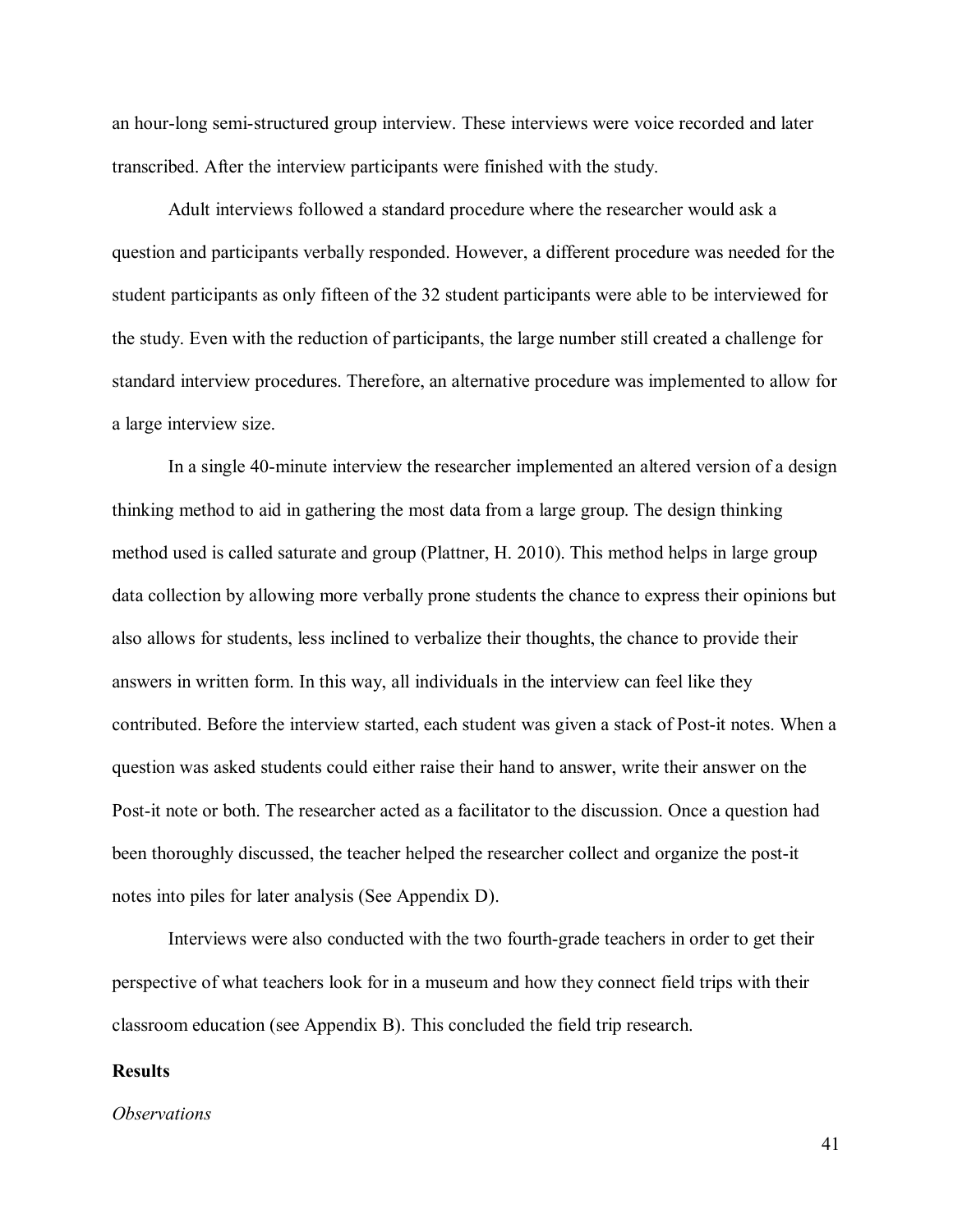Observations revealed some insights for understanding the relationship between visitors, human interpreters, and digital technology. Though physical objects were not initially chosen as a media to focus on for this study, participant observations and interviews demonstrated that enough attention was paid to them by participants to include in the results. The observations are used to help compare the different forms of media to one another and how they affect the visitor's experience. Participants were observed interacting with human interpreters, digital technology and physical objects.

While all participants were seen initiating the first contact with digital technology and physical objects, less than half of the adult and student participants initiated the first contact with human interpreters. Any engagement between a participant and the interpreter was usually first initiated by the human interpreter. Interactions, where the first contact was made by the interpreter, occurred mostly in Exhibit Three: Civil War Journey. There were some instances when the first contact by interpreters was made in Exhibit One: Animal Encounters and little to no contact with interpreters in Exhibit Two: William Conner House. These first contact experiences usually began by the interpreter asking the group questions.

Most adults appeared to be more comfortable interacting with the interpreters. Adults who were unsure about interacting with interpreters made comments such as "what questions would I ask them?" (P6) whereas even students who appeared comfortable around the interpreters would first seek permission, approval or guidance from their teacher before further interacting with the interpreters.

When interacting with technology every group encountered one or more of the technology pieces not working. Adult participants had mixed experiences using the technology in Exhibits Two and Three. For instance, in Exhibit Three: Civil War Journey, P2 and P3 played a game on an interactive table. After playing the game P2 and P3 made comments on how slow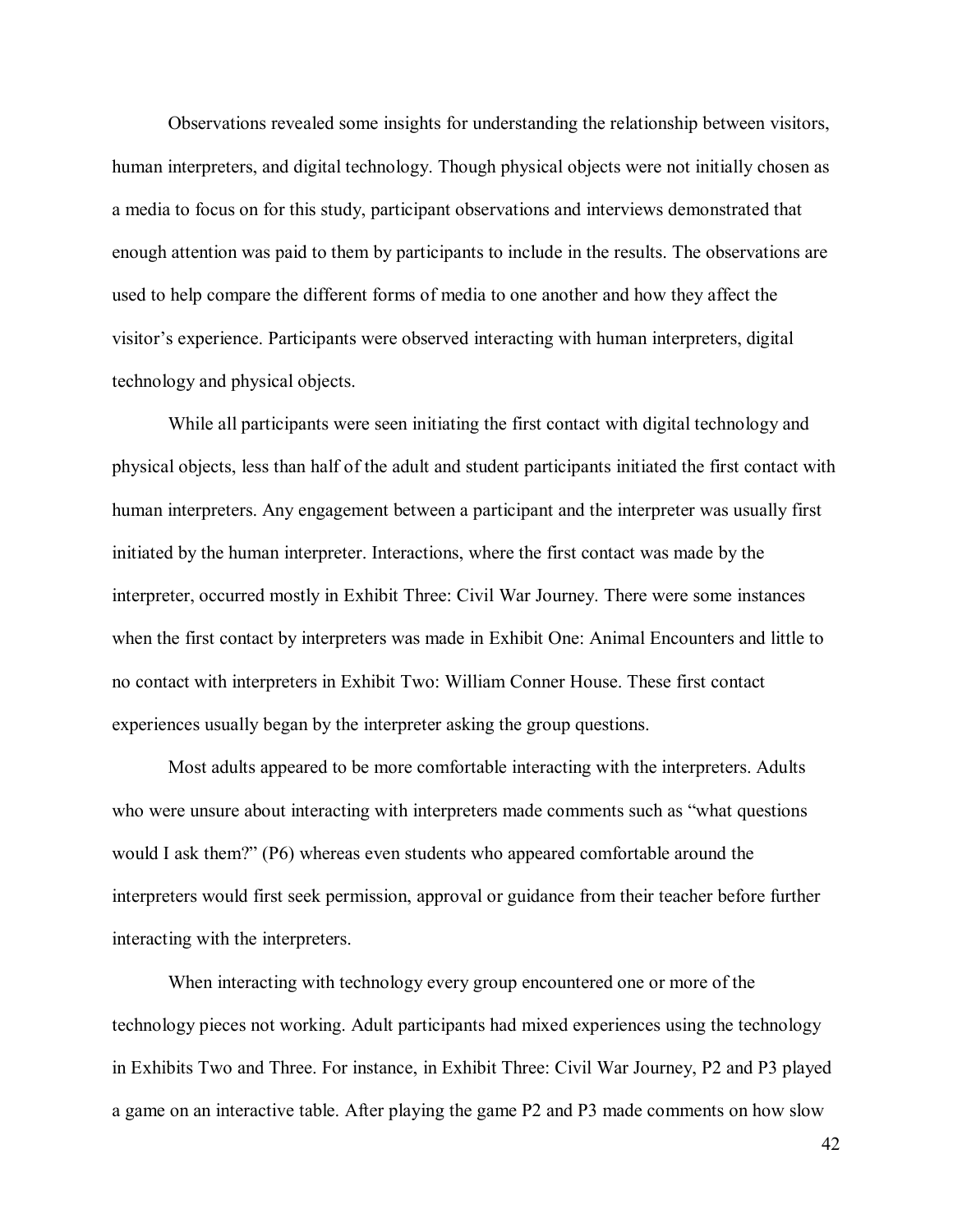they thought the interactive was. After P9 played the same game he appeared impressed by the experience making the comment "modern gameplay for historical purposes" and asking where he could get a copy of the game.

In one unique experience, P6 attempted to interact with one of the digital interactives in Exhibit Two: William Conner House. Very soon after starting, a medium size group of younger children with their adults entered the room. Without hesitation, a smaller group of girls approached P6 and asked him what he was doing. This interaction ended with the group of girls quickly pushing P6 away from the interactive. In another room, P6's group engaged with the different physical objects and technology for a time but then moved on when the group of children entered the room. In a third space of the exhibit P6 and his group engaged with another digital interactive screen. They made comments on how they are having trouble with it not responding to their touch. They also noticed that if they were to tap on one thing and read the content, tapping on a different thing would produce the same content as before. The group does not spend too long at this interactive as the same group of children pushed them away again. This experience was later recalled by P6 in the interview as negative.

When a technology piece was surrounded by another group, student participants would bypass the experience while adult participants would sometimes engage with another element in the exhibit before stepping in after the person before them. When technology was available, students would step in and interact. When the student group interacted with a touch screen in Exhibit Two, they spent some time trying to figure out how to navigate through the experience. When the group activated the sound many of them moved in so close, they were no longer facing the screen. Shortly after, the group left the interactive. When asked why they had not stayed to watch the remaining content one girl stated that it was "too hard to figure out." In another room, the group gathered at another touch screen when one of their classmates exclaimed that the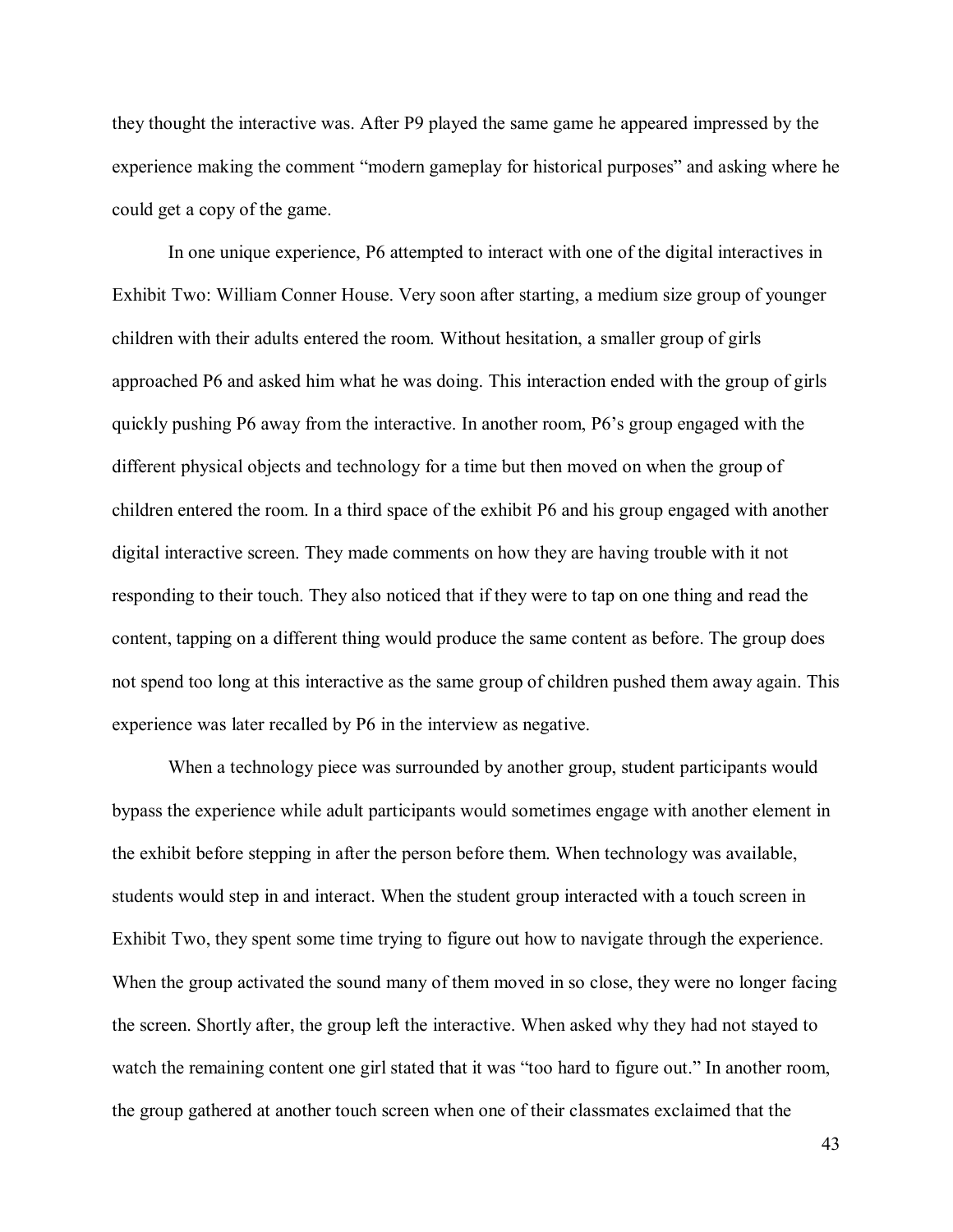content was related to what they were learning about in school. The group with their teacher, explored the touch screen, discussed the content, and related it to what they had learned or were going to learn in their next lesson.

A couple of adult participants jokingly pointed out the historical inaccuracies of the digital technology within the exhibits. While in Exhibit Two: William Conner House, P6 pointed to a projector in one of the rooms saying to his group mates "That's not historically accurate." P6's group also made comments on an interactive telegraph in Exhibit Three which when tapped would display telegraphic text onto a tablet screen. The group played with the interactive for a short time before giving up. Saying comments such as "this does not really teach me how to do it" and "this is more sensitive than the real thing." The group proceeds to another corner of the room where they spend more time trying on soldier outfits and garments while taking pictures of themselves with their cell phones.

The participants own technology was used in various ways. Participants would use them to take photos of exhibit pieces to remember for later (P1; P2; P11), take photos of themselves or other group members (P7; P8) look up information that they didn't know/understand or wanted more information on (P1; P2; P9; T2). After visiting the final exhibit P6 made the following comment: "I didn't look at my phone once. I usually do that when I'm bored or uncomfortable."

Physical objects like the soldier clothes appeared throughout the three exhibits. When presented with the options of a tangible object or digital technology more participants appeared to gravitate to and spend more time with the tangible objects. These objects included boxes that contained scents, puzzles, garments, and boards or flaps that could be flipped to read content. Physical objects paired with human interpreters such as the live animals in Exhibit One or the medical instruments in Exhibit Three acted like a hook that pulled participants into a conversation with the interpreter. Physical objects paired with digital technology (Exhibit Two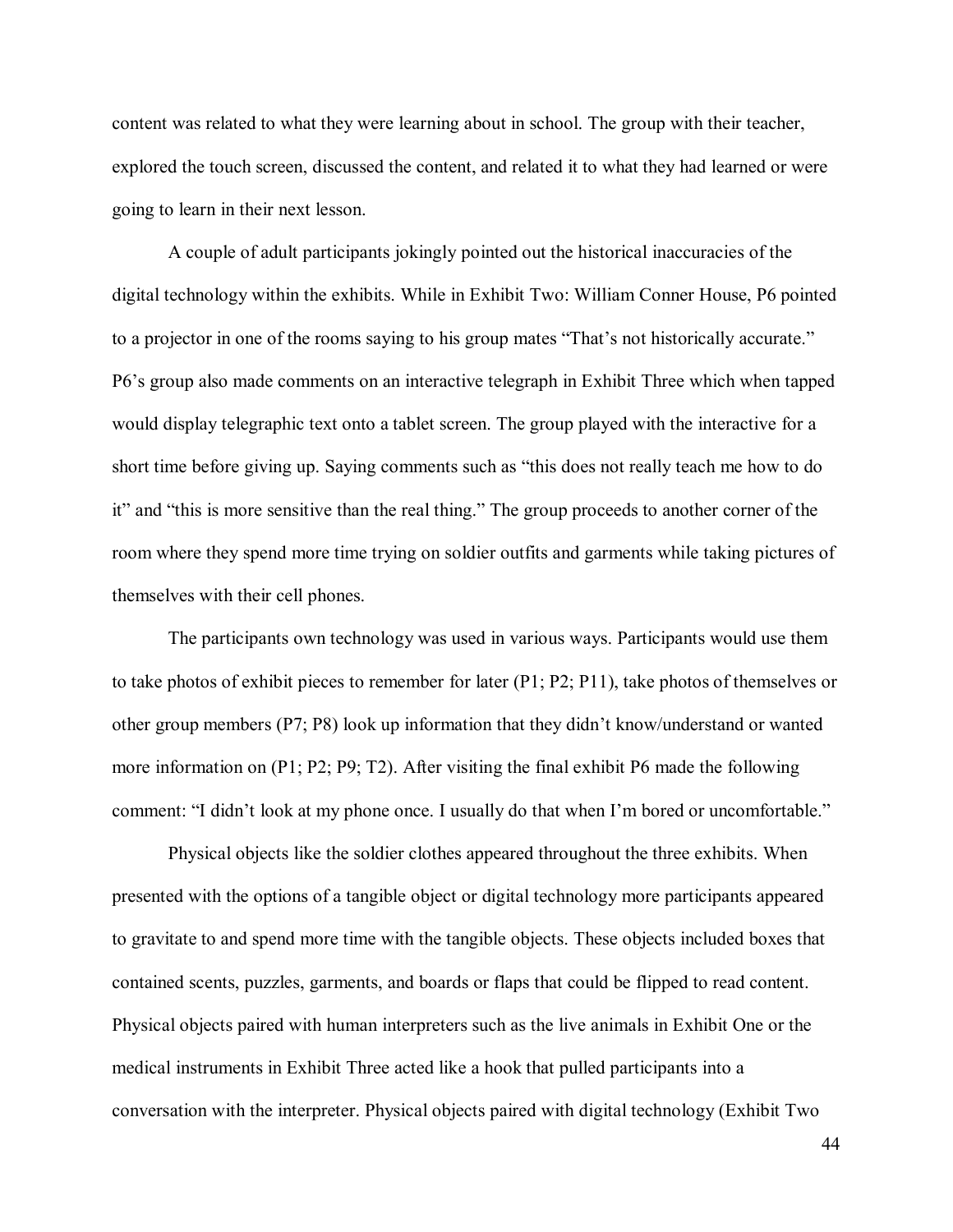and Three) drew less attention as these experiences usually involved digital content on a timed loop. Participants would either not stay to watch the content or stayed through multiple loops.

When the object was a sign with text, participants would spend different amounts of time reading or scanning the content. In each of the four adult groups, there was at least one person who would stop to read the entirety of the text. There were also adults who did not read any text unless prompted to do so by another member of their group. Signs that included questions appeared to prompt more conversation between group members over signs that included only narrative content. Student participants would bypass any text-heavy signs and gravitate towards signs laden with more graphics. Students and adults were inclined to interact more when things appeared to involve activity such as interpreters performing tasks, or digital screens and physical objects that appeared to be more manipulatable than pressing a button. Times, when students would read the text, was when they were prompted to by their teacher usually in response to a question asked or in an attempt to get the student engaged with the content.

Many adults and student participants responded negatively to the mannequin dolls placed around exhibit 3. In almost all groups, one or more participants became startled (P1, P5, P10) or scarred (P7, P8,) by the voice-activated mannequin who is stationed near the entrance of the exhibit. Upon seeing the wax figures in a house P7 said: "I don't like wax figures. I want real people here." P10 also made a comment about how she would rather have "more of the interpreters" instead of the wax figures.

Times were recorded for the estimated amount of time each group spent in the three exhibits. The average time spent in the exhibit is as follows: Exhibit One: Animal Encounters 13.8 minutes; Exhibit Two: William Conner House 29 minutes; Exhibit Three: Civil War Journey 51.3 minutes. Adult participants spent relatively more time in Exhibit Two and Three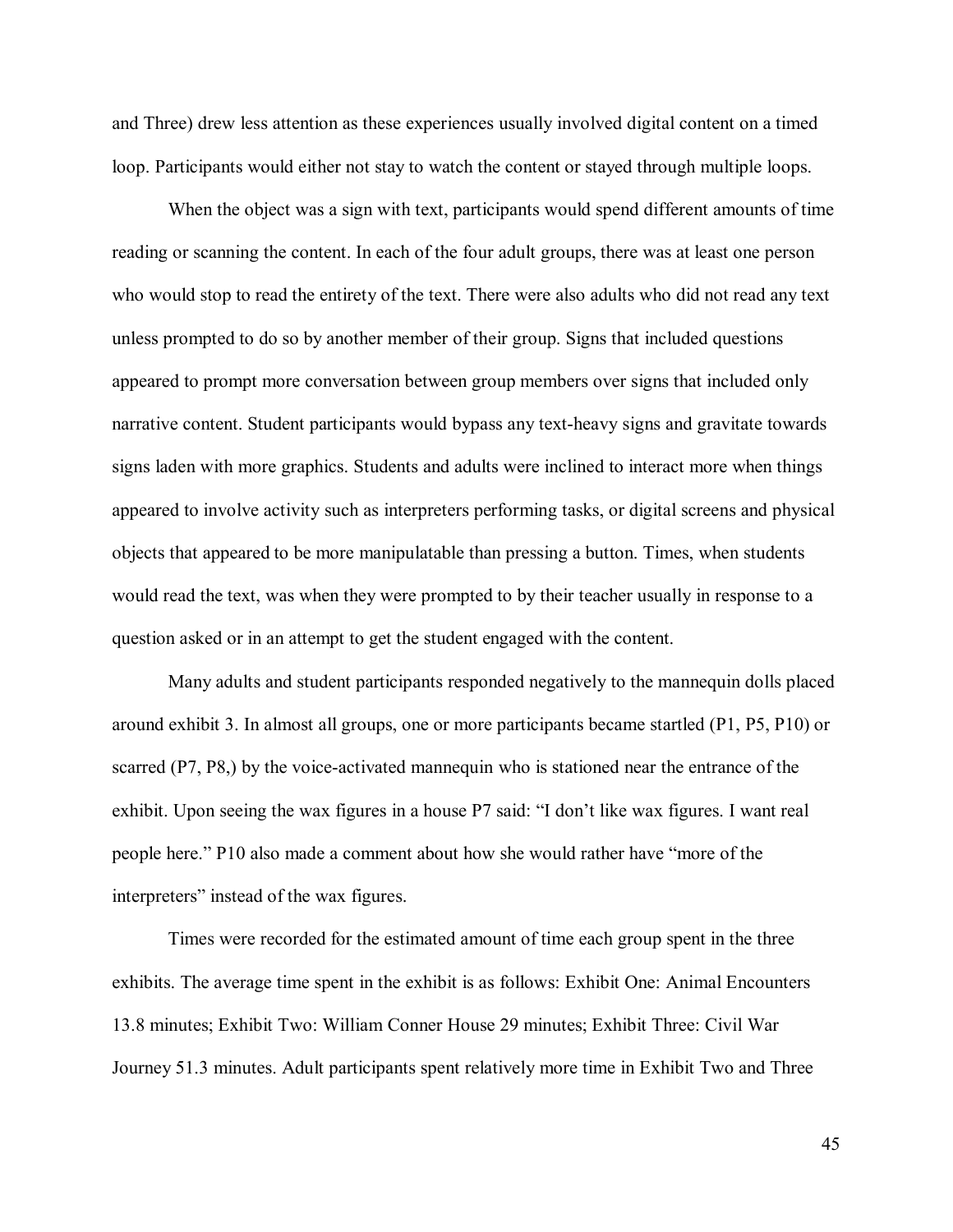while student participants roughly spent a few more minutes in Exhibit One than the adult participants.





*Survey* 

Survey results were divided into three categories based on participants level of agreement that an exhibit provided them interest, understanding, and engagement. Each of the three exhibits were compared to one another based on these categories to help determine which exhibit visitors prefer: Human vs Human/Technology; Human vs Technology and Technology vs Human/Technology. P-value was calculated to help determine the probability of the results supporting a claim. In this instance what is the probability that one exhibit was preferred over another? If the p-value is less than or equal to 0.05 the results indicate that there is a significant difference in how the different media affect the participant's interest, understanding, and experience. If the p-value is greater than 0.05 the results indicate that there is no difference in how the different media affect participants' interest, understanding, and experience. If the pvalue is close to 0.05 it is probable that the claim could go either way.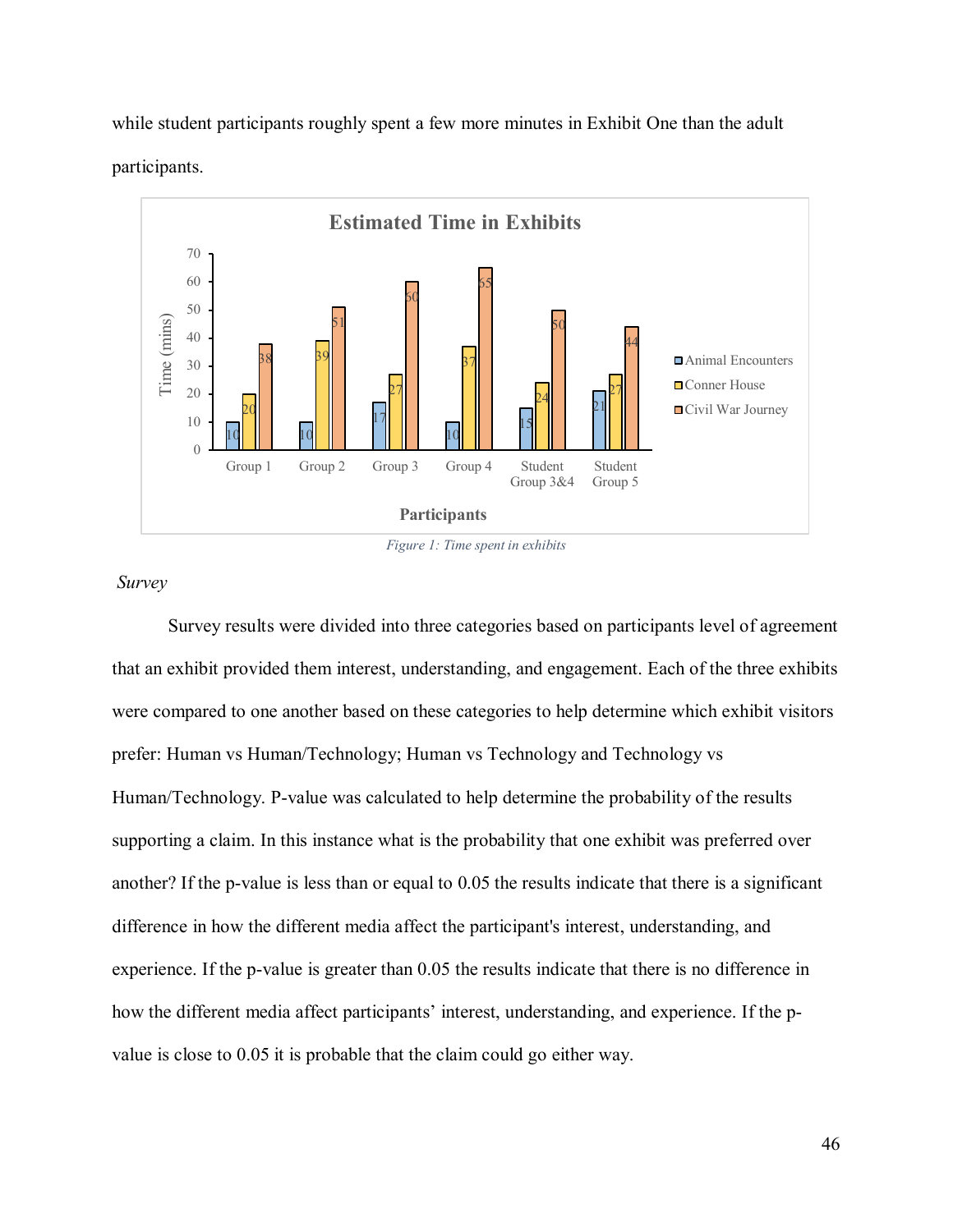

*Figure 2: Adult Participant Bar plots – Column 1: Human vs Human/Technology; Column 2: Human vs Technology; Column 3: Technology vs Human/Technology*

When comparing Human vs Technology (Exhibits One and Two) in adult surveys, there appears to be equal agreeance on all three categories (see figure 2). When looking at how Human/Technology (Exhibit Three) compares to Human (Exhibit One) and Technology (Exhibit Two) it appears to receive slightly more agreeance in each of the categories.



*Figure 3: Student Participant Bar plots - Column 1: Human vs Human/Technology; Column 2: Human vs Technology; Column 3: Technology vs Human/Technology*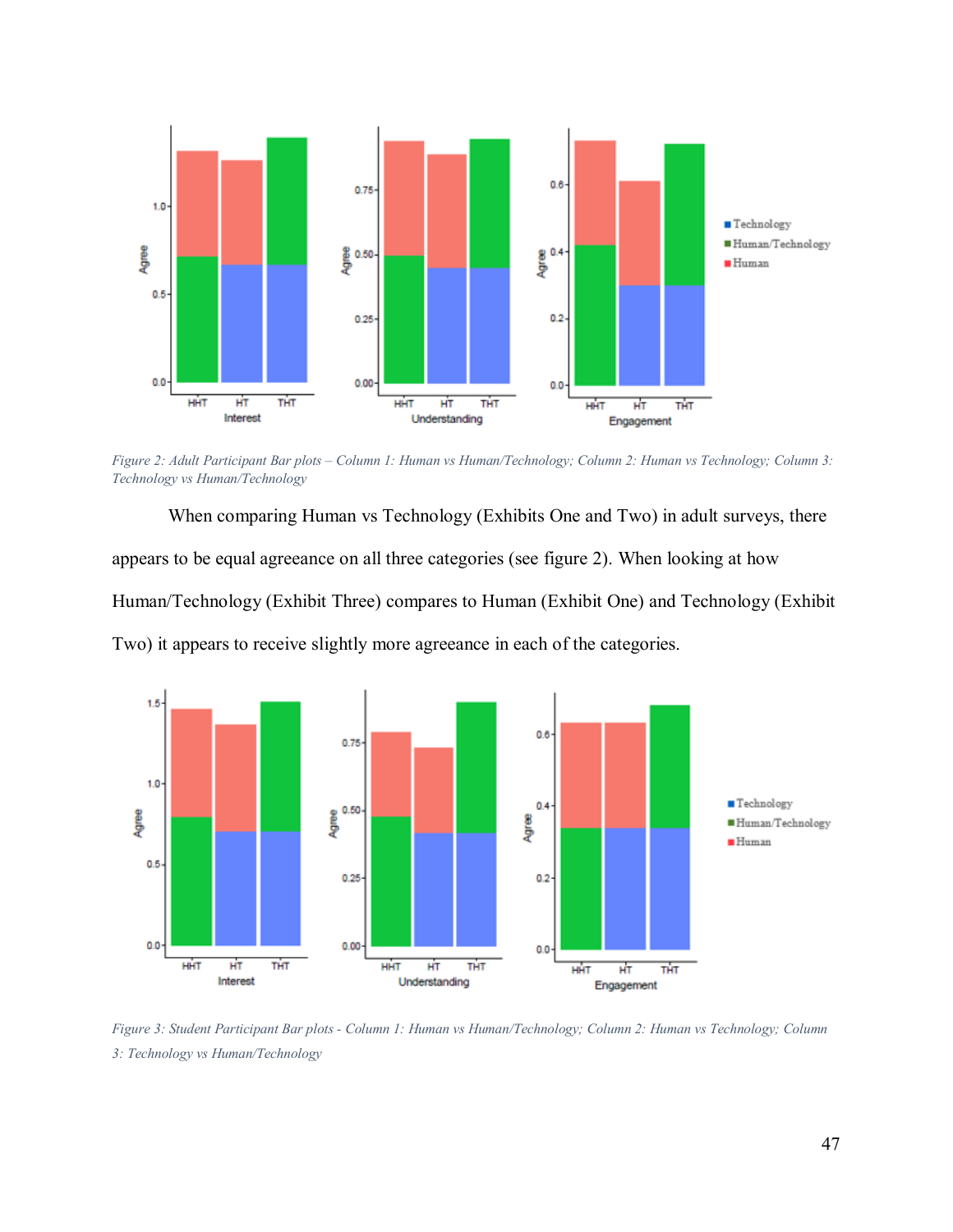In student survey results (see figure 3) the Human/Technology (Exhibit Three) also appears to receive slightly more agreeance across the three categories. In the interest and engagement categories, the Human (Exhibit One) and Technology (Exhibit Two) appear to be in equal agreeance. However, in the understanding category Technology (Exhibit Two) appear to be in slightly more agreeance when compared to the Human (Exhibit One).

Based on these results both the adult and student surveys would indicate that participants believed the Human/Technology (Exhibit Three) provided slightly more interest, understanding, and engagement. When comparing Human (Exhibit One) and Technology (Exhibit Two) results would indicate that adult participants believed that these media provided the same amount of interest, understanding, and engagement with Technology (Exhibit Two) providing slightly more understanding than Human (Exhibit One) to student participants.

Despite these results, all p-values are greater than or close to 0.05 (See Appendix D). This indicates that there is not enough evidence to support if participants prefer one media over another. Larger sample size would help increase the probability towards participant preference of exhibit interest, understanding, and engagement.

#### *Interview*

Interviews revealed more in-depth insight into the participant's thoughts towards their relationship with the media of human interpretation, digital technology, and physical objects as well as how these different forms of media provide education and entertainment. Topics that appeared in interviews are derived from the comparisons between human interpretation, digital technology, and physical objects.

Participants gave many responses to how they viewed the role of a human interpreter in an exhibit. In the teacher interviews, both teachers believed that the main role of interpreters is to provide enhancement and detail to content.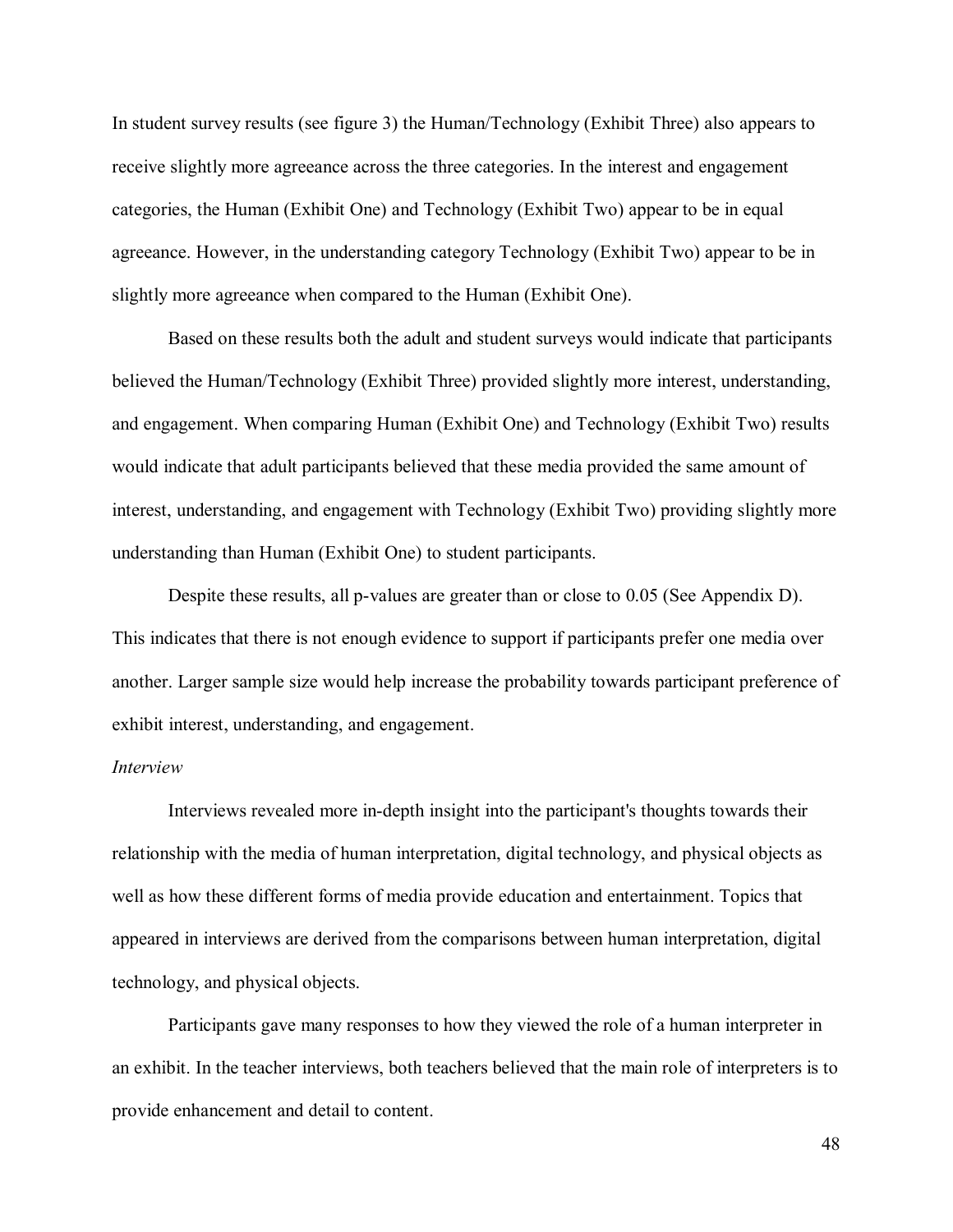To me the human interpreters are…I guess I would look at them for more enhancement, but I guess I would look at them for much more detail. And to be able to really speak in detail about what's going on there. And quite frankly I would rather talk to a person about what is going on there than look at the technology. (T1)

When asked how she saw the interpreters positively or negatively affecting students' abilities to

learn about subjects Teacher 2 said:

Positively I feel like they can answer the questions a little more detailed and give them more information. Negatively if they don't know their stuff. If they are having an off day, they can't recall everything. Maybe that might impact them negatively if they are like stumbling over their stuff.

Adult participants expressed similar statements about the interpreters. Many adult

participants believed that human interpreters are there to help people understand the exhibit content better (P1, P2, P4, P5, P9, P10). For example, P1 stated that usually, museums don't have interpreters or if they do, they "are just there to say, 'don't touch that'. You hope that if you have questions about what you're not supposed to touch that they have some knowledge about it, and they can help you understand it." This type of interpretation "makes it more hands on, more experiential based learning" (P1) or "the humans make it more of a journey" (P2). Referring to Exhibit Two: William Conner House, Participants 4 and 5 stated that when they visit historic places, they enjoy a "presentation of what's going on or what you can expect in each room." (P5) "That type of interpretation is always helpful because they know stuff that you're not going to pick up from the exhibit or…" (P4) … "or maybe you might just go by and miss it. They usually tell you to look for this or look for that" (P5).

The researcher wanted to further explore what participants meant when they said human interpreters could provide more detail about the exhibit content. Participants 9, 10 and 11 had the most elaborate discussion about this topic. P9 and P10 discussed how interpreters were better able to elaborate with subjective information such as a person's personal feelings, thoughts, and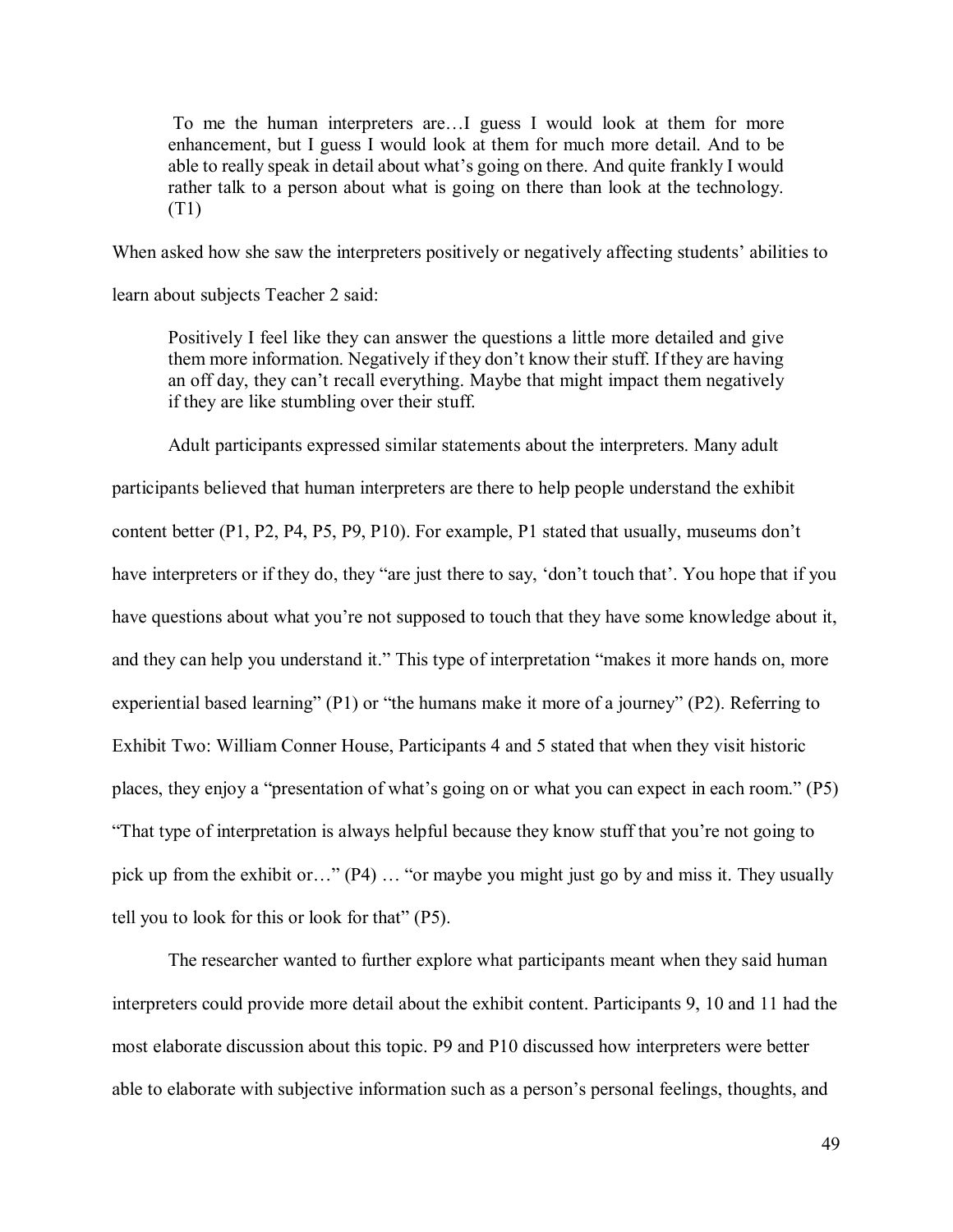opinions. P11 believed that digital technology could just as easily answer questions as a human. However, P11 did state that the human interpreter was "good for a personal experience. A lot more interactive, I guess. You have real conversations."

Participants also provided examples of when and why they wouldn't want human interpretation. Participants 1, 3, and 6 stated that sometimes they didn't want to interact with the interpreters. The reason varied from wanting the option to have the experience on their own or have a tour guide (P3, P4, P5); not being comfortable talking with the interpreter (P1, P6) or not knowing how to interact with them (P6 and various students). Participants 7 and 8 discussed how they themselves were not uncomfortable with the interpreters but that they could see how others might be. The following conversation between P7 and P8 specifically refers to their experience in Exhibit Three: Civil War Journey.

P8: …there was a villager or someone before we got into the civil war section and she was walking around, and I could tell she was trying to like make her way to the children to say hello. But I do feel like that could be a little uncomfortable or just a little scary cuz this person is coming out of nowhere and you don't know who they are.

P7: I was just a little sad there weren't more characters around because I feel like as a kid…like I would bring my kid here to have those awkward interactions I guess to learn how to talk to other people rather than okay we're going to a museum and you're not gonna discuss with anyone. Here it's almost like…you get to ask questions to other people and having a conversation by learning rather than just looking.

P6: Yeah. Learning through conversation.

When asked to discuss the media of digital technology in a museum, participants also

saw it as another way to enhance the exhibit content (T1, P11). T1 also stated that while the

physical objects can "speak for themselves" the digital technology is able to provide a lot of

extra information. T2 believes that technology can provide her students with the ability to "learn

different things in different ways and at their own pace." One student pointed out that they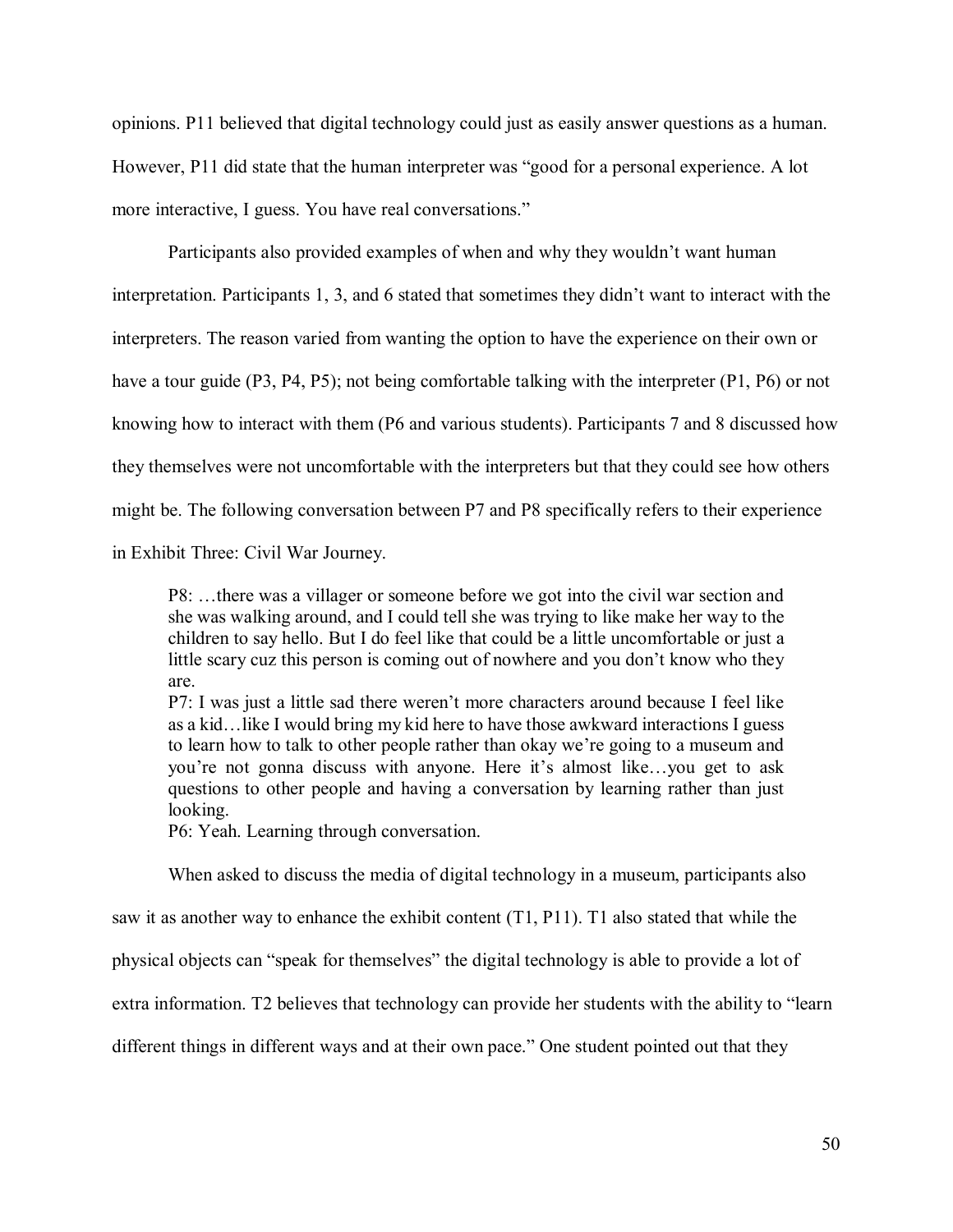thought that the technology helped "because if you don't like going up to people…and asking them questions…you can find it out without asking someone and you don't have to speak."

The technology was also seen to draw in and keep people engaged (T1, P5). For some participants this attraction and engagement were appreciated in exhibit 3: Civil War Journey but less appreciated in Exhibit Two: William Conner House. T1 and P7 expressed similar thoughts on how technology (specifically in Civil War Journey) was able to portray events that would have been difficult or costlier to perform in real life. Digital technology can provide "the drama and feeling of war" (P7, P9, P11). P11 expressed how the theatrical style of Exhibit Three was enhanced using digital technology and "made everyone pay attention." However, in Exhibit Two he could be "watching one thing and the whole entire room could be talking at the same time." Participants also expressed how they saw digital technology as inaccurate to the historic environment around them (P6, P7, P10). P7 stated:

I don't know…when I was a kid, I loved Conner prairie like I loved walking around and it was so cool getting to be integrated into how it was back then and now it's like oh that's not really back then cuz there's a tv screen right there. Like (before) I felt like I was in the 1800s rather than just learning about the 1800s. It feels less natural because of technology.

Finally, participants expressed their opinions about engaging with physical objects within the exhibits. Participants stated that they appreciated the "hands-on" approach and the "realness" to many of the objects (P1, P3, P6, P7, P8, various students). What many participants liked about the physical objects was that they were things you "don't really get to see every day" (P1, P2, P3, P6, P7, P8). When asked to compare being in school and on a field trip one student stated:

I think in school, if we were talking about the same subject, like Conner Prairie, you wouldn't really be going around and seeing as much so you probably wouldn't be as interested in it as you would if you saw the things in real life and you were going up to it and getting into it more.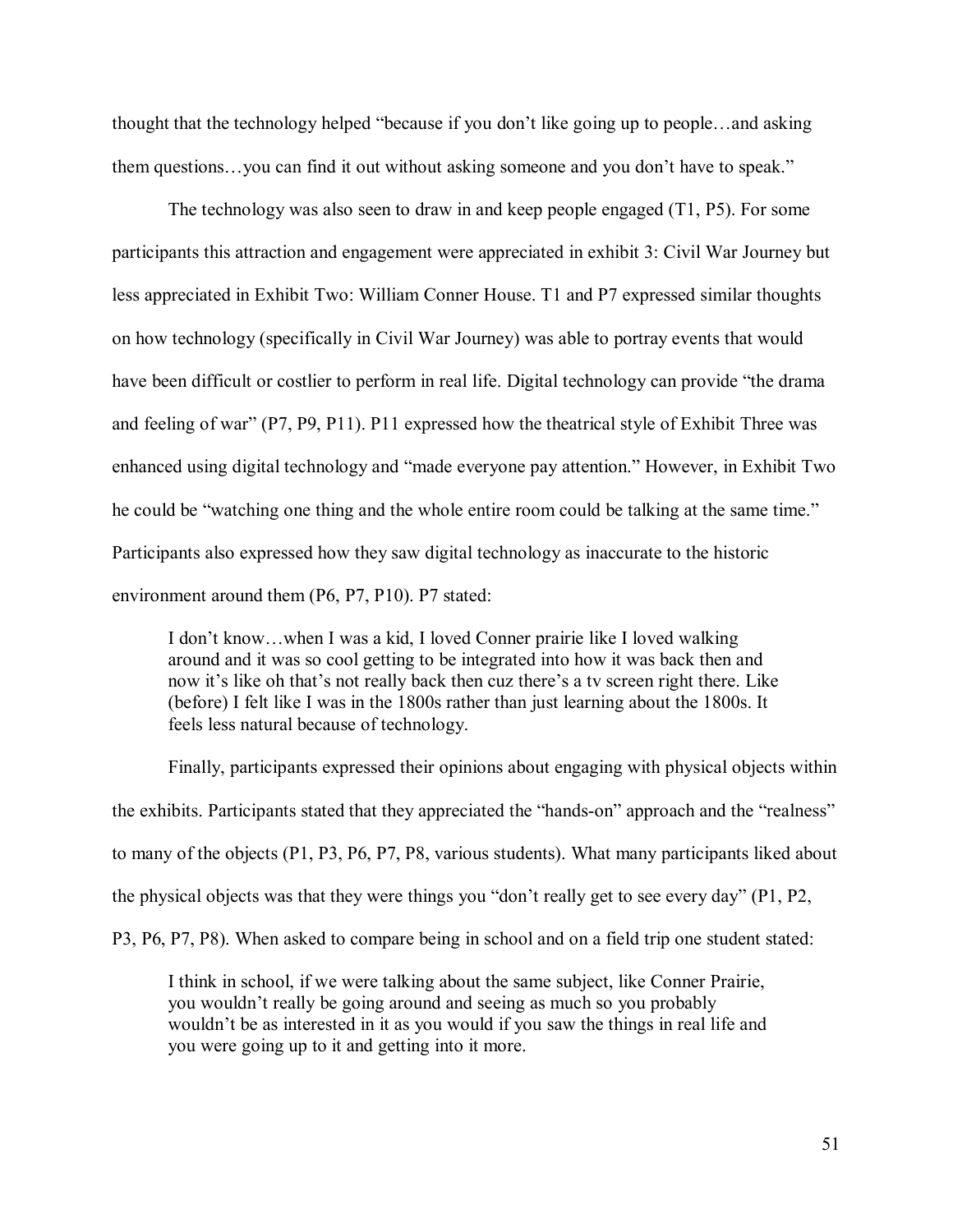Another student wanted to clarify that her desire to interact with the "realness" of an object depended on what that object was. The example she gave was "a poisonous snake." For her, seeing a picture of the snake was "safer" to interact with in the school than in real life. Whereas another student mentioned that if given the option of a picture of a goat or the "real thing" she would want "the real thing" because "if you were wondering what a goat felt like you could know what a goat felt like and if it was a different type of goat and you were wondering there could be a different color type of goat you would know what it was."

The media of technology is something participants are used to because they have it in their daily lives (P1, P3). When discussing the field hospital in exhibit three participants 6, 7, and 8 liked having the physical medical tools presented to them by the interpreter. The group said:

P7: …like there totally could have been a video being like "this is the tool that you cut a bone off with" and this is…

P6: Yeah. I liked that that was a real person talking to us.

P7: I liked how someone was literally picking them up and being like "this is what they used" and made it more real than being like oh that's on a tv screen P8: And she did it more step by step. She would be like "first they would take this and if they needed to peel the skin back, they would use this tool…

## **Discussion**

Based on the combined results of the observation notes, survey and interviews two claims can be made about the participant's experience. First, participants desired a combination of all three media as the different media can allow participants to actively engage with content in a variety of ways. Second, education and entertainment are an intertwined concept that requires a balance when it is projected through different media.

The diverse media, in an exhibit, provide different levels of engagement. Each media has advantages and disadvantages that the other media forms can complement. Physical objects (usually) can speak for themselves. It is was it is and can only ever be that thing. Visitors tend to enjoy having "the real thing" whenever possible as the "realness" of the object can help create a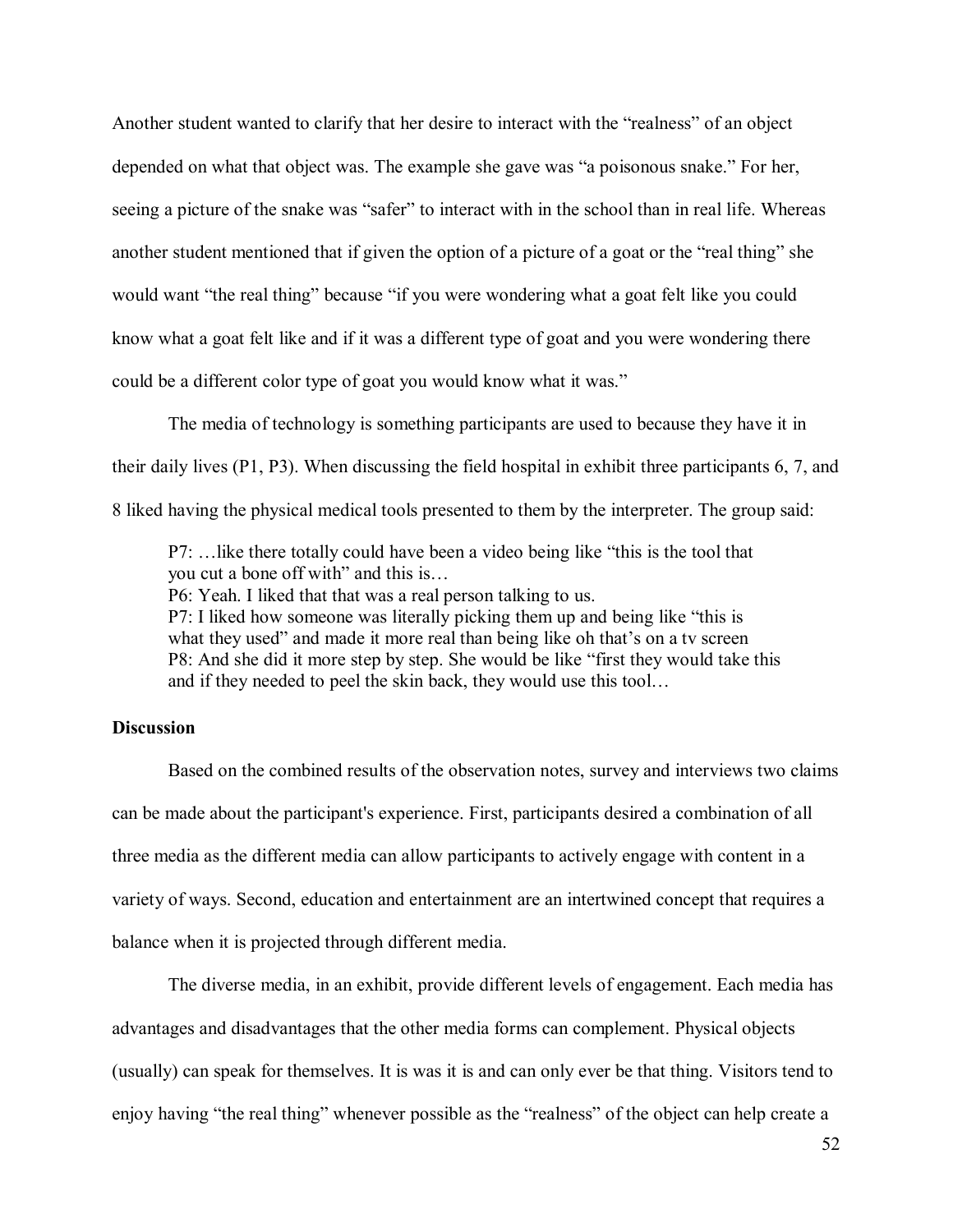physical and mental connection with the visitor (various students). When the physical item is a museum artifact or a hands-on replica it is usually something visitors do not get to see or experience in their everyday lives. As P3 stated: "Cuz I like real stuff." "What's the point of going somewhere if it's available to you in the comfort of your own home?" Even historical or common objects can become 'new' to the visitor…

R: What are some usual goals you have when visiting a museum? P1: to do something fun. To learn new things. P2: See something cool. P1: Yeah definitely. P2: Like a Mastodon tooth. P3: I told you that was super cool. Did you look at it? P1: And even more cool look at like baby goats. P3: (smiling) Baby goats.

The physical objects will be more enhanced when visitors can engage with the object…

it's a lot more fun to actually communicate with something and know and see instead of just talking about it and like seeing a picture of it as you can actually communicate with it in real life. When you like sit here (in school) and you get bored, at field trips you are always doing something walking or looking at something interesting. (Student)

The physical signs provide the visitor with more information, but due to design and visitor

reading limit, is unable to provide depth or details.

Digital technology can provide more information and detail in ways which are becoming more familiar to modern visitors. Information can be displayed through video, touch screens, and audio and can even help enhance the experience by adding dramatic elements such as sound and lighting effects. Narrative content can also be gamified to where visitors take a more active role in their information processing. Information and content displayed through technology are only limited by the amount chosen to be included. Technology allows visitors to set their own pace and choose to take from it whatever they want. What technology seems to lack is being able to make a personal and emotional connection.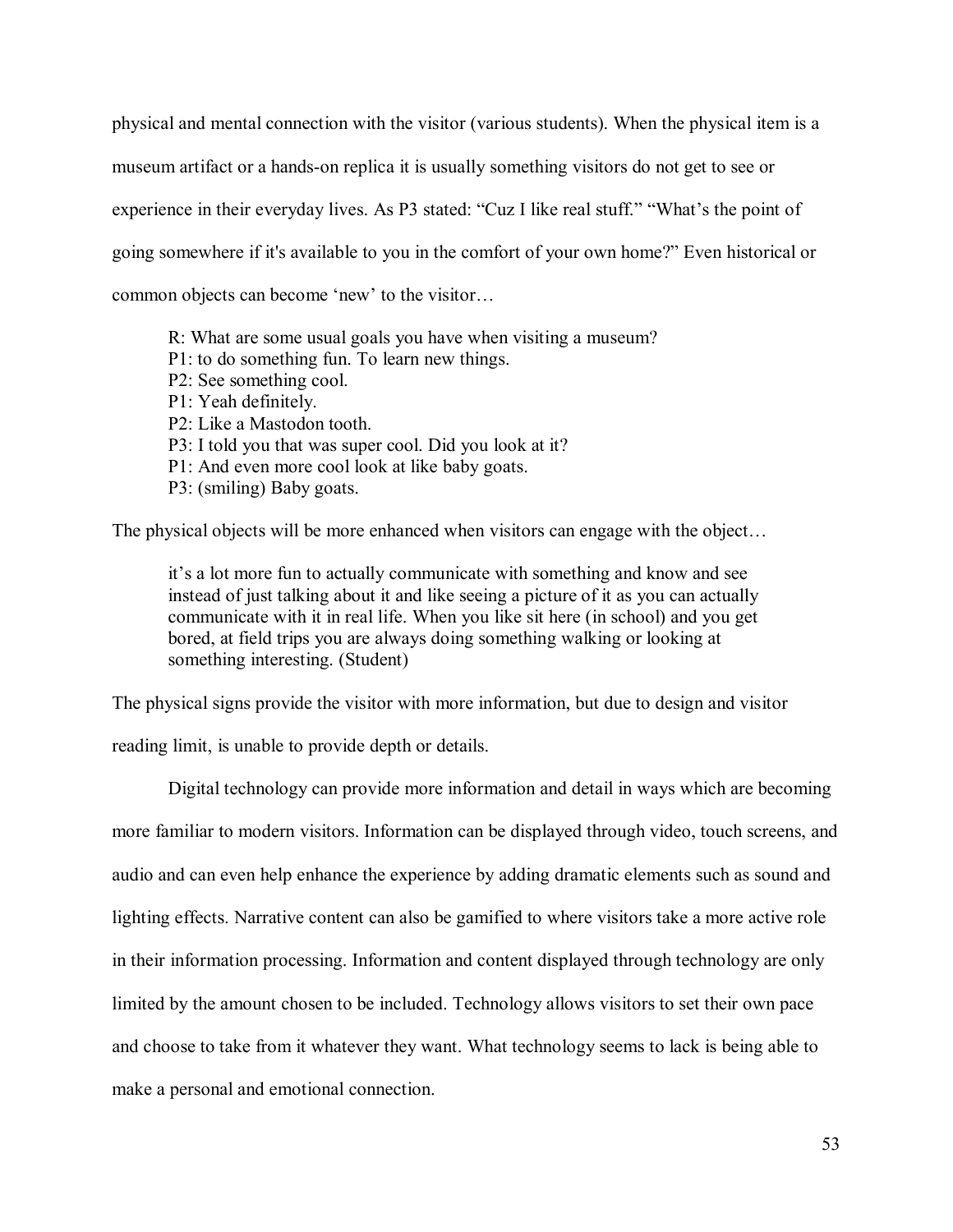Human interpreters provide the third layer of interaction. Whether in first-person or thirdperson, the human interpreter is seen as a media who can provide subjective information as well as a more personalized experience. The human interpreter is limited by their own knowledge and physical stamina but is capable of being flexible in their conversations to the point where the experience can be personalized. Like the physical objects, some participants appreciated conversing with a "real" person. Even when participants didn't want to engage with interpreters, they saw value in having them as they help make the exhibit "more inviting" (P5). Costumed characters add to the historic "feel"; non-costumed characters can relate information to current affairs, and both are able to guide visitors to their desired experiences with various physical objects or digital technology.

Each of these media is seen by participants as secondary enhancers to the exhibit narrative. Participant 2 stated it best saying:

I would say just the interaction aspect of having the technology, interpreters and being able to touch and feel and experience it on your own all three I think are important and I think that all three as an option are nice and allows you to kind of make it what you want it to be. But some areas are heavier on technology or make it your own …touch, see, feel, um and I think perhaps some areas could use more of one type of the other to make it better, but I like having all the aspects.

Depending on how they are used the different aspects of the media can help create a balance with the elements of education and entertainment.

The media in an exhibit are tools that help enhance the education and entertainment aspects of the narrative. Education is seen as a process of "learning" while Entertainment is seen as a process of "enjoyment." Though they appear mutually exclusive these two concepts are linked by the visitor's interest. Education and entertainment are motivating factors that bring visitors to a museum. Visitors who are interested in learning about the subject are being entertained by education. In turn, visitors who are not interested in learning about the subject can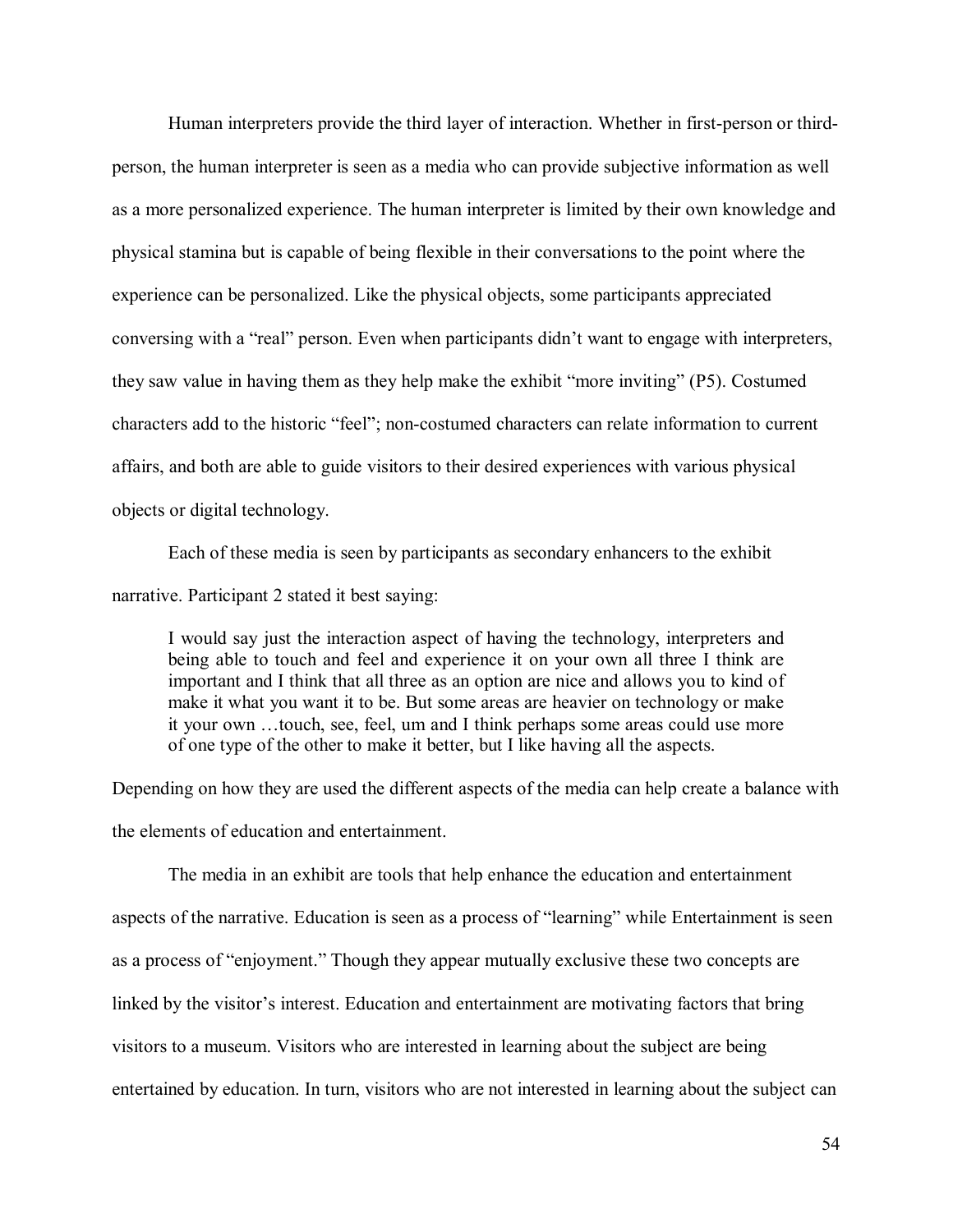be drawn in by an entertaining element. The entertainment should help enhance the educational material to where it becomes enjoying for visitors to experience. As one student pointed out: "So, you are always learning something when you do something related to it." However, creating content that has a balance between education and entertainment is a difficult scale to measure. Academic educators have the same difficulty in their classrooms (T1, T2, P6). Too much educational material can become boring and unengaging (T1, P3). Similarly, entertainment can draw people in but too much and people may not be able to "grasp what the intention is" (T1). When entertainment has a purpose behind it the education becomes valuable (P6).

Having a variety of different media can help create a balance between education and entertainment. It is a mistake to assume that our modern society is only a culture of "need it now" (T1), where information can be accessed quickly at the touch of a digital button. It is also a mistake to assume our culture should go back to the "classic" days of learning where students are only lectured at by educators. Neither of these approaches is sustainable for an industry. The mindset of museums should focus on the other side of modern culture where people want to experience things that they aren't able to do, see, or feel in their ordinary lives and more importantly give them the chance to become a part of it. (P1-P11, and various students).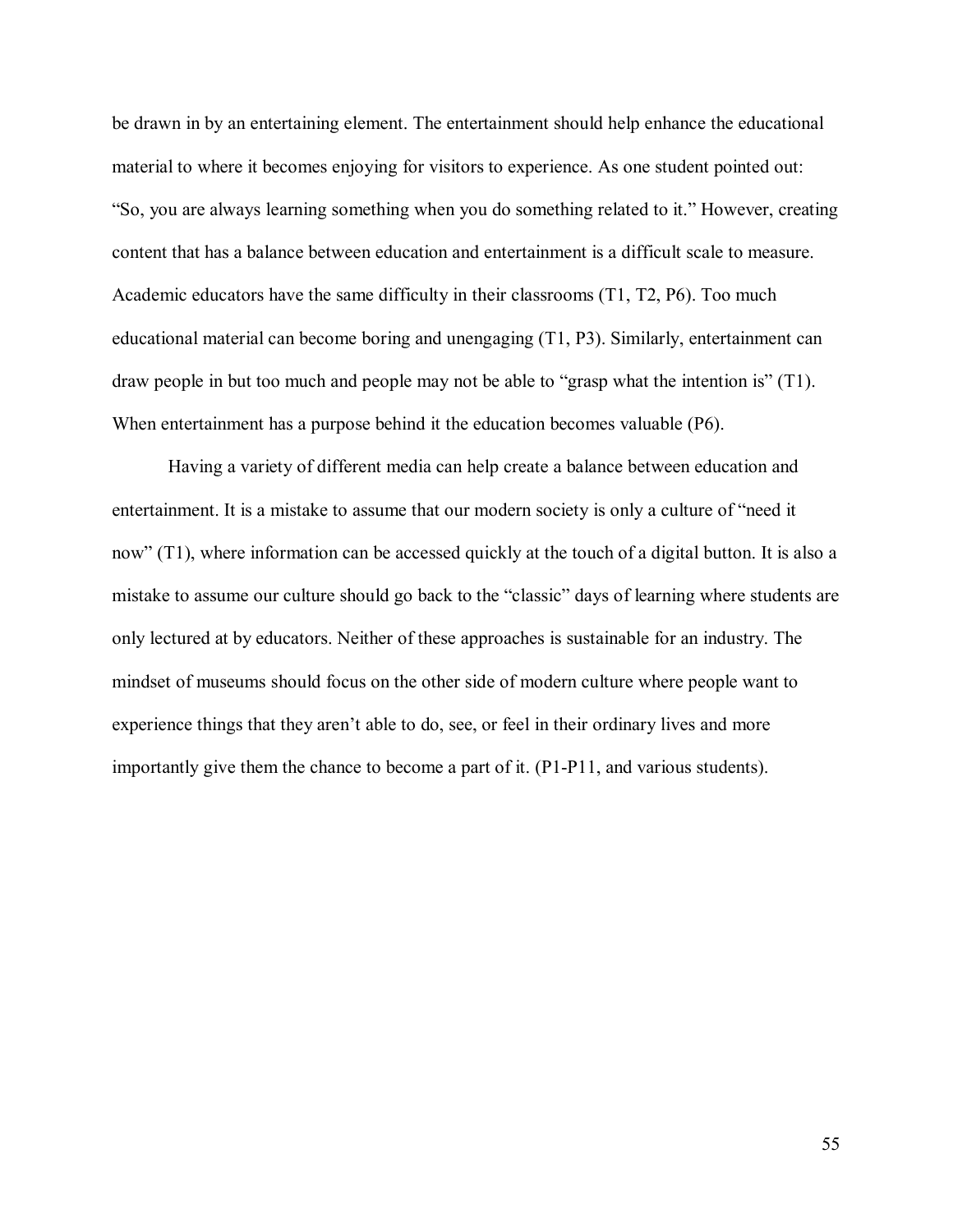# **CHAPTER 5: RESEARCH PHASE TWO: RESULTS AND DISCUSSION**

## **Introduction**

The second research phase was focused on understanding the museum experience from the perspective of the museum. The research was conducted with nine experts in the fields of exhibit design and museum interpretation. These experts derived from two museums, located in Indiana. Participants were interviewed in 30-40-minute sessions. These interviews express the opinions of the participants as to how they define and try to create an experience for visitors. Despite individual opinions, several repeated themes could be seen in the analysis that revolves around the relationship interpreters and designers have with the visitors and media as well as how they incorporate education and entertainment into the experience. These themes include the museum role and responsibility as educators, how experience is affected by the different media and how creating and making personal connections affects both the visitor and museum staff.

## **Research Design**

Semi-structured interviews were conducted with nine participants from exhibit design and interpretation backgrounds in order to gain insight into how museums create and design experiences. Interview data were analyzed through the methods of coding and affinity diagrams.

The second research phase focused on understanding the museum experience from the perspective of the museum. Participants in this study were picked based on their roles in the museum, specifically that of the exhibit designer and the museum human interpreter. Museum staff from two Indiana museums were asked for interviews. A total of four exhibit and experience designers were interviewed as well as five interpreters. Their expertise and experience in working in the museum environment provide a perspective on how museums might interpret the visitor experience.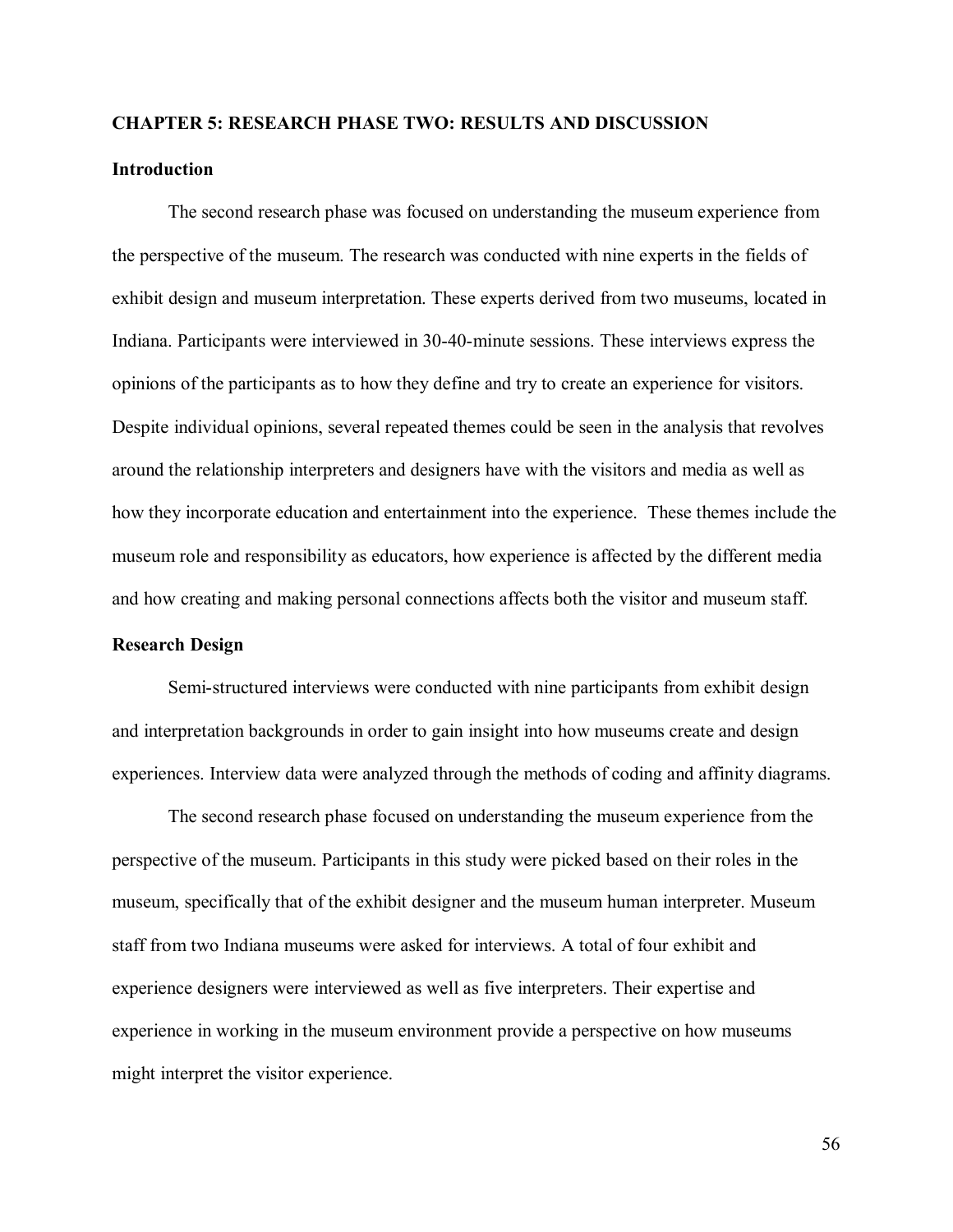Interviews were conducted on separate days and times depending on the participant's availability. These interviews lasted for 30-40 minutes. Of the nine expert interviews, seven were conducted one on one while two were interviewed together. All interviews were voice recorded and later transcribed for analysis. These interviews are intended to help gain perspective from the museum side of the visitor experience. By interviewing experts with first-hand knowledge and experience, data collected from the visitor's experience could be compared to what some experts are currently trying to achieve in exhibit design and development. Therefore, these interviews could provide potential new knowledge not only to museum visitor studies and exhibit design but also to other industries that provide visitor experience.

## **Results**

In the interviews with the interpreters (I1-I5) and designers (D1-D4), discussions revolved around how they see their roles in providing experience, how they see the relationship between education and entertainment, their views on the different media in exhibits and the highlights and challenges of their roles. Four of the five interpreters interviewed considered themselves as teachers and educators (I1; I2; I3; I5). I5 also considers himself an entertainer, as his craft of oral storytelling is both a way of educating and entertaining visitors. As educators, interpreters will try to expose visitors to things a little different than they are used to (I3; I4) and try to help the visitor make connections to the material and to their own lives (I2; I3; I4).

The ways in which the interpreter does this is to be welcoming (I3) and be skilled in reading the verbal and non-verbal cues the visitor is showing  $(11; 12; 13; 15)$ . To be welcoming includes involving them physically and verbally with what the interpreter is doing, asking questions to help introduce what is going on in the space, and letting the visitor know it's okay that they ask questions in turn (I1; I2; I3). Connecting the visitor to the material helps personalize the experience (I2). Being skilled at reading the visitor informs the interpreter if the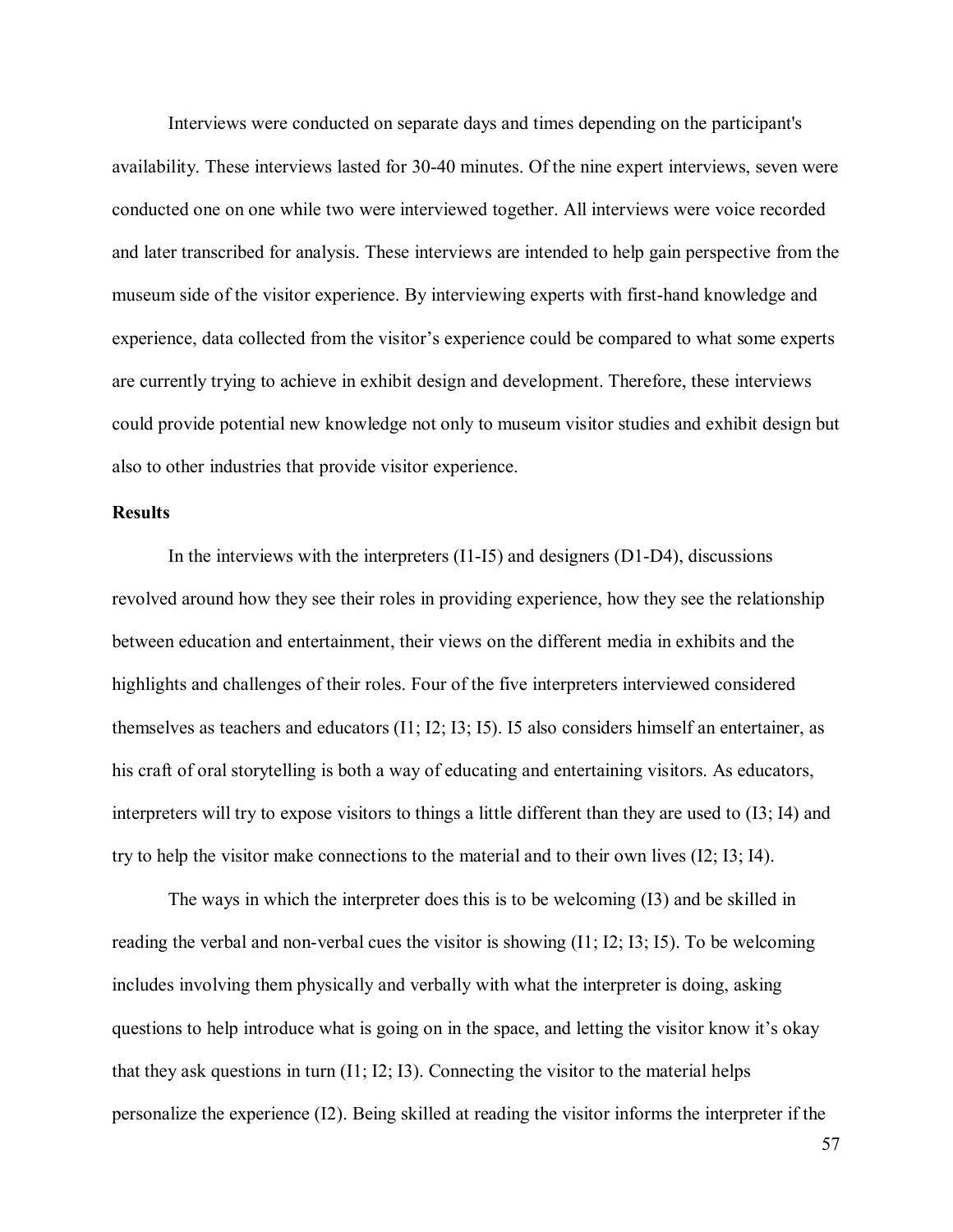visitor wants to engage in conversation, interact with different things or does not want to engage in either (I1; I2; I3; I4; I5). Reading the visitor also helps the interpreter meet the visitor with "where they are at" (I2; I4). To the interpreter, this means adapting their language to filter content or add more elements and detail to the conversation based on either the age or social group (I2; I4). However, interpreters will also "be the bridge" (I2; I3; I4) that exposes and creates an opportunity for visitors to explore content further and reach "ah ha" moments that are reached through conversation or physical participation of the guest (I1; I2; I3; I4; I5).

The roles of designers are similar to interpreters. The designer also needs to be aware of their audience as this helps build for the different visitor demographics and helps make the exhibit accessible (D1; D2; D3; D4). The designer "translates the content into the exhibit design (D3) by researching story and design (DI; D2; D3; D4) and "meshing the tone of story and design together" in a way that honors the story (D4). Connecting people to the story and creating "meaningful engagement" (D3) is the main goal of the designers. Meaningful engagement to designer 3 means making people feel "different than when they came in" and making "Ah ha moments" (D3). "Meaningful engagement also includes respecting the original story and connecting it to the audience" (D4). For designer 2 it is about finding an emotional reaction in the story "Emotion is the glue that makes the memory stick to the learning. Often it opens guests up in their own minds to remember things about their past they may not have thought about for years." He continues to explain that this emotional reaction is "The commonalities of humanity. Fear, joy, loss, happiness and all of the things that make you a human are the things that make me a human" (D2).

This emotional connection is also what interpreters see linking education and entertainment. Interpreter 1 called it "education through catharsis." He continues: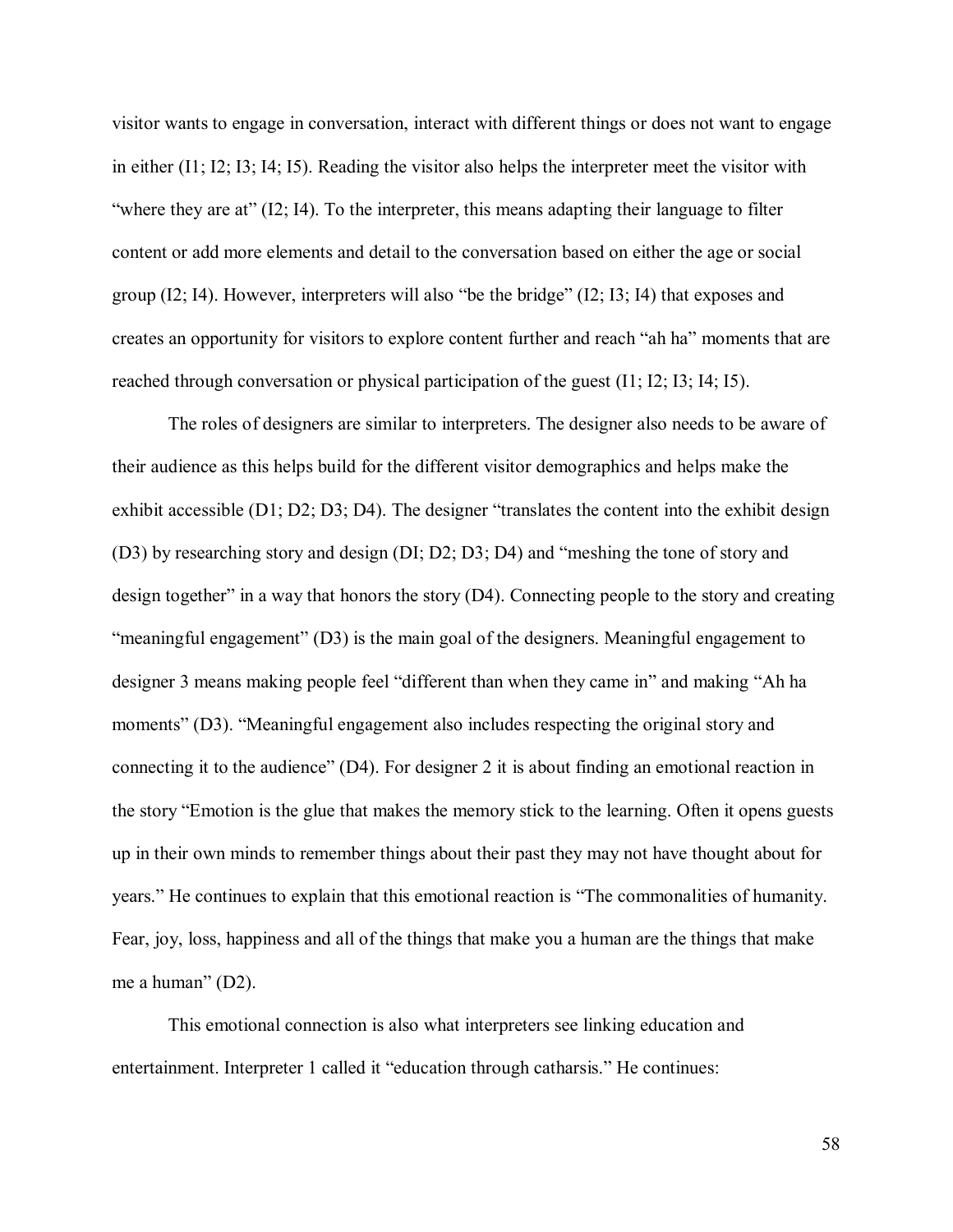I think it all goes back to if you are able to move somebody and make them kind of have an experience where they are not only learning but feeling something, that's gonna stick with them for a really long time. You can tell somebody something til you're blue in the face but once they actually feel that experience and actually have a moment where they are…have a cathartic experience where they're moved, and they're changed, well that's going to be a memory that's where it's going to stick with them for a very long time. And they may not understand all the information, but they at least understood how it felt and how it feels.

Interpreters also appear to believe that "spectacle" helps grab attention but without context provides no meaning (I1; I2; I4). The entertainment element is the hook that "makes it more appealing than just staying at home" (I2; I3). Education and entertainment are equally important (I2; I3; I4; I5) as it is about "teaching someone something in such a way that they aren't going to be bored" (I2). This does not mean putting up "merry-go-rounds" (I4) but could be something as simple as watching a potter throwing clay on a wheel, which is also educational (I3).

Designers also see education and entertainment as a fine balance but have different approaches to create this balance. Designer 1 wants to "create something that is going to make people remember it". This involves focusing the attention on the artifact "How can I make someone look at something in a completely new way? How do I get them to see the significance or importance of this object? How do I make them remember when they go through space? (D1). Designer 2 looks at "the different directions a story can go." "You have to find: What are people going to enjoy? What are they not going to expect? What are the learning moments about things?" (D2). For designers 2, 3 and 4 it is about looking for the best opportunities to break down and tell story. This could be through physical artifacts, human interpreters, digital technology or a combination of media. Designer 3 pointed out that "It's important to make sure that if someone is not going to learn something, they're at least having a good time" and that if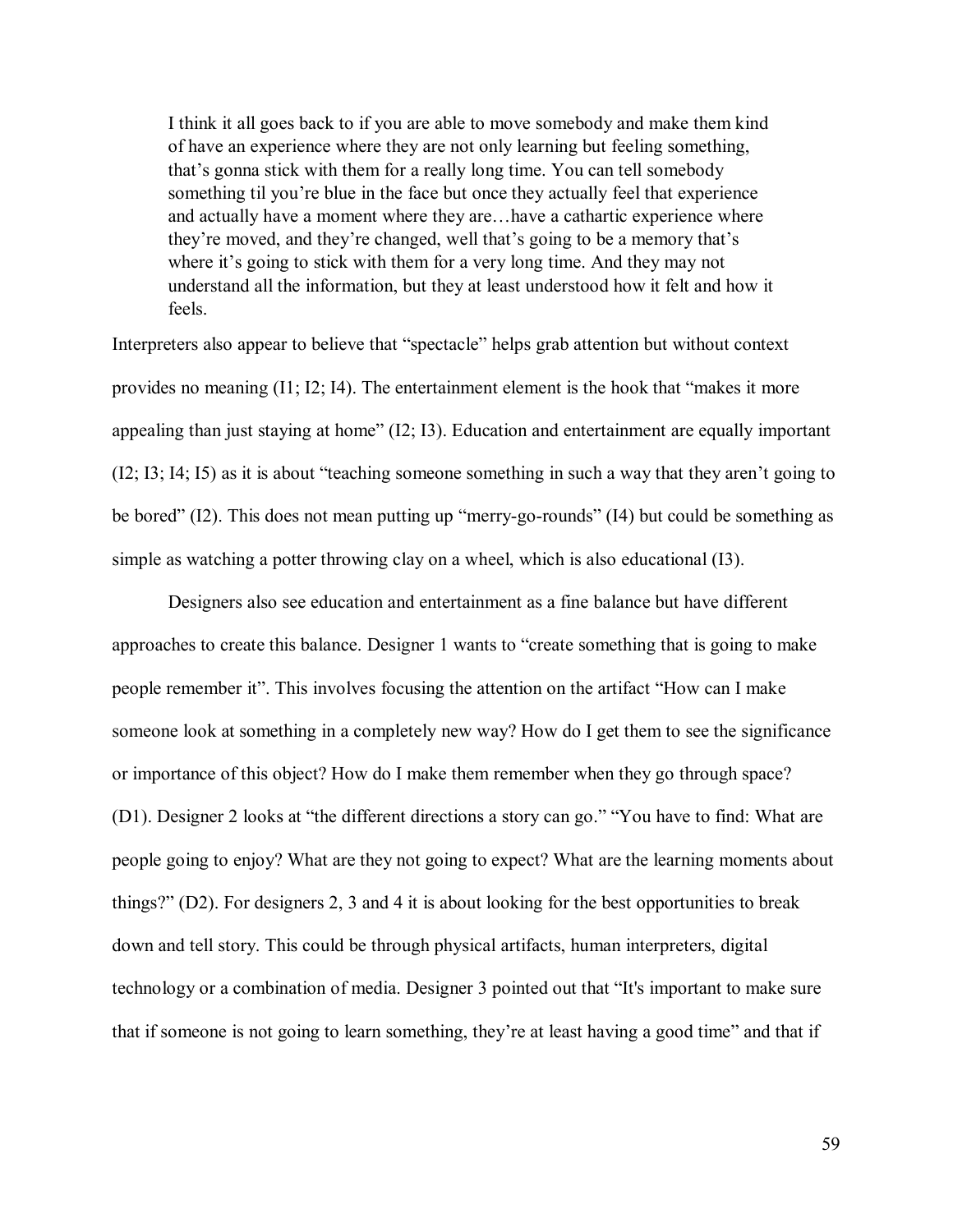"you're not learning you can still interact." The challenge is to provide just enough level of engagement without turning it into a circus (D3).

The different media of physical objects, digital technology, and human interpretation are the tools museum staff can use to help them tell the exhibit narrative and create a balance between education and entertainment. When the media gets used depends on the needs of each individual exhibit (D1; D3; D4). Physical objects are useful in recalling memories and can be used to help people connect to a time, place or specific memory (D2). Sometimes these objects are "speaking for themselves" (D1) or can be interpreted by the other media forms. Designers relationship to digital technology seemed to come with the warning label: "approach with careful consideration" as many expressed statements about its ability to only "sometimes work" (I2; D1; D2; D3).

Technology, when used judiciously, can be great. I think throughout the field there is a push to put tech everywhere because everybody is used to touch screens and using their phones so there is constantly that push to have more and more technology in an exhibit. I'm kind of on the fence about that. I think it's important to allow people to interact in that way but another thing you have to consider is technology breaks and it breaks a lot. It also becomes outmoded very quickly. You put in all this technology into an exhibit, you have to have that upkeep ready and that isn't always necessarily the case in the museum world because you have a project that you're working on and you have a limited budget and you put in all this technology and you have to build in money for that year after year after year to fix it when it breaks and update it to be something that is sustainable and can last for a long time. So, I am very careful about what sort of technology I put in and how I use it. I don't think you should just throw in a touch screen to have a touch screen. If there is a value add to the exhibit, then it's worth putting in. If it's something that is going to be helpful to the story you are going to tell, put it in. (D1)

When interpreters are in the same space as the technology this "value add" is important.

Interpreter 2 and 4 have both worked in exhibits where they experienced both a poor use and good use of technology. When Interpreter 2 recounted her example of a poor use of technology she expressed feelings of confusion as to what the technology and her purpose were in the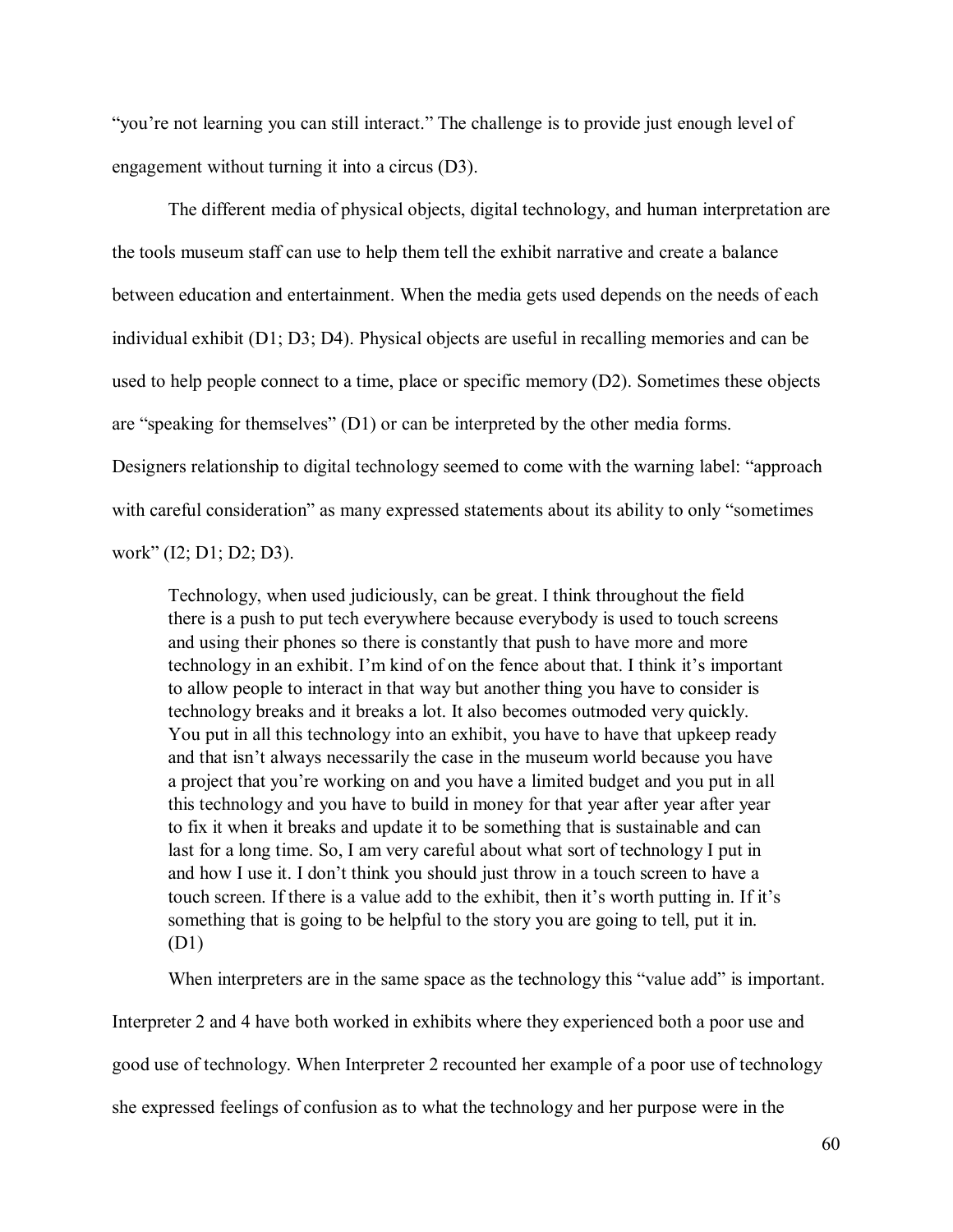exhibit. Interpreter 4 also expressed feelings of confusion but only towards the technology's purpose, not her own. She relayed that there were other things in the exhibit for her to engage visitors with. When Interpreter 4 did feel a piece of technology worked it was because the content helped her create further discussion with the visitors. Interpreter 4 also provided another example where she experienced having connections and conversations with the visitors by using a non-digital form of technology. Visitors were challenged to use a motor and different fan blades to create higher wind power. This physical technology helped the interpreter engage with visitors as the challenges she set for people reached across not only children but also adults.

The larger role interviewees saw for digital technology was to provide a way for visitors to engage with content when they didn't want to engage with the human interpreter or if they wanted to have a solo experience (D2; I1). The technology is also seen to target different learners (D2) and (when thought out) can add an extra layer to oral storytelling (I5).

How interviewees saw human interpreters is similar to how participant 9 described his opinion of them. The element human interpreters can bring to the exhibit is detailed subjective information. Designer 2 described it as:

Humans can look you in the eye and read you. Read the things you're not saying. Technology can't do that. Technology isn't able to see oh I just said something she's super interested in. I'll go down that route. Or I just said something that really hit a nerve with her maybe I shouldn't go down that route. Read their guest and react to their guest. The conversations that can happen, it doesn't happen with every guest, the depth of conversation and entertainment and learning that you can get with a human can go far deeper and more personal and more tailored than anything that you can do with technology.

This ability of the interpreter can add another layer to the story as well as to the experience of the visitor (D2; D3; D4). Even though technology has many perceived limits, human interpreters do as well (D2; I3) such as facing the elements (I3), getting discouraged over poorly received interactions with visitors (I1; I2; I3; I4; I5) and the amount of information they know about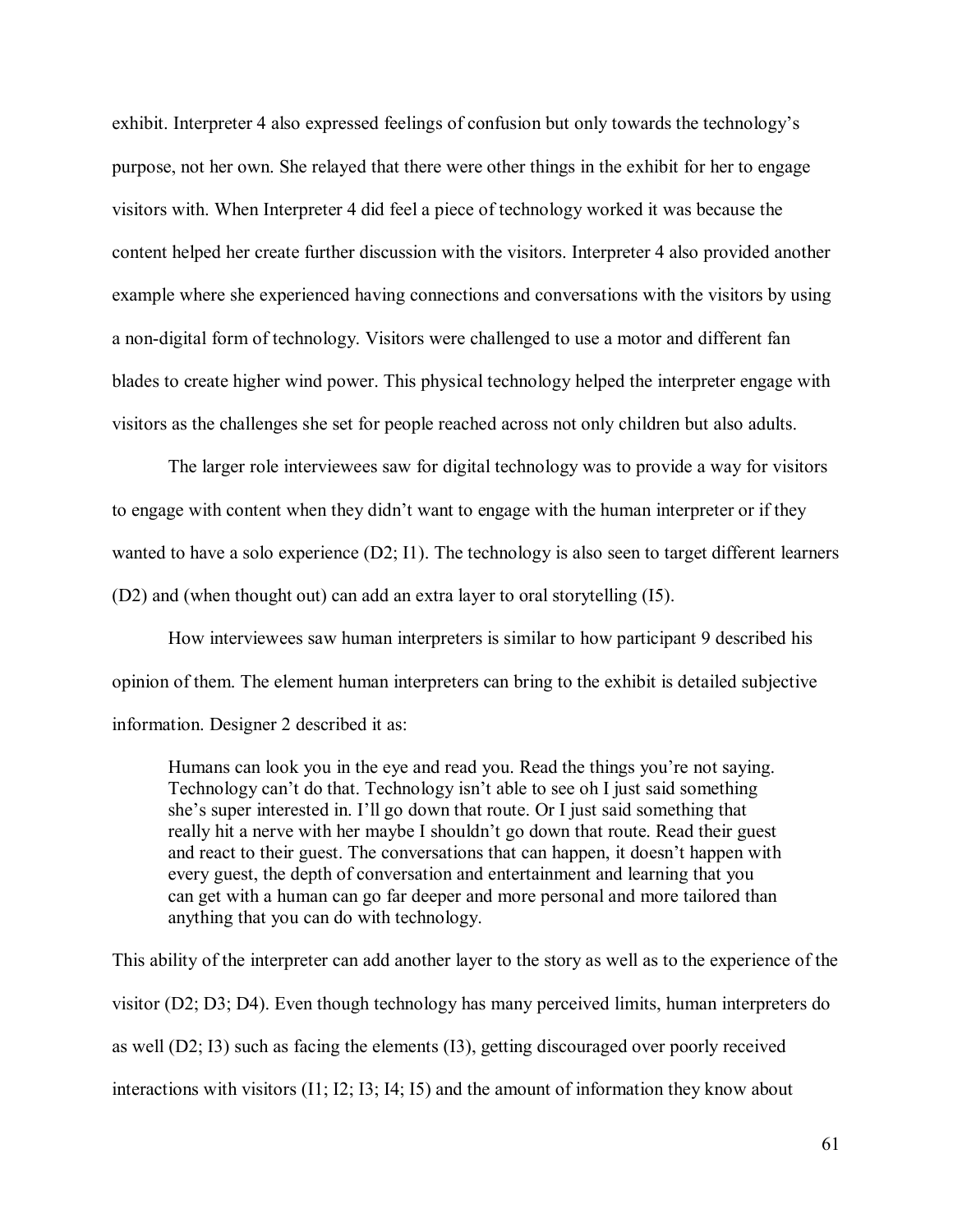different topics (I1; I2; I3). However, each media has its own way of contributing to the visitor experience (D2; D3; D4).

#### **Discussion**

As educators and entertainers, the most important part of creating the visitor experience is being able to convey the exhibit narrative. How the different media are used can influence the levels of education and entertainment but not all the media has to be used at once. There are "thousands of ways to display a concept" but the job of exhibit designers is to uncover "what is the most appropriate way of displaying content" (D4).

Each media form has its own way of providing education and entertainment as well as different ways of engaging visitors. Education is already incorporated into the mission of a museum, whether displayed through written text, audio/visual media or human-guided instruction. When entertainment is incorporated into an exhibit, it acts as a draw to bring a wider range of visitors to the content. This entertainment could be a controlled form of "spectacle" or a way of presenting educational content in a way that is "new", "exciting" or "unexpected" (D2; D3).

Entertainment is what is going to keep bringing them back. Some people don't like change. We're a museum. We're supposed to be teaching history. Yes, we are but if we want to continue to teach history and to continue to have our doors open to the public, we're also going to have to think about the part that brings them in. History is going to bring some people in, and history is not going to bring people in. Entertainment is a big part of it and if you can make history entertaining…the history channel did it. Hollywood does it all the time. Probably not in the best manner. Based on a true story. How loosely based? They use that to snag people. Finding new ways to entertain people and teach them history is very important. How do we bring them in? how do we keep them coming back? How do we keep them enjoying their experience? If museums don't do that then museums aren't going to be around (I5).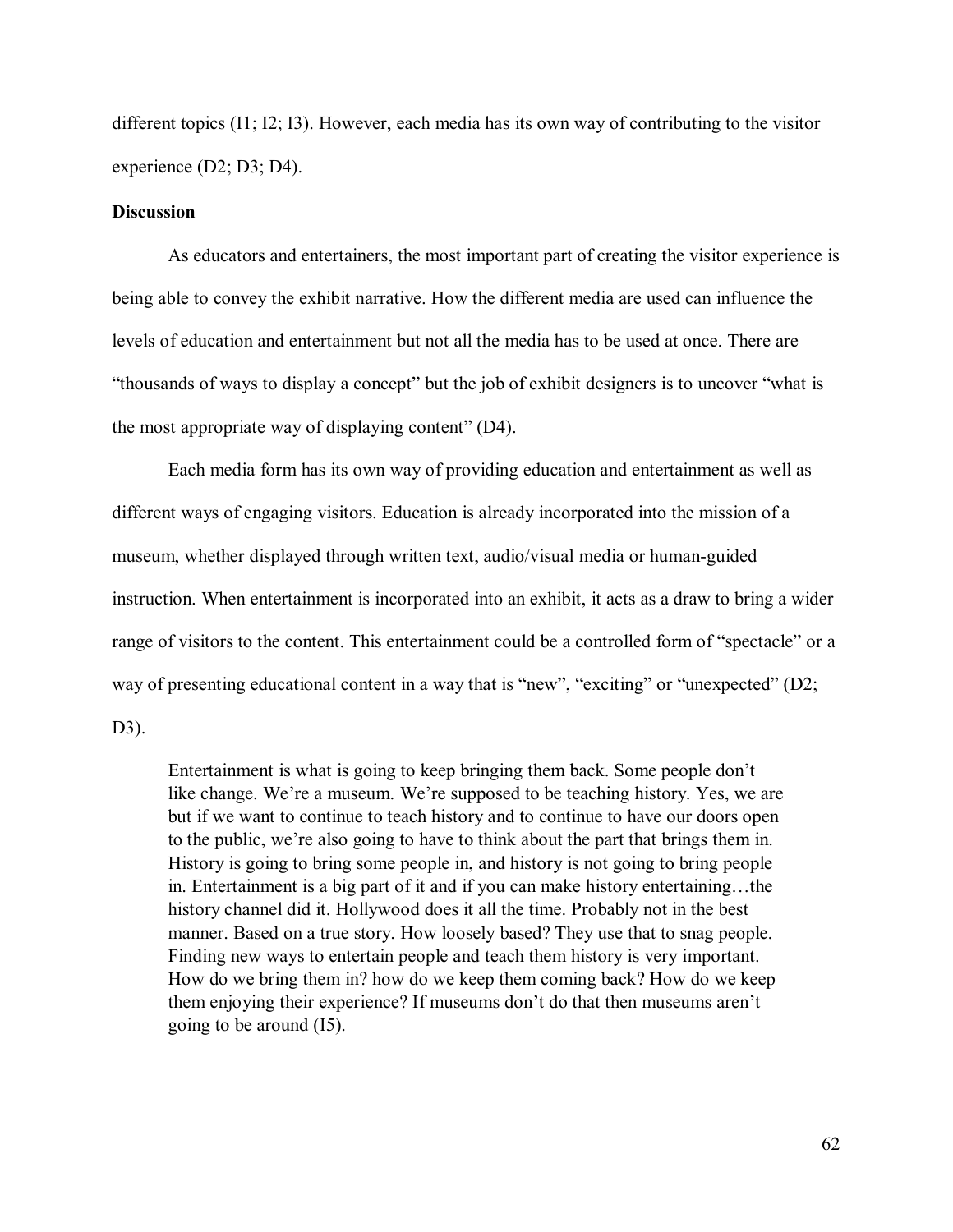When the visitor is "hooked" by their own interest, the phase of content engagement can begin. Educational and entertaining engagement is most effective when visitors can involve themselves through physical or emotional connection.

The physical connection is through touch but the act of touching a screen does not count. Interpreter 3 remembered a time when she worked with digital technology in an exhibit. She said that it would often go ignored because the visitors would be more interested in the physical work, she was doing on a loom than tapping on the screen. The emotional aspect of the narrative is reached through the visitors own mental connection. This connection is made through the visitor's personal experiences and memories and can be "triggered" through the physical objects or conversations with the interpreters. Designer 2 recalled a time when the design of a recreated 1950's countertop made multiple visitors exclaim that they remember their mother having one just like it.

The connections, media can add to the narrative content, affect both visitors and the museum staff. While conducting interviews, some of the interviewees became emotional while recounting stories of experiences they had with visitors (I3; I4; I5; D2). Not only did these stories invoke strong emotions within the interviewees long after the interactions occurred but each interaction was perceived by the interpreter to have also strongly affected the visitor when the interaction took place. Two of the stories are recounted below.

The first story is a retelling of Interpreter 5's first-hand account of interacting with visitors. He recounted the following story when he was asked about the highlights of being an interpreter. The highlights for him were the "ways that I have touched people's lives. Even not intentionally. Not knowingly."

One time, when he was working as the blacksmith in the town… "a young man and his grandfather from Italy came into the blacksmith's shop. The grandfather could not speak any English, but he wanted to visit the blacksmith shop because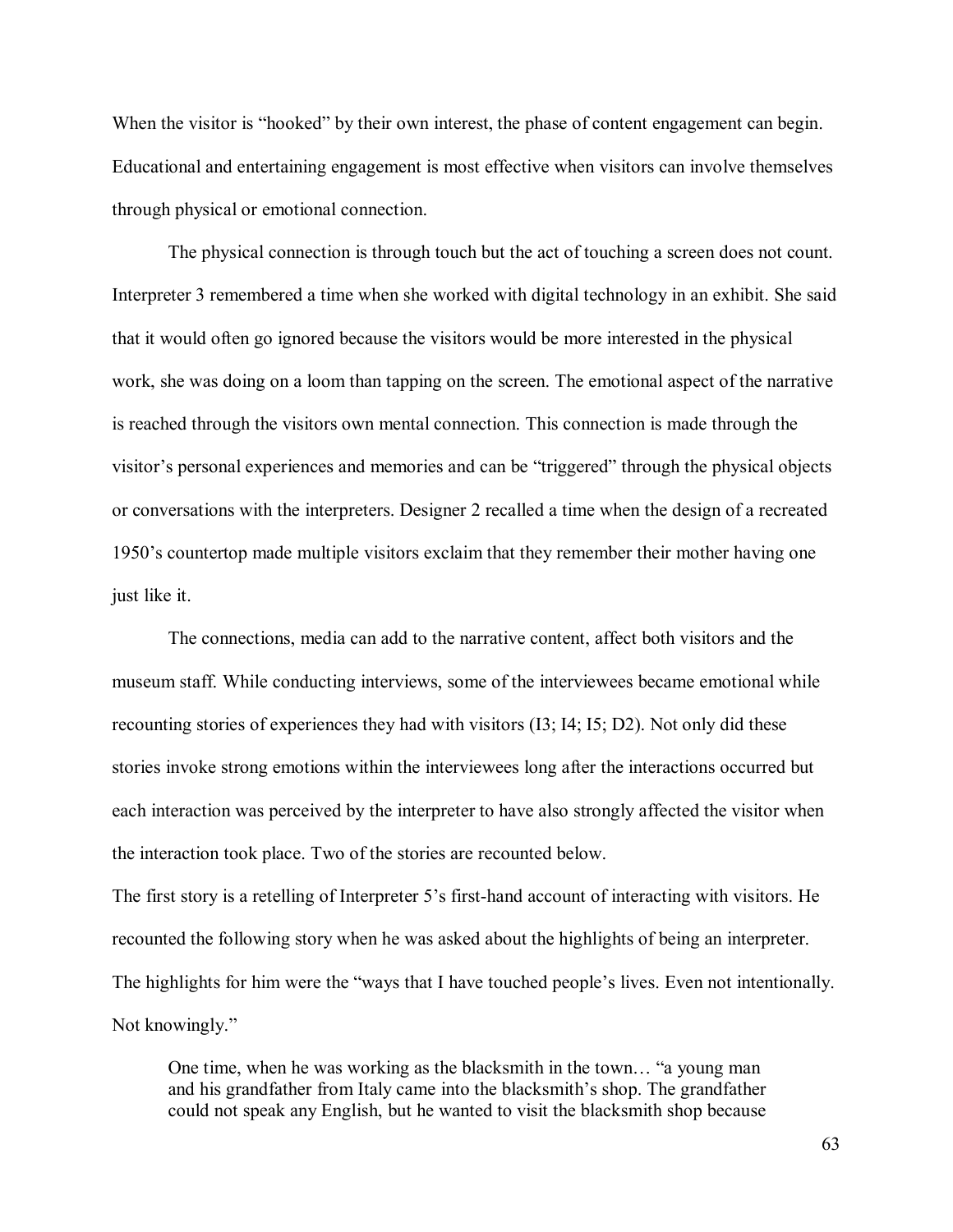he remembered the blacksmith shop in the village where he lived as a little boy. The grandson translated for me. The grandfather was so amazed, and I invited him up and I let him pull the bellows. The grandfather turned and was very tearful and said something to his grandson. The grandson was trying to translate what his grandfather had said into English. The closest he said it translated to was that he wishes to thank you from his very heart because you allowed him to relive a part of his childhood. It's things like that that make it worthwhile. I didn't set out to make that big of an impression on that gentleman, but I just realized how much he had with those memories and I was able to bring him back to his childhood. You are able to connect with them and be able to give them joy and happiness with something so simple as that. Who would have thought that would have meant so much, to pull on a set of bellows? He's Italian, couldn't speak any English, but we were able to communicate, and we were able to make known to each other what we wanted the other to know and were able to touch each other's lives. I think that's important, that you can do that. We are one race of one people. The only division that we have is by language, or customs or skin color, but underneath that, we are all still human. We are all still one race of people."

While discussing his goal of creating "physical and conversational touchstones" in an

exhibit, Designer 2 recounted this next story. The following paragraph is retold from Designer

2's interview where he recounts a second-hand story of a visitor encounter told to him by another

interpreter. Despite not witnessing the exchange first hand, the story still affected him deeply.

In an exhibit displaying a 1945's grocery store, there were magazines from the time with recipes. A lot of the recipes were how to cook with your rations or how to substitute sugar because you can't get sugar because of the rations. There was a woman who was talking to one of our actors who was portraying a shopper in the store. The two engage in normal conversation and all of a sudden, the actor mentions the word coconut. "Oh, there is a great recipe in there for coconut cream pie." The older visitor starts to tear up. The interpreter is trying to play in her head what she could have said to make the visitor tear up. As it turns out the visitor went on to tell her story about when she was a girl. During the war, her boyfriend was a delivery boy for a grocery. The visitor's mother had said to him one day that if he ever came across a can of coconut, she would love to have it. Coconut is her husband's favorite cake and she hadn't made it for a very long time. After a while, the woman's boyfriend ends up with a can of coconut and he takes it over to the house, knocks on the kitchen door and the mother comes to the door and he asks her for her daughter's hand in marriage. Essentially, the visitor says, "My mother traded me for a can of coconut." How often do you hear the word coconut in your life? You hear it. It comes up. But at this moment, in this place, with this woman dressed in 1945, looking through this magazine it hit that guest in a new way.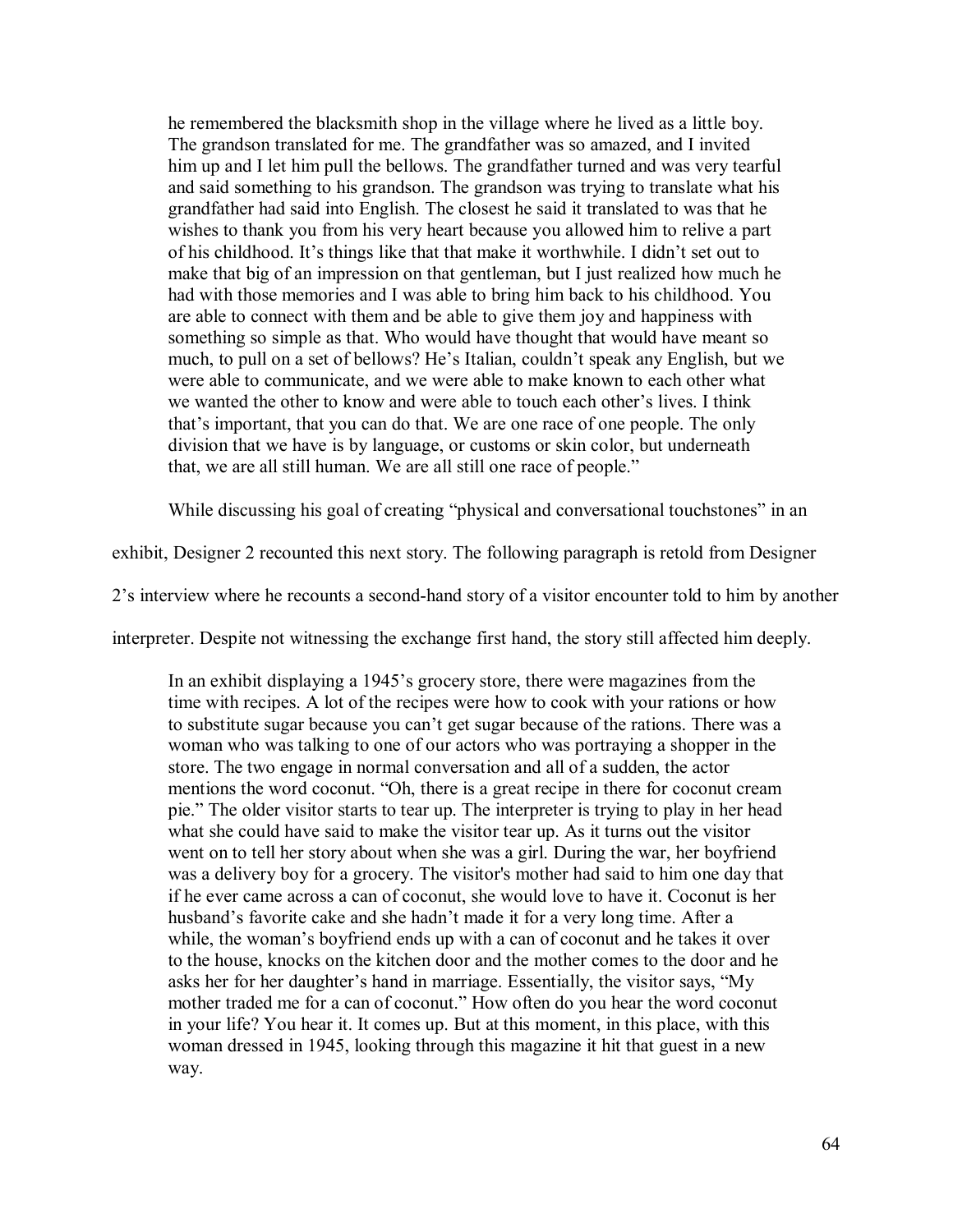Making strong physical and emotional connections with the visitor whether it's through physical objects, digital technology, human interpretation or combinations of, will help enhance the visitor's experience.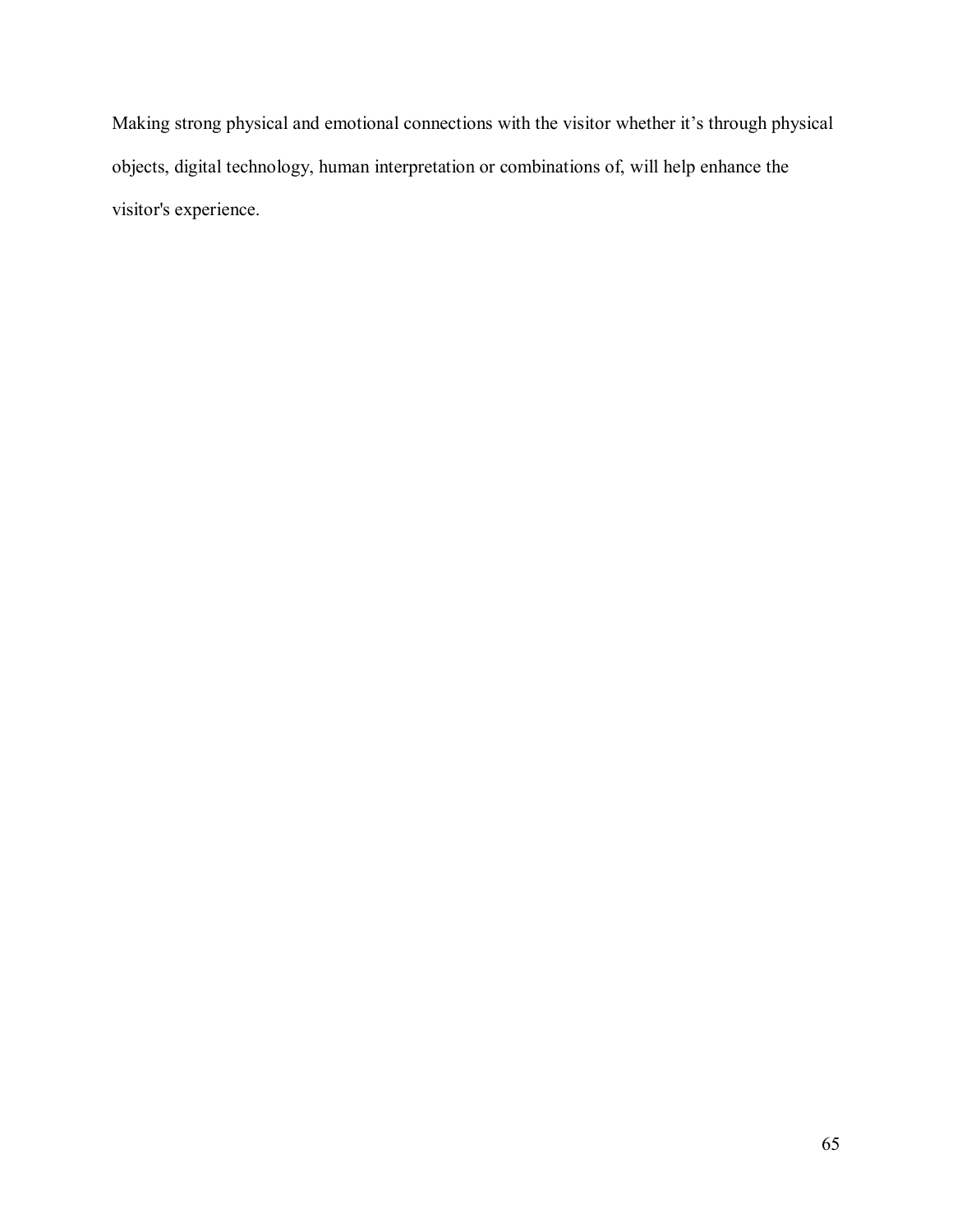### **CHAPTER 6: CONCLUSION**

The stories that are preserved within the collection and within its people compose the heart of a museum. How museums tell these stories is what creates the museum experience. The role of the modern museum is to find and make internal and external connections for the people who come to experience the stories being told. Media, in all its various forms: physical objects, digital technology, and human communication, are tools museums can use to help enhance the story. When these tools are used in balance with each other's advantageous parts, the visitor's experience also is enhanced.

The physicality and "realness" of the physical objects allow visitors to experience "new" things or remember the old. Digital technology does not create a physical experience or a sense of "realness" and is not considered a "new" experience, but it can expand the written text by converting it into multilayered, and explorable content. The exploratory story can happen through interactive screens, video and gamified content. Digital technology also can "draw" in visitors by its ability to create spectacle and drama. The style of human interpretation done at living history museums creates a sense of "realness" through the use of costumed characters or modern staff. Human interpreters can personalize the museum experience by their ability to "read their audience." By reading their audience, human interpreters and exhibit designers can navigate and bridge the narrative content to the visitor's interest. Not only does this personalize the experience but it also creates opportunities for emotional and subjective dialogues.

Every museum has its own style of human interpretation, but the style of interpretation done by Living History Museums is unique. Implementing the Living History Museums style of interpretation can benefit other museums as they work on the balance of their exhibit design. To stay competitive, many museums are following the trends of human-computer interaction.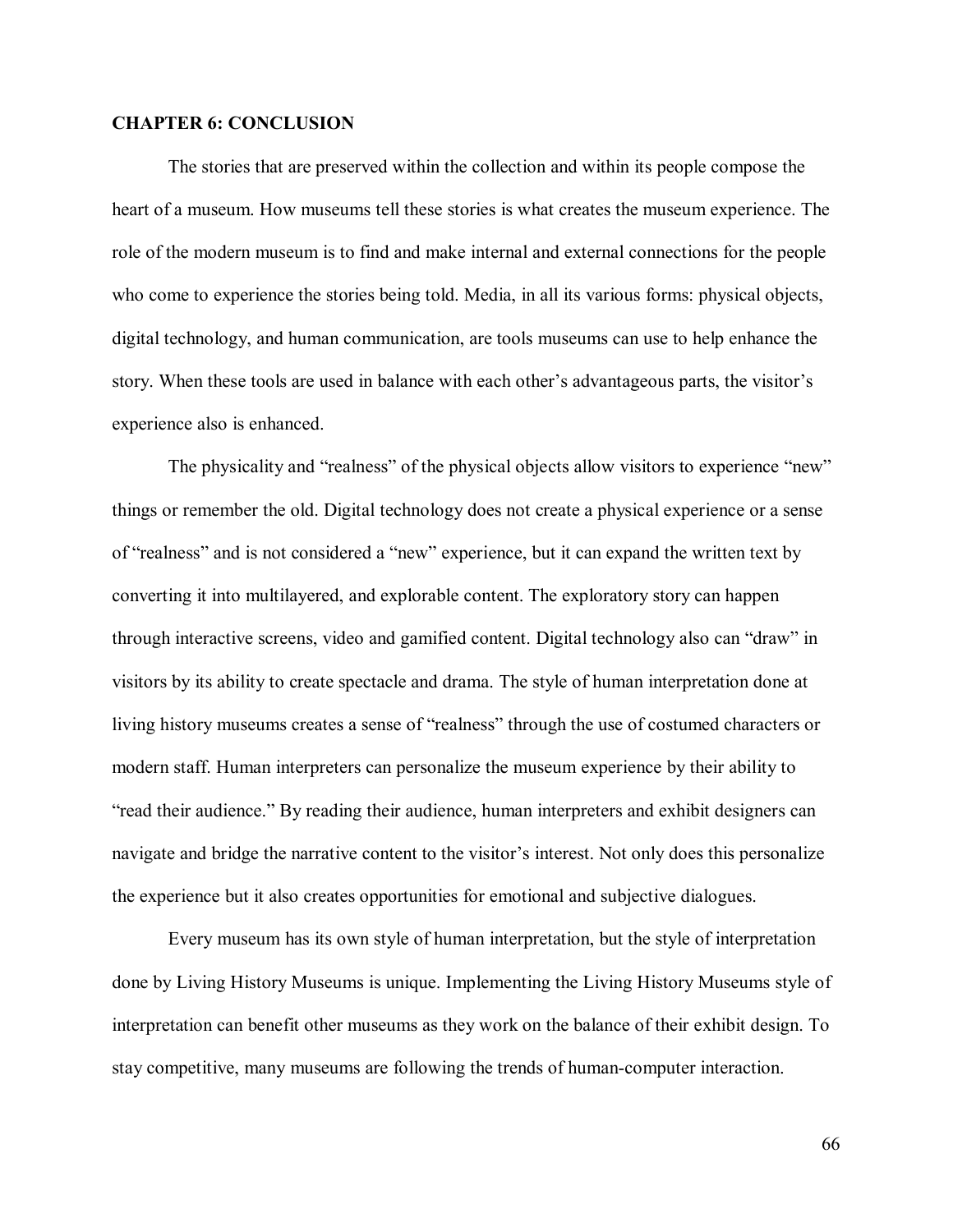However, there are some pockets in the museum field that have started looking into how they can create more intriguing experiences with human-human interaction.

In 2013, Nick Gray founded the museum tour company Museum Hack (Press and Media. n.d.). This tour company was created to "reimagine the adult museum experience" (Gray, N. 2015) by focusing less on the "facts" of the object and more on the object story and interest of the tour groups (Press and Media. n.d.). In his TEDx talk, Gray provides examples of some of the interaction's groups can experience. In the early days of the company, Gray would take his friends to the Metropolitan Museum of Art and take them on a tour guided by the theme of 'ten things Nick loves and three things he would steal' (2015). Gray would briefly provide some background on the object by weaving facts into a story. He would then encourage his friends to look closer at the object by "pressing their faces up to the glass" and to "look at the craftsmanship" (2015). Gray would finally ask his friends questions such as "What would you put inside of (this object) if you stole it? Their answer was usually chocolate or drugs" (2015). According to the tour company's website: "Museum Hack tours are different because we tell stories about the art and artists, do fun activities in the galleries, take selfies with the art, and generally have a great time!" (Press and Media. n.d.).

Thus, this thesis makes the following contributions to the current understanding of visitor experience. The research gathered in this thesis shows that the first and most important element of experience is the story. Visitors choose experiences based on their interests in the narrative. The way in which these narratives are told is through secondary resource tools that simultaneously enhance the visitor experience and provide elements of education and entertainment. Each of the media mentioned in this thesis can be designed to create a balance between the elements of education and entertainment by giving the visitor options to choose how they engage with the narrative content. The level of engagement involves a range of activities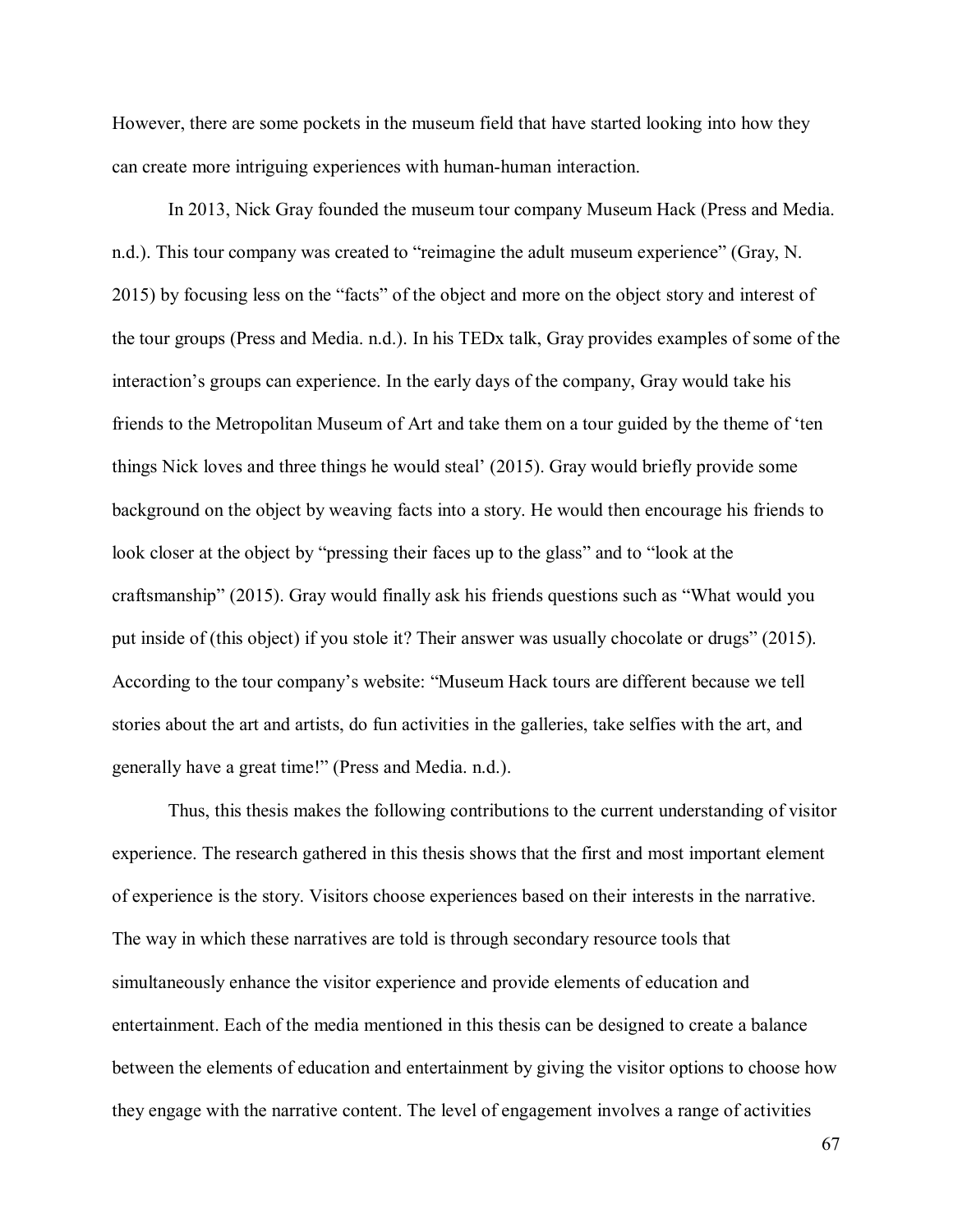dependent on the visitor's interests. Visitors, of any demographic, enjoy engaging with their environment by reading the text, manipulating physical objects and participating in dialogue and work where they can connect to and share their own personal story. This information is important as it demonstrates the multidimensional ways in which people prefer to interact with their environments. This information also shows that regardless of how digital technology is used, people still desire opportunities to communicate and engage with other people in face-toface situations. If this transmits to anything it means that the human element is still relevant.

Not only is it important for experience designers to focus the secondary resource tools around the story but it is also important for the content of the story to be strong. If the story content is created with strong intentions and purpose, then the enhancement that the secondary resource tools bring will follow. If story content intentions and purposes are not as strong or development as they could be, the enhancement the resource tools bring have no structure to build upon. The importance of story content can be seen in the studies that look at the use of technology in schools (Kennedy, 2017; Warschauer, 2004). When schools put resources into new technology the technology will only help improve the learning experience if the curriculum is also improved. As the Warschauer et al study showed, the curriculum in a low socioeconomic school was not the same as its higher socioeconomic counterpart (2004). Therefore, students and teachers could only implement the technology as far as the curriculum allowed (Warschauer, 2004).

The "identity crisis" in museums could be the result of a desire to stay competitive with the changing new media world and a desire to remain the traditional safe-haven of a culture's identity. It is then easy to see how the elements of entertainment and education became opposing forces when discussing the future of museums. This thesis argues two main points. First, all museums can reduce "identity crisis" tension by finding a balance between the elements of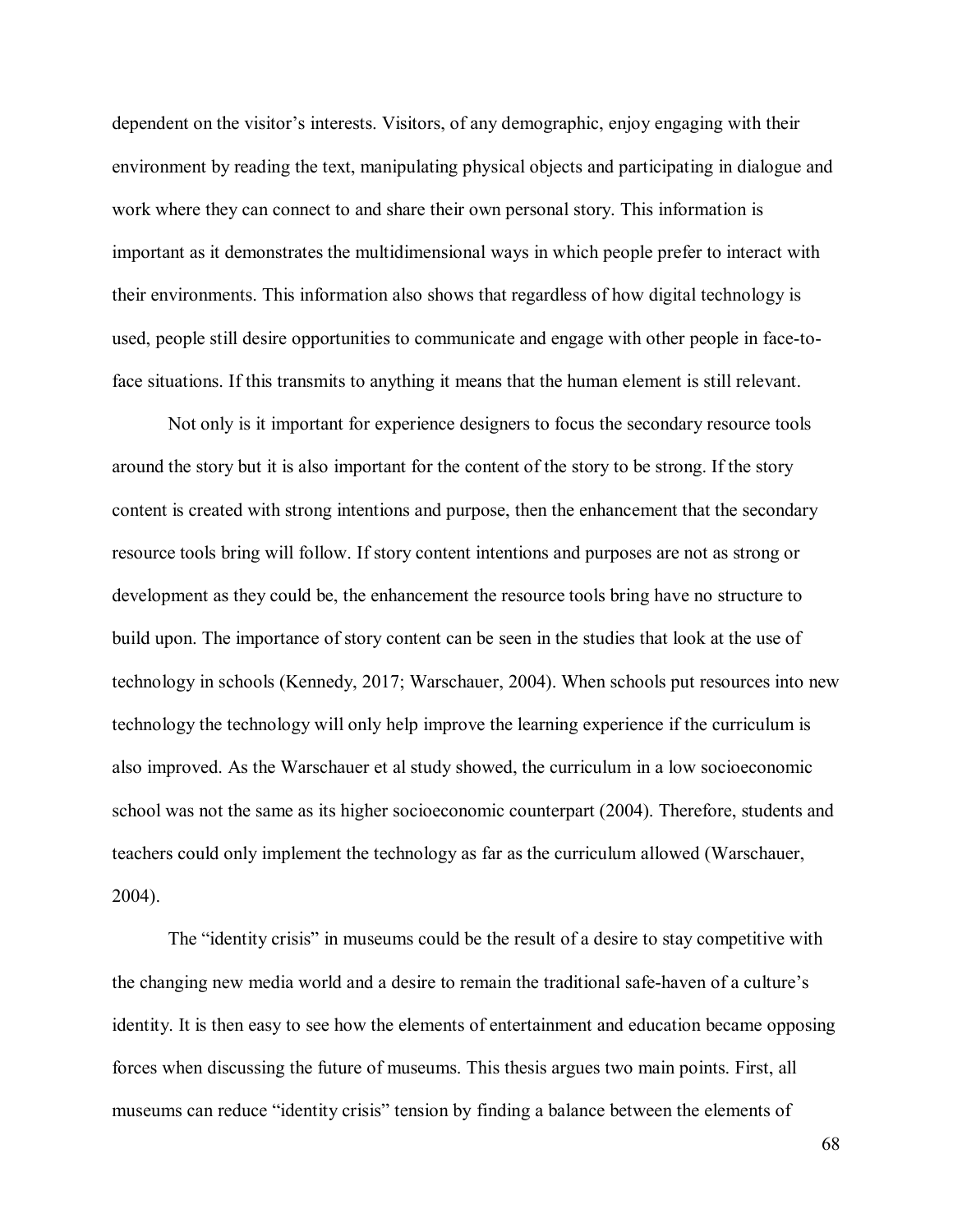education and entertainment. Second, finding balance requires more than just choosing to use one secondary-resource tool over another. Balance is more easily found when the resource tools have a strong narrative to support. The resource tools any industry has at their disposal are physical objects, digital technology, and the living history example of human interpretation.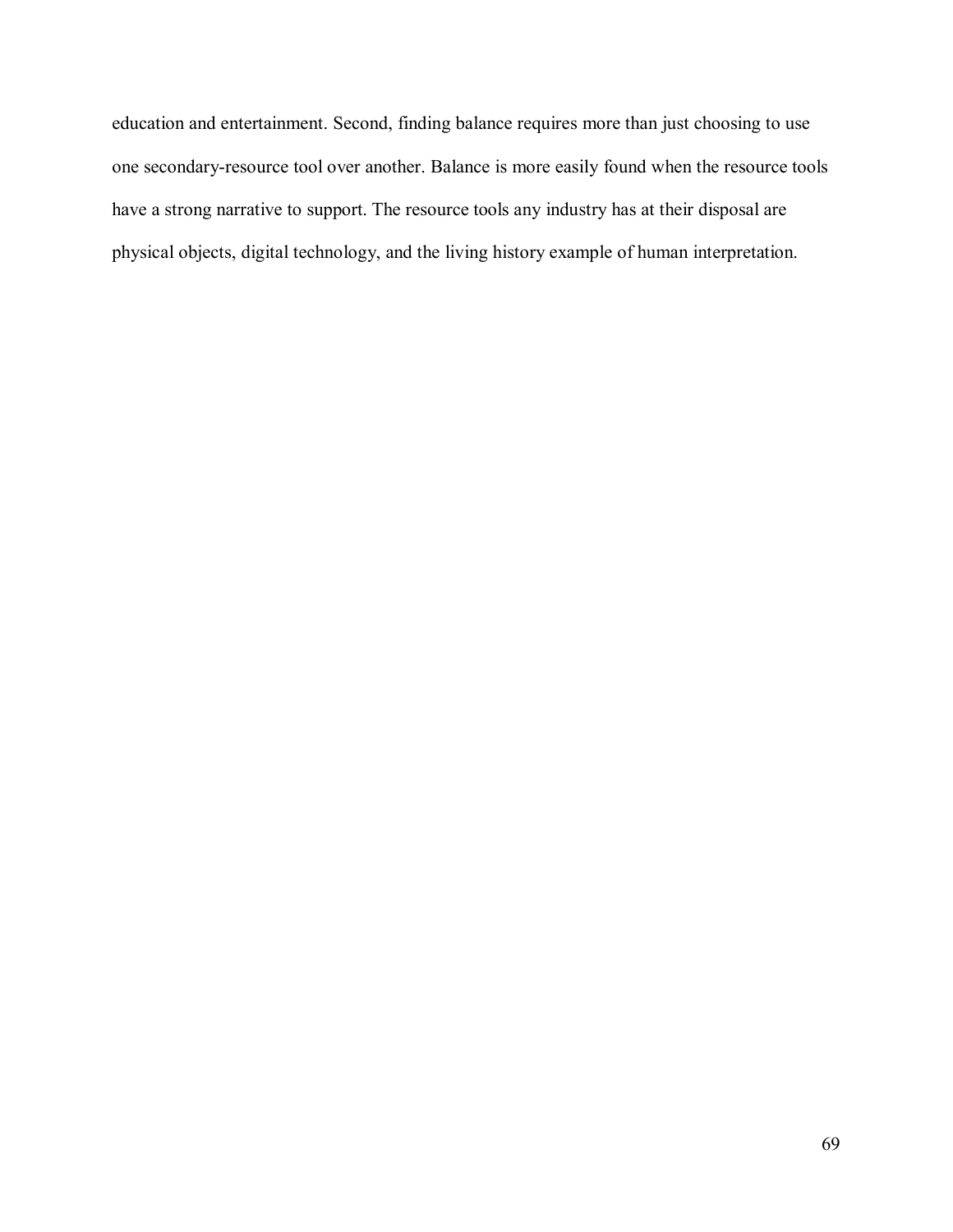## **REFERENCES**

- About Conner Prairie Conner Prairie. (n.d.). Retrieved February 19, 2018, from http://www.connerprairie.org/about-conner-prairie
- Animal Encounters Conner Prairie. (n.d.). Retrieved December 31, 2018, from http://www.connerprairie.org/places-to-explore/animal-encounters#learnMoreSection
- ALHFAM Association for Living History, Farm and Agricultural Museums Living History. (n.d.). Retrieved April 5, 2018, from http://www.alhfam.org/living-history-resources
- Allison, D. B. (2016). Living History: Effective Costumed Interpretation and Enactment at Museums and Historic Sites. Rowman & Littlefield.
- Bernard, H. (2011). Research methods in anthropology: Qualitative and quantitative approaches (5th ed.) [5th ed.]. Lanham, MD: AltaMira. (2011).
- Boswijk, A., Thijssen, T., & Peelen, E. (2006). A new perspective on the experience economy. Bilthovenm The Netherlands: The European Centre for the Experience Economy.
- Bowen, J., Bradburne, J., Burch, A., Dierking, L., Falk, J., Fantoni, S. F., ... & Lonsdale, P. (2008). *Digital technologies and the museum experience: Handheld guides and other media*. Rowman Altamira.
- Briggs, J. (2017, October 19). No, the Indianapolis Museum of Art is not trying to exclude you. Indianapolis Star. Retrieved from https://www.indystar.com/story/money/2017/10/19/briggs-no-indianapolis-museum-artot-trying-exclude-you/779637001/
- Cameron, D. (1971). The Museum, a Temple, or a Forum. Curator, 14(1), 11–24.
- Carson, C. (2008). The End of History Museums: What's Plan B? The Public Historian, 30(4),  $9 - 27$ .
- Castle, M. C. (2001). Interpreters, docents, and educators, ways of knowing, ways of teaching in a history museum, an art gallery, and a nature centre (Doctoral dissertation, National Library of Canada= Bibliothèque nationale du Canada).
- Center, S.E. (N.D). Dig It! The Secrets of Soil. Retrieved from Forces of Change: http://forces.si.edu/soils/
- Ciolfi, L., & McLoughlin, M. (2012). Designing for Meaningful Visitor Engagement at a Living History Museum. *NordiCHI '12 Proceedings of the 7th Nordic Conference on Human-Computer Interaction: Making Sense Through Design*, 69–71.
- Craig, J. (2012, May). An Exploration of Learning in a Living History Museum: Family Groups, Costumed Interpreters, their Interactions, and the Making of Meaning (Dissertation). University of Virginia.
- Creswell, J. (2003). Research design: Qualitative, quantitative and mixed methods approaches, Thousand Oaks, CA: Sage Publications.
- Creswell, J. (2013). Qualitative inquiry & research design: Choosing among five approaches (Third ed.). Los Angeles: SAGE Publications
- Crowley, K., Pierroux, P., and Knutson, K. (2014). Informal Learning in Museums.
- Driven by Our Mission Conner Prairie. (2018). Retrieved January 4, 2019, from http://www.connerprairie.org/about-conner-prairie/driven-by-our-mission
- Dunne, A. (2016, April 18). The future of museums: 'soft power' and the 'hard sell'. The Irish Times.
- Erskine, A. (1995). Culture and Power in Ptolemaic Egypt: The Museum and Library of Alexandria. Greece & Rome, 42(1), 38–48.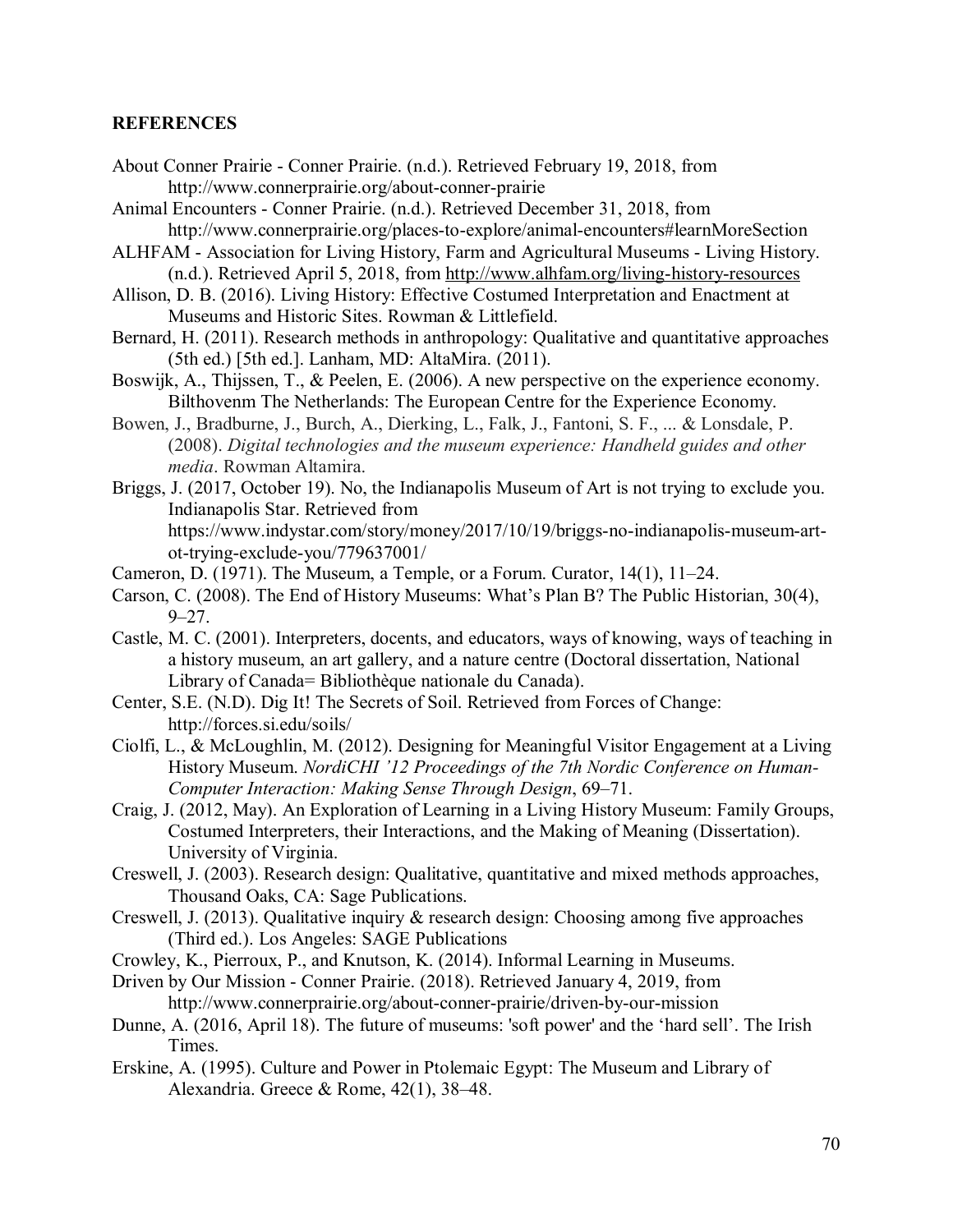- Falk, J. H. (2006). An identity-centered approach to understanding museum learning. Curator: The museum journal, 49(2), 151-166.
- Falk, J. H. (2006) Understanding museum visitors' motivations and learning. (p.109)
- Gray, N. (2015, May). *How I learned to stop hating and love museums*. Presented at the TEDx Talks. Retrieved from https://www.youtube.com/watch?v=6VWPHKABRQA
- Gubrium, J. F. & Holstein, J. A. 2002. From the individual interview to the interview society, In J. F. Gubrium & J. A. Holstein (Edit.) Handbook of Interview Research, Thousand Oaks, CA: Sage Publications.
- Higgins, S., Xiao, Z., & Katsipataki, M. (2012). The Impact of Digital Technology on Learning: A Summary for the Education Endowment Foundation (p. 52). Durham University.
- Kennedy, Rory (2017). Without a Net: The Digital Divide in America (National Geographic).
- King, B., & Lord, B. (Eds.). (2015). *The manual of museum learning*. Rowman & Littlefield.
- Kolb, S. M. (2012). Grounded theory and the constant comparative method: Valid research strategies for educators. Journal of Emerging Trends in Educational Research and Policy Studies, 3(1), 83.
- Kratz, Scott & Merritt, Elizabeth. (2011). Museums and the future of education. On the Horizon, 19(3), 188–195. https://doi.org/10.1108/10748121111163896
- Lewis, O. (2016, August 6). Conner Prairie slavery re-enactment draws criticism. Retrieved April 5, 2018, from https://www.indystar.com/story/news/2016/08/06/conner-prairieslavery-re-enactment-draws-criticism/82987036/
- McCormick, J. (2016, April). Indiana Academic Standards Resource Guide. Indiana Department of Education. Retrieved from https://www.doe.in.gov/sites/default/files/standards/socialstudies/ss-2015-gr4-resources-20160509.pdf
- Megonial, J.P., Stauffer, B., Starrs, S., Pekarik, A., Drohan, P., & Havlin, J. (2010). "Dig It!": How an Exhibit Breathed Life into Soils Education. Soil Science Society of America, 74(3),11.
- Mondello, B. (2008). A History Of Museums, "The Memory Of Mankind." Retrieved April 21, 2018, from https://www.npr.org/templates/story/story.php?storyId=97377145
- Mulholland, P., & Collins, T. (2002). Using Digital Narratives to Support the Collaborative Learning and Exploration of Cultural Heritage. Using Digital Narratives to Support the Collaborative Learning and Exploration of Cultural Heritage.
- Museum Definition- ICOM. (n.d.). Retrieved October 7, 2017, from http://icom.museum/thevision/museum-definition/
- Museum of Ice Cream. (2017). Retrieved from Museum of Ice Cream: https://www.museumoficecream.com/
- Office of Educational Technology. (2016). Future Ready Learning: Reimagining the Role of Technology in Education (p. 106). U.S. Department of Education.
- Othman, Mohd Kamal. Measuring visitors' experiences with mobile guide technology in cultural spaces. Diss. University of York, 2012.
- Plattner, H. (2010). Bootcamp bootleg. Institute of Design at Stanford.
- Press,T.A. (2016, December 25). 5 ways museums are using technology for new experiences. Retrieved from wtop: https://wtop.com/travel/2016/12/5-ways-museums-are-usingtechnology-for-new-experiences/slide/1/
- Press and Media. (n.d.). Retrieved March 20, 2019, from https://museumhack.com/pr/
- Renzthog, S. (2007). Open air museums: The history and future of a visionary idea. Kristianstadts, Sweden: Jamtil and Carlsson.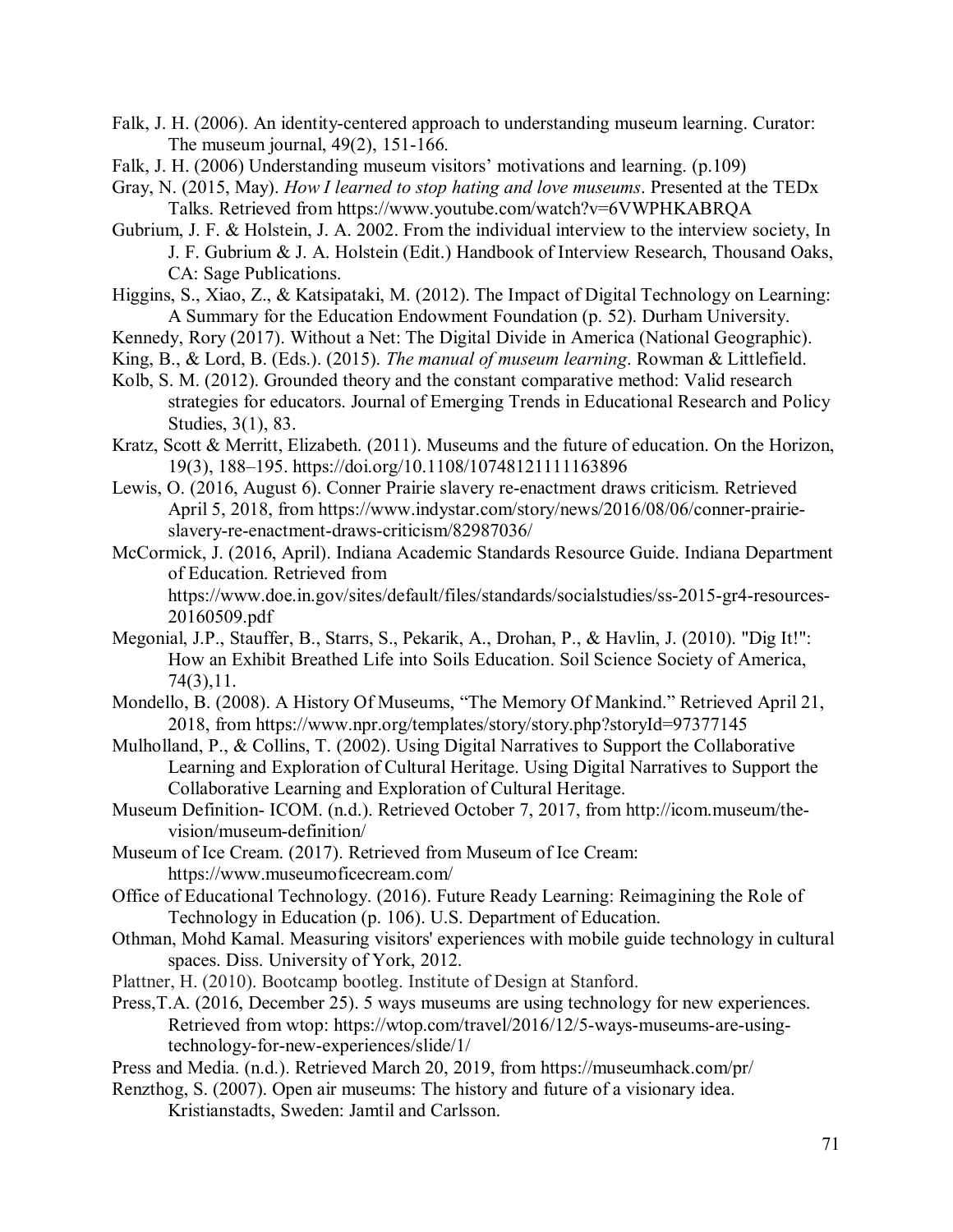- Srivastava, A., & Thomson, S. B. (2009). Framework Analysis: A Qualitative Methodology for Applied Policy Research, 4(2), 8.
- Steyn, J. (2006). The Museums' future, 38. https://doi.org/10.1016/j.futures.2005.09.007
- Stogner, M. B. (2009). The Media‐enhanced Museum Experience: Debating the use of Media Technology in Cultural Exhibitions. *Curator: The Museum Journal*, *52*(4), 385-397.
- Tyson, A. M. (2008). Crafting emotional comfort: interpreting the painful past at living history museums in the new economy. museum and society, 6(3), 246-262.
- Ucko, D. A., & Ellenbogen, K. M. (2008). Impact of Technology on Informal Learning. In *The Impact of the Laboratory and Technology on Learning and Teaching Science K-16*. Information Age Publishing.

Visit. (n.d.). Retrieved December 26, 2018, from https://discovernewfields.org/visit

- Warschauer, M., Michele Knobel, and Leeann Stone (2004). Technology and Equity in Schooling: Deconstructing the Digital Divide. Educational Policy *18*, 562–588.
- Weprin, M. (2016, November 13). Design Thinking Methods: Affinity Diagrams. Retrieved January 15, 2019, from https://uxdict.io/design-thinking-methods-affinity-diagrams-357bd8671ad4
- William Conner House Conner Prairie. (n.d.). Retrieved December 31, 2018, from http://www.connerprairie.org/places-to-explore/william-conner-house#learnMoreSection
- Wilson, E. B. (1927). Probable inference, the law of succession, and statistical inference. Journal of the American Statistical Association, 22(158), 209-212.
- Zbuchea, A. (2015). Museums as Theme Parks A Possible Marketing Approach. Management Dynamics in the Knowledge Economy, 2(3), 483–507.
- Zohrabi, M. (2013). Mixed Method Research: Instruments, Validity, Reliability and Reporting Findings. *Theory & practice in language studies*, *3*(2).
- 1863 Civil War Journey Conner Prairie. (n.d.). Retrieved December 31, 2018, from http://www.connerprairie.org/places-to-explore/1863-civil-warjourney#learnMoreSection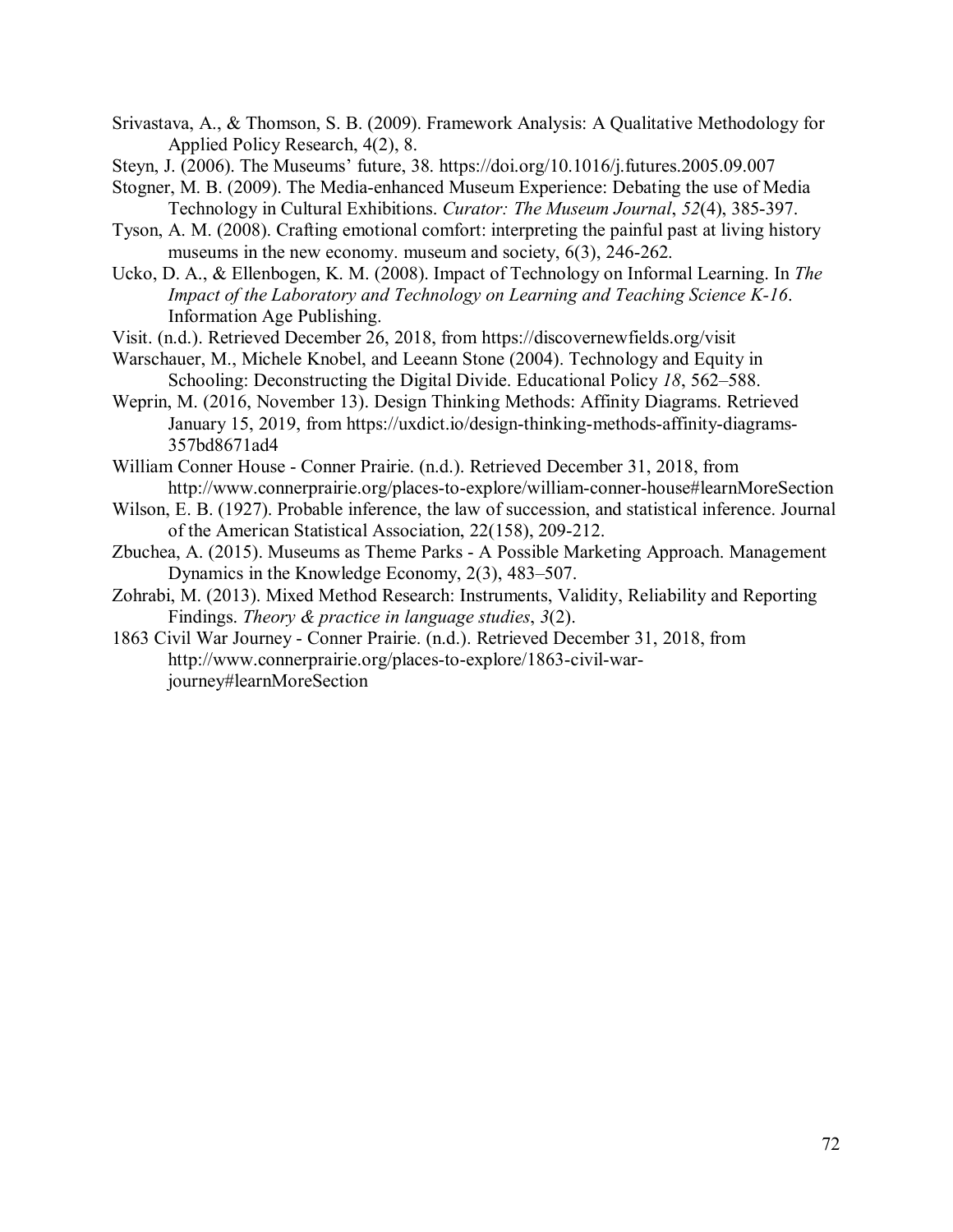# **APPENDICES Appendix A – Participant Survey Questions**

#### Adult and Student Questions (50)

For each of the questions below, please circle the response that best matches how you feel about each statement, where  $1 =$ strongly disagree, 2 = Disagree, 3 = Neutral, 4 = Agree, 5 = Strongly Agree

| <b>Animal Encounters Barn</b>                                                                            | <b>Strongly Disagree</b> | Disagree       | Neutral                 | Agree          | <b>Strongly Agree</b> |
|----------------------------------------------------------------------------------------------------------|--------------------------|----------------|-------------------------|----------------|-----------------------|
| 1. The exhibit held my attention                                                                         | $\mathbf{1}$             | $\overline{c}$ | 3                       | $\overline{4}$ | 5                     |
| 2. I enjoyed visiting the exhibit                                                                        | $\mathbf{1}$             | $\overline{2}$ | 3                       | $\overline{4}$ | 5                     |
| 3. I lost track of time in the<br>exhibit                                                                | $\mathbf{1}$             | $\overline{2}$ | 3                       | $\overline{4}$ | 5                     |
| 4. I always felt focused on what<br>was in front of me.                                                  | $\mathbf{1}$             | $\overline{c}$ | 3                       | 4              | 5                     |
| 5. I learned something new from<br>this exhibit                                                          | $\mathbf{1}$             | $\overline{c}$ | 3                       | 4              | 5                     |
| 6. After leaving the exhibit, I<br>wanted to know more about<br>what I learned                           | $\mathbf{1}$             | $\overline{c}$ | 3                       | 4              | 5                     |
| 7. I could understand most of the<br>things I saw and did at the<br>exhibit                              | $\mathbf{1}$             | $\overline{c}$ | 3                       | 4              | 5                     |
| 8. I felt like I could interact with<br>the exhibit                                                      | $\mathbf{1}$             | $\overline{c}$ | 3                       | 4              | 5                     |
| 9. The interpreters helped me<br>understand the topic of the<br>exhibit better                           | $\mathbf{1}$             | $\overline{2}$ | 3                       | 4              | 5                     |
| 10. The interpreters were hard to<br>understand                                                          | $\mathbf{1}$             | $\overline{c}$ | 3                       | $\overline{4}$ | 5                     |
| 11. The interpreter enhanced my<br>experience with the exhibit                                           | $\mathbf{1}$             | 2              | 3                       | 4              | 5                     |
| 12. I felt like I could learn about<br>what I was interested in                                          | 1                        | 2              | 3                       | 4              | 5                     |
| 13. I felt like I could ask or find<br>out more about things I was<br>interested in from the interpreter | $\mathbf{1}$             | $\overline{2}$ | 3                       | $\overline{4}$ | 5                     |
| 14. The interpreter was<br>distracting me                                                                | $\mathbf{1}$             | $\overline{2}$ | $\overline{\mathbf{3}}$ | $\overline{4}$ | 5                     |
| 15. I was not interested in what<br>the interpreter was saying                                           | $\mathbf{1}$             | $\overline{2}$ | $\overline{\mathbf{3}}$ | $\overline{4}$ | 5                     |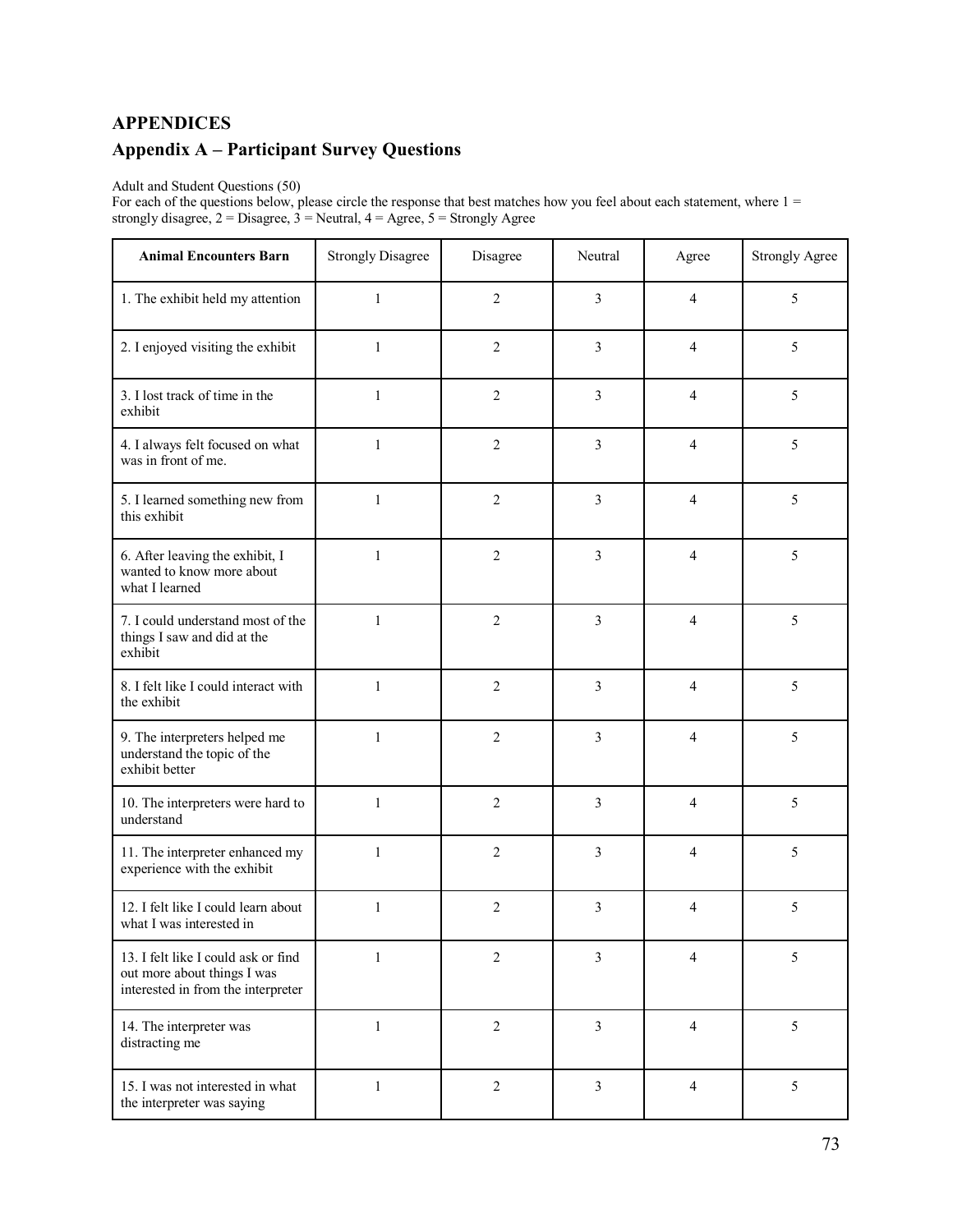| <b>William Conner House</b>                                                                             | <b>Strongly Disagree</b> | Disagree       | Neutral                 | Agree          | <b>Strongly Agree</b> |
|---------------------------------------------------------------------------------------------------------|--------------------------|----------------|-------------------------|----------------|-----------------------|
| 1. The exhibit held my attention                                                                        | $\mathbf{1}$             | $\overline{c}$ | 3                       | $\overline{4}$ | 5                     |
| 2. I enjoyed visiting the exhibit                                                                       | $\mathbf{1}$             | 2              | 3                       | $\overline{4}$ | 5                     |
| 3. I lost track of time in the<br>exhibit                                                               | $\mathbf{1}$             | $\overline{2}$ | 3                       | 4              | 5                     |
| 4. I always felt focused on what<br>was in front of me.                                                 | $\mathbf{1}$             | $\overline{2}$ | 3                       | 4              | 5                     |
| 5. I learned something new from<br>this exhibit                                                         | $\mathbf{1}$             | $\overline{2}$ | 3                       | $\overline{4}$ | 5                     |
| 6. After leaving the exhibit, I<br>wanted to know more about<br>what I learned                          | 1                        | 2              | 3                       | 4              | 5                     |
| 7. I could understand most of the<br>things I saw and did at the<br>exhibit                             | $\mathbf{1}$             | $\overline{c}$ | 3                       | 4              | 5                     |
| 8. I felt like I could interact with<br>the exhibit                                                     | $\mathbf{1}$             | 2              | 3                       | 4              | 5                     |
| 9. The technology helped me<br>understand the topic of the<br>exhibit better                            | $\mathbf{1}$             | $\overline{c}$ | 3                       | 4              | 5                     |
| 10. The technology was hard to<br>understand                                                            | $\mathbf{1}$             | $\overline{c}$ | 3                       | 4              | 5                     |
| 11. The technology enhanced my<br>experience with the exhibit                                           | $\mathbf{1}$             | $\overline{c}$ | 3                       | $\overline{4}$ | 5                     |
| 12. I felt like I could learn about<br>what I was interested in                                         | $\mathbf{1}$             | 2              | 3                       | 4              | 5                     |
| 13. I felt like I could ask or find<br>out more about things I was<br>interested in with the technology | $\mathbf{1}$             | $\overline{c}$ | 3                       | 4              | 5                     |
| 14. The technology was<br>distracting me                                                                | 1                        | $\overline{2}$ | 3                       | $\overline{4}$ | 5                     |
| 15. I was not interested in using<br>the technology                                                     | $\mathbf{1}$             | $\overline{2}$ | $\overline{\mathbf{3}}$ | $\overline{4}$ | 5                     |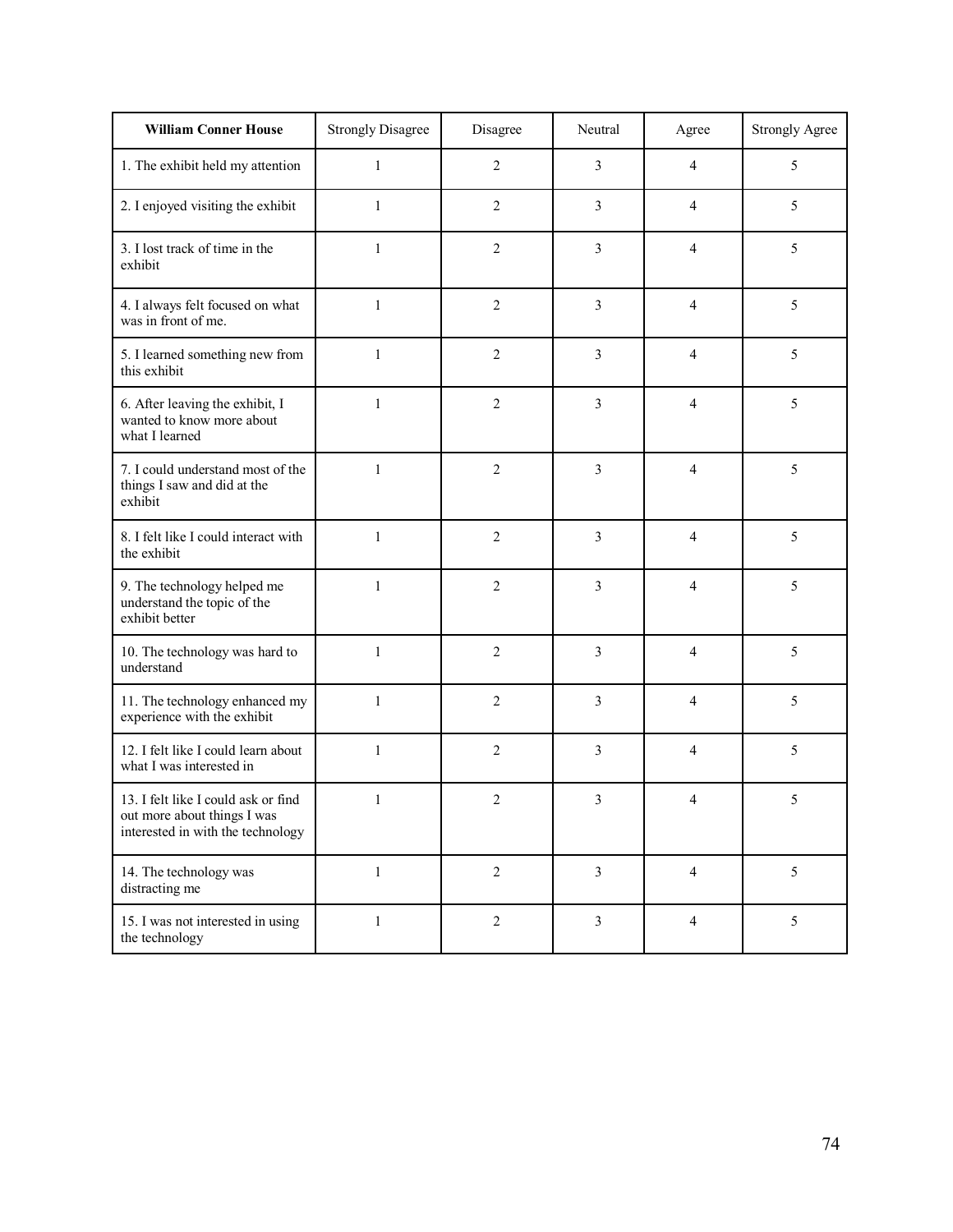| <b>Civil War Journey</b>                                                                              | <b>Strongly Disagree</b> | Disagree         | Neutral        | Agree          | <b>Strongly Agree</b> |
|-------------------------------------------------------------------------------------------------------|--------------------------|------------------|----------------|----------------|-----------------------|
| 1. The exhibit held my attention                                                                      | $\mathbf{1}$             | $\overline{2}$   | 3              | 4              | 5                     |
| 2. I enjoyed visiting the exhibit                                                                     | 1                        | $\overline{2}$   | 3              | $\overline{4}$ | 5                     |
| 3. I lost track of time in the exhibit                                                                | 1                        | $\overline{2}$   | 3              | 4              | 5                     |
| 4. I always felt focused on what was in<br>front of me.                                               | $\mathbf{1}$             | $\overline{2}$   | 3              | $\overline{4}$ | 5                     |
| 5. I learned something new from this<br>exhibit                                                       | $\mathbf{1}$             | 2                | 3              | 4              | 5                     |
| 6. After leaving the exhibit, I wanted to<br>know more about what I learned                           | 1                        | 2                | 3              | 4              | 5                     |
| 7. I could understand most of the things<br>I saw and did at the exhibit                              | $\mathbf{1}$             | $\overline{2}$   | 3              | 4              | 5                     |
| 8. I felt like I could interact with the<br>exhibit                                                   | $\mathbf{1}$             | 2                | 3              | 4              | 5                     |
| 9. I was completely unaware of the<br>technology in this exhibit                                      | $\mathbf{1}$             | $\overline{c}$   | 3              | 4              | 5                     |
| 10. The interpreters helped me<br>understand the topic of the exhibit better                          | $\mathbf{1}$             | $\overline{2}$   | 3              | 4              | 5                     |
| 11. The interpreters were hard to<br>understand                                                       | $\mathbf{1}$             | 2                | 3              | 4              | 5                     |
| 12. The technology helped me<br>understand the topic of the exhibit better                            | $\mathbf{1}$             | $\overline{2}$   | 3              | 4              | 5                     |
| 13. The technology was hard to<br>understand                                                          | 1                        | 2                | 3              | 4              | 5                     |
| 14. The technology enhanced my<br>experience with the exhibit                                         | 1                        | 2                | 3              | 4              | 5                     |
| 15. I felt like I could ask/find out more<br>about things I was interested in from the<br>interpreter | $\mathbf{1}$             | $\overline{c}$   | 3              | $\overline{4}$ | 5                     |
| 16. The interpreter was distracting me                                                                | $\mathbf{1}$             | $\overline{2}$   | $\overline{3}$ | 4              | 5                     |
| 17. The technology was distracting me                                                                 | 1                        | $\overline{2}$   | 3              | 4              | 5                     |
| 18. I felt uncomfortable asking the<br>interpreter questions                                          | $\mathbf{1}$             | $\overline{2}$   | $\overline{3}$ | $\overline{4}$ | 5                     |
| 19. The interpreter enhanced my<br>experience with the exhibit                                        | $\mathbf{1}$             | $\boldsymbol{2}$ | 3              | 4              | 5                     |
| 20. The technology kept me engaged<br>with the topic                                                  | $\mathbf{1}$             | $\overline{2}$   | 3              | 4              | 5                     |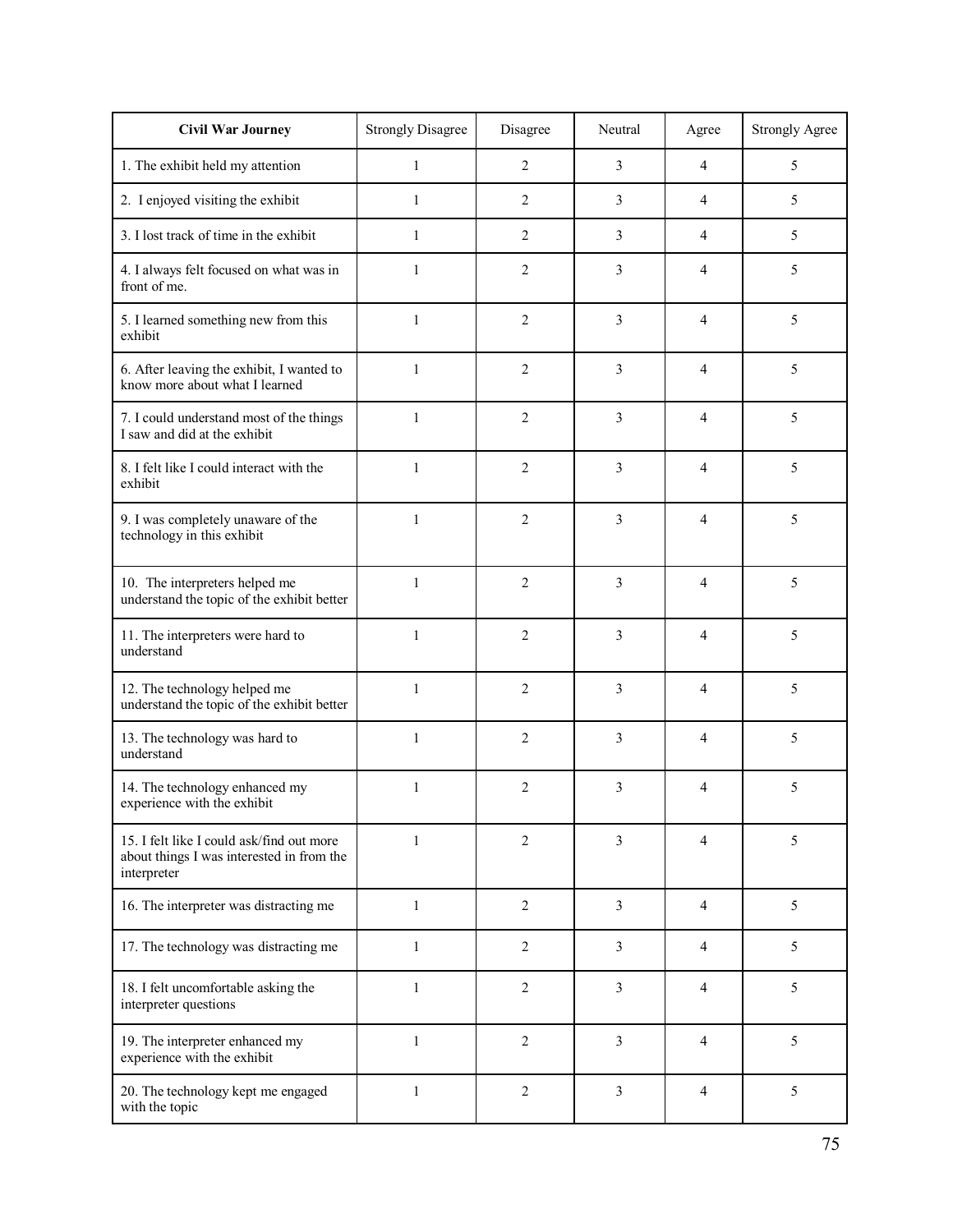## **Appendix B – Participant Interview Questions**

#### 1. Students

- a. What was your favorite place to visit? Why?
- b. What was your least favorite place to visit? Why? c. What kinds of things did you learn on this trin?
- What kinds of things did you learn on this trip?
- d. How did you discover this new information?
- e. Did you like interacting with the workers in the exhibit? Why or why not?
- f. Did you like interacting with the technology in the exhibits? Why or why not?
- g. What was the most fun activity you did at the museum? What made it fun?
- What was the least fun activity you did at the museum? What wasn't fun about it?
- i. If you could go back to the museum, would you want to? Why or why not?
- j. What makes a field trip different from being in the classroom?
- k. What is similar about going on a field trip and being in a classroom?

#### 2. Teachers

- a. What are your usual goals you have for your students when planning for a field trip?
- b. What is the difference between a field trip and classroom?
- c. How do you think places like museums are helping students learn?
- d. In your opinion, what is the relationship between education and entertainment? How does this relationship effect the learning of your students?
- e. How do digital technologies help you as a teacher?
- f. How do digital technologies hinder you as a teacher?
- g. What do you see as the main role for technology in a museum?
- h. What do you see as the main role for human interpreters in a museum?
- i. How do you see digital technologies positively effecting students' abilities to learn about subjects like history?
- j. How do you see digital technologies negatively effecting students' abilities to learn about subjects like history?
- k. How do you see human interpreters positively effecting students' abilities to learn about subjects like history?<br>1. How do you see human interpreters negatively affecting students' abilities to learn about subjects like
- l. How do you see human interpreters negatively affecting students' abilities to learn about subjects like history?
- 3. Adults
	- a. What are some usual goals you have when visiting a museum?
	- b. How do you usually like to accomplish those goals when visiting a museum?
	- c. What about your visit today stood out the most?
	- d. How were you able to interact within the different exhibits?
	- e. What were some new things you learned today?
		- i. How did you find out about these things?
	- f. Was there anything in the exhibits that enhanced your experience?
	-
	- g. Was there anything in the exhibits that took away from your experience?<br>
	h. In your opinion, what is the relationship between education and entertain h. In your opinion, what is the relationship between education and entertainment? How does this relationship affect your experience in a museum?
	- i. What do you see as the main role of technology in a museum?
	- j. What do you see as the main role of human interpreters in a museum?

### **Appendix C – Expert Interview Questions**

- 1. Designers
	- a. What are your goals when developing an exhibit?
	- How do you approach a new exhibit design project?
	-
	- c. What role do the visitors play in design?<br>d. What role does museum staff play in des What role does museum staff play in design?
	- e. What role does digital technology play in design?
	- f. What are the biggest challenges when designing an exhibit?
	- g. As a museum designer, how do you balance the different elements of entertainment and education throughout your design?
	- h. Who would you say is a designer's target audience?
	- i. What are some strategies you use to reach your target audience?
	- j. As an exhibit designer, what is the most important thing to you in an exhibit?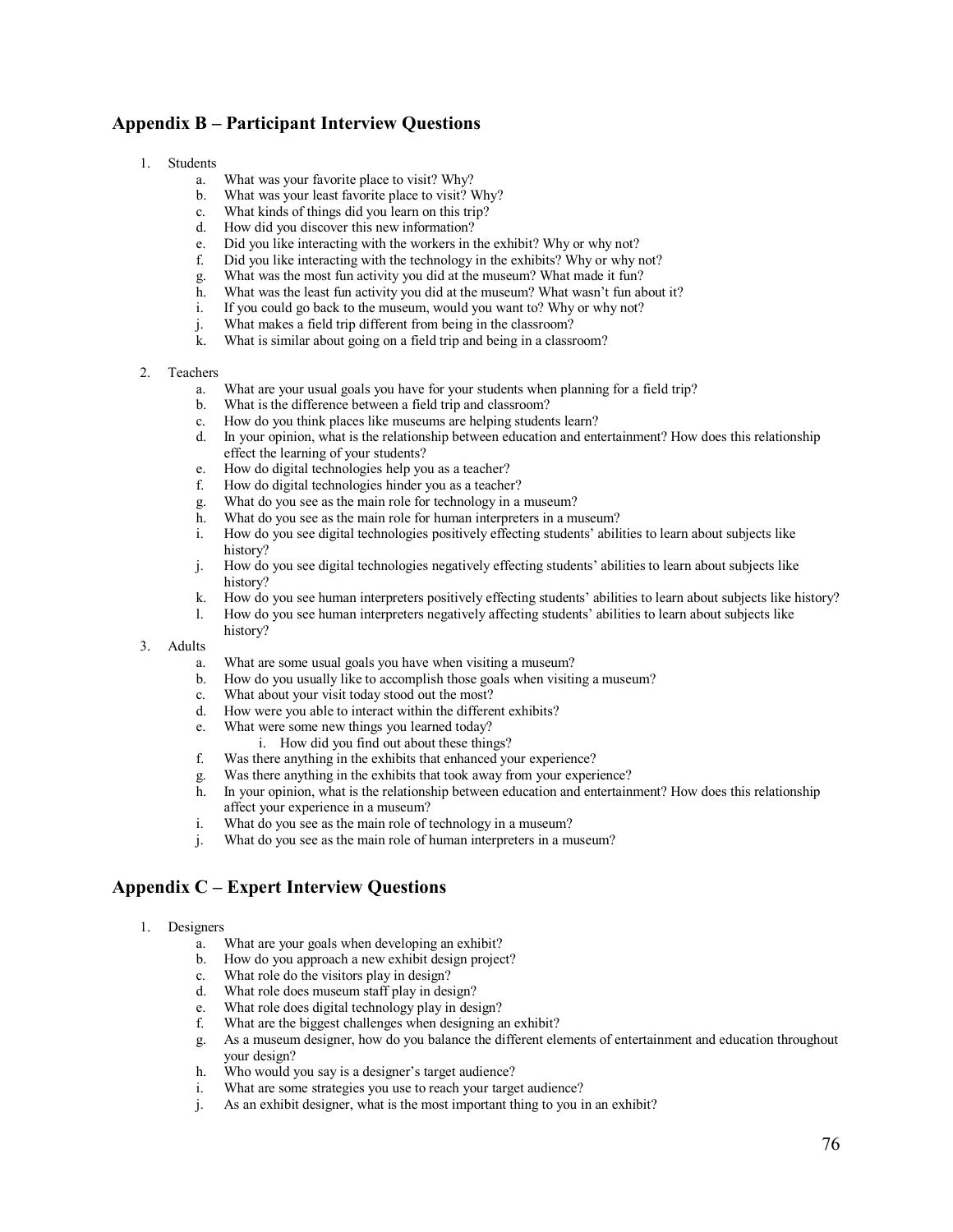#### 2. Interpreters

- a. How do you see your role as an interpreter?
- b. What are some highlights of being an interpreter?
- c. What are some of the challenges?
- d. In your opinion, what is the relationship between education and entertainment in a museum environment?
- e. How do you try to incorporate a visitor with your interpretation?
- f. If you work with digital technologies, how do they help in your interpretation? How do they hinder your interpretation?
- g. What is the relationship between you, the visitor and the digital technology?

### **Appendix D – Student Interview Saturate and Group Responses**



Q1: What was your favorite place and why? Q2: What was your least favorite place and



why?



Q3: What were some things that you learned? Q4: How did you learn these new things?

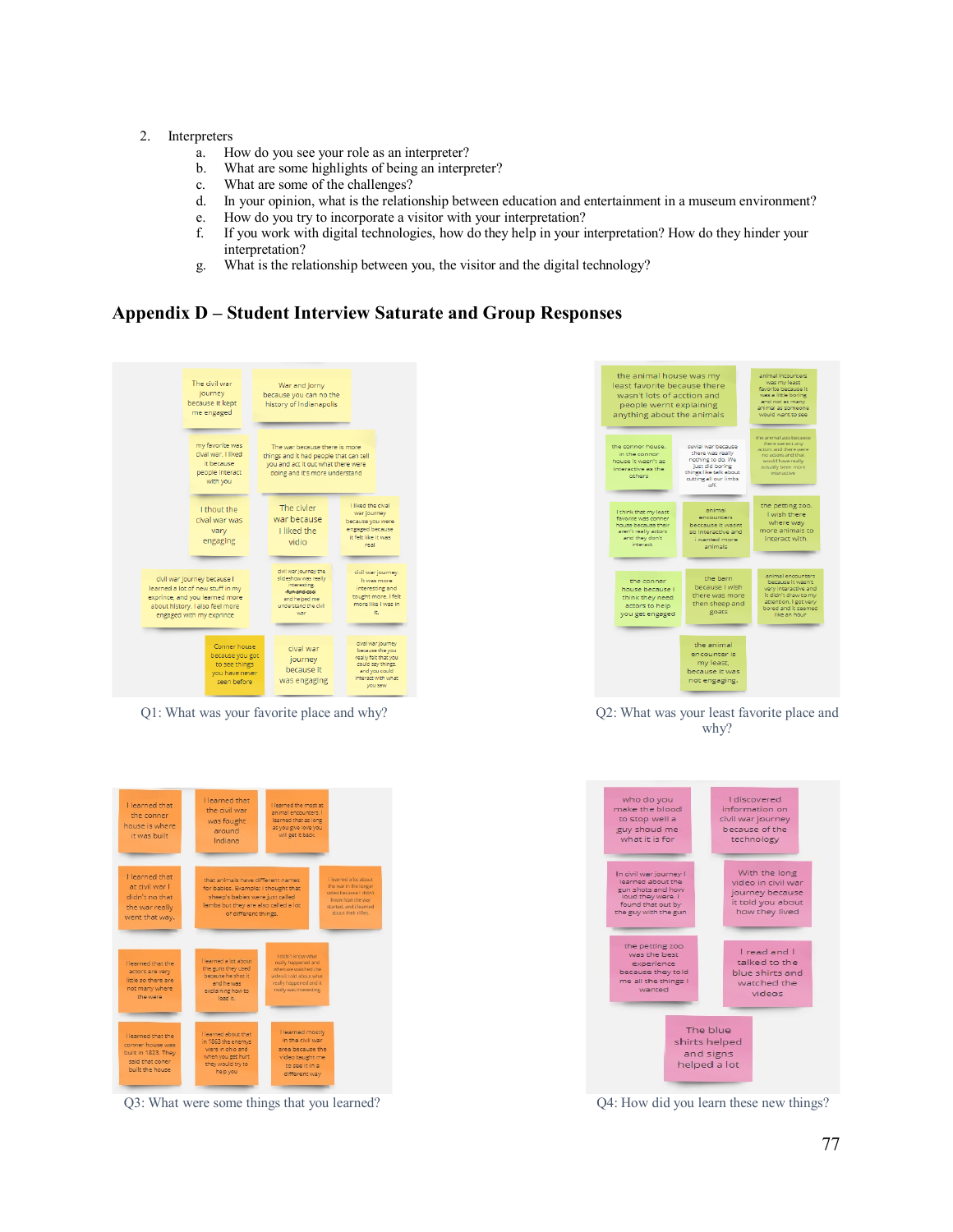

Q5: Did you like interacting with the workers in the exhibit? Why or why not?



Q7: If you could go back to the museum would you want to? Why or why not?



Q 9: What makes a field trip the same as being in the classroom?



Q6: Did you like interacting with the technology in the exhibit? Why or why not?



Q8: What makes a field trip different than being in a classroom?